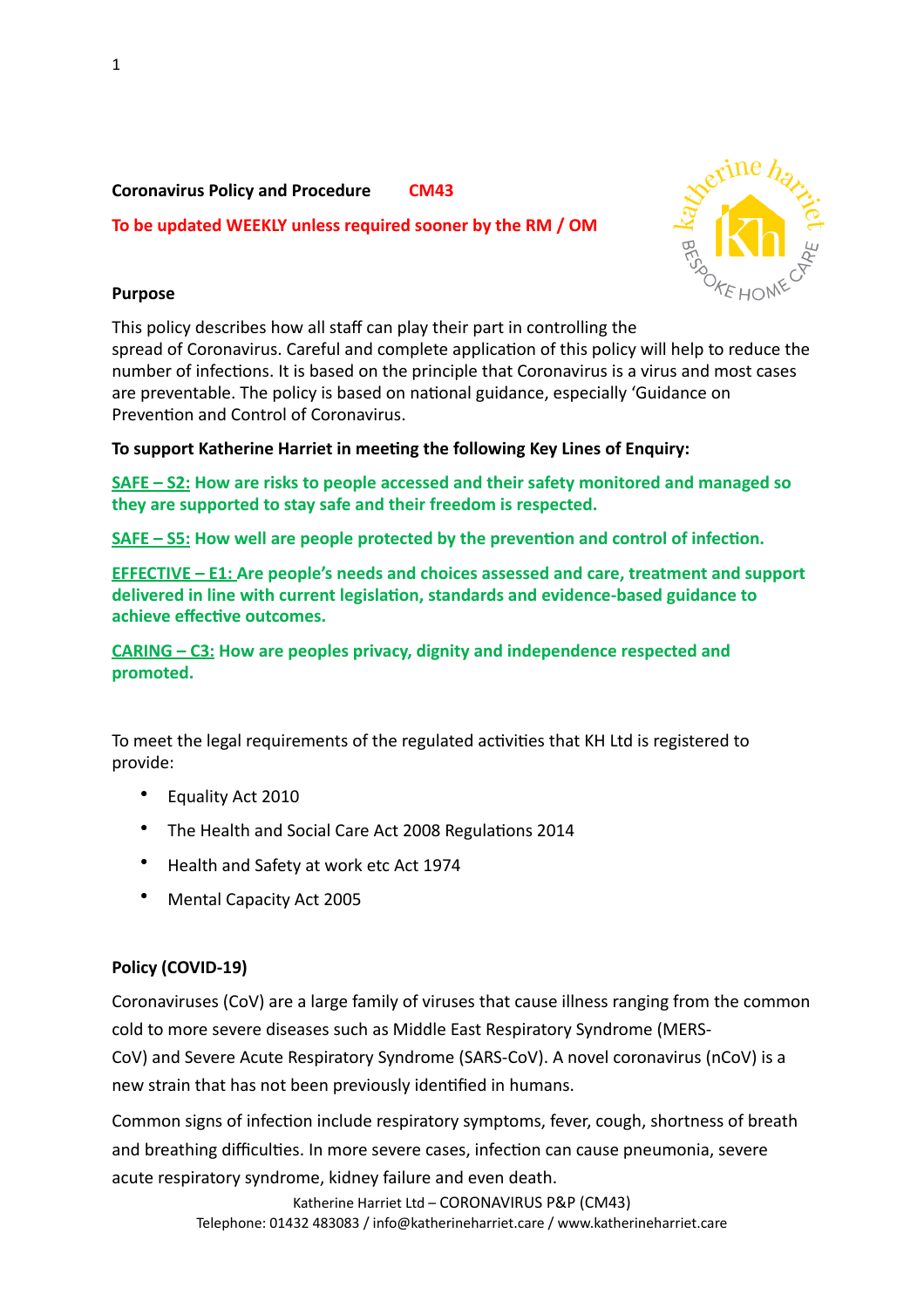There are key measures in preventing the development and spread of coronavirus:

- $\checkmark$  All staff must wear gloves and an apron when in direct contact with the patient, their bedclothes or equipment.
- ✓ Disposing of excreta
- $\checkmark$  clearing up spills of body fluid
- $\checkmark$  Wear gloves and apron if assisting with the hygiene or toileting of the patient and should wash their hands with soap and water after this contact.
- $\checkmark$  Take apron off first, then gloves and wash hands (in this order so that un-gloved hands are not contaminated)
- $\checkmark$  Wash their hands before leaving the House and on arrival.
- $\sqrt{\phantom{a}}$  After disposing of excreta or clearing up body fluid spills
- $\checkmark$  All staff must ensure that they are carrying with them and using Alcohol Gel / Alcohol wipes

All the above prevention methods need to be communicated to all staff attending all clients.

We will be following GUIDELINES set by Public Health England (SEE attached Document -28.04.2020) in terms of PPE and the use of it.

It is client's responsibilities to inform the Katherine Harriet Office if they have been in contact with anyone who has visited the countries that have been listed on the Public Health England Website or has been in contact with someone who has suspected or confirmed Coronavirus. The office should be immediately informed if the client that we are caring for is suspected to have or has a confirmed case of Coronavirus.

For staff that are classed as 'High Risk' a risk assessment will be carried out to ensure that all preventable measures are in place, and they are working in the safest possible way.

Where we have Vulnerable or Pregnant staff, we will carry out a Risk Assessment to ensure safe practices and how we can mitigate any risk.

#### **Updated – 25.03.2022**

As a staff member tests positive on a Lateral Flow test they will require to complete the following flow of procedure: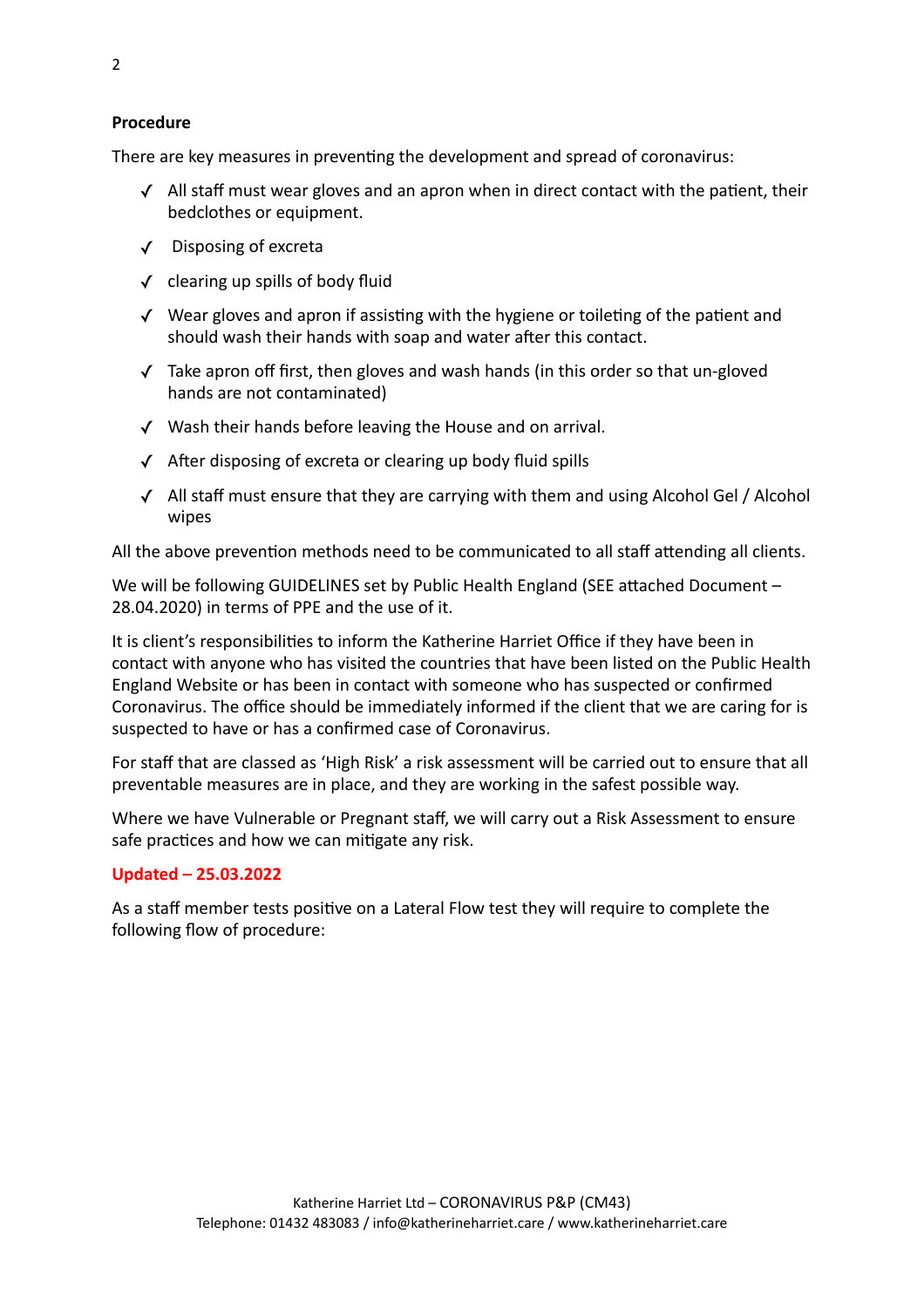

# **Update 14/04/2022**

As a staff member tests positive on a lateral flow test, they will no longer need to complete a follow up PCR test result, the individual will need to test on day 5 and 6, if this is negative with 24 hours apart the staff member may return to work. Daily testing will continue and if still positive they will be able to return upon day 14. If the test is negative they may return to work before this period. Please follow updated flow chart:

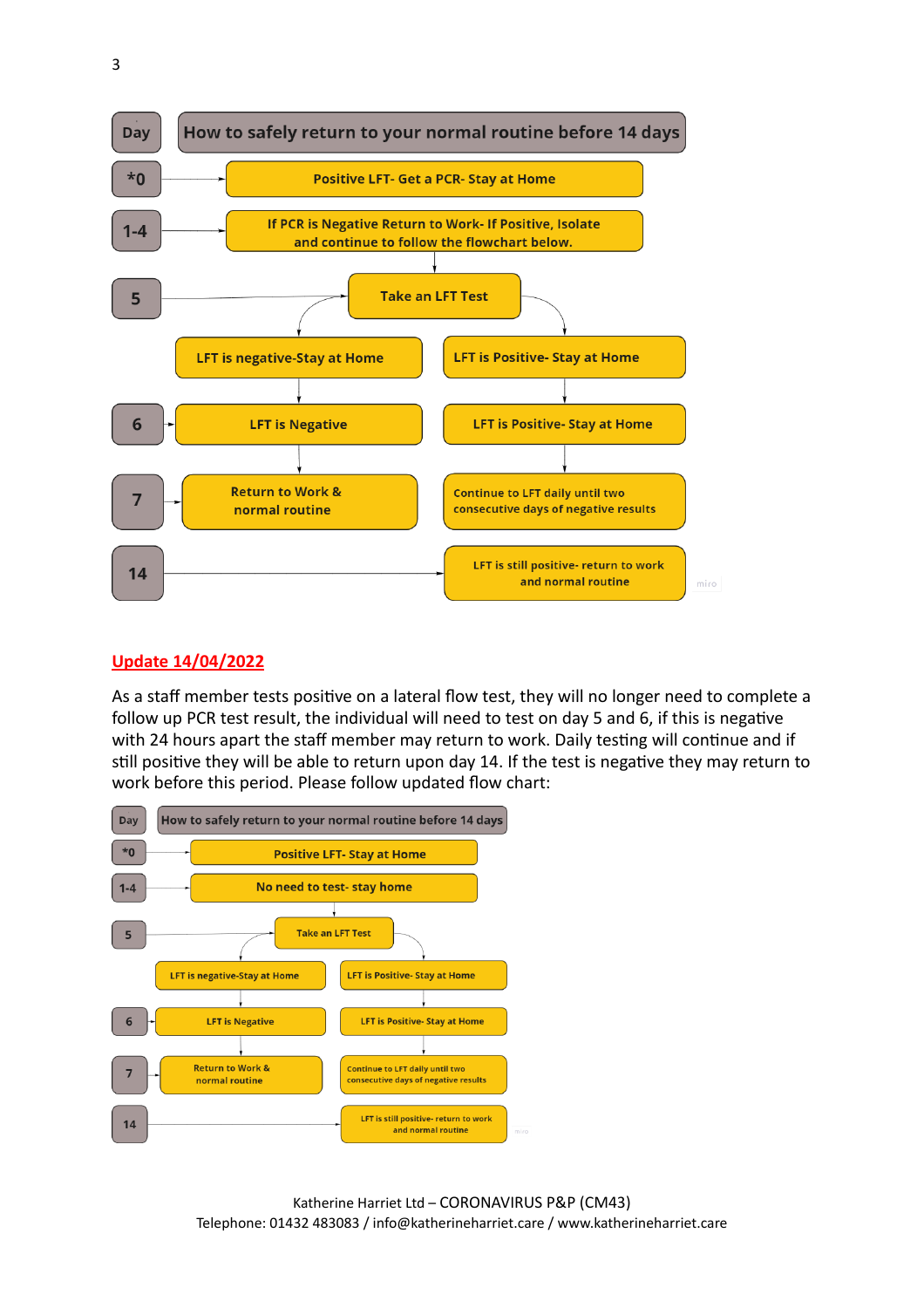# **Update 24/05/22**

Following Government guidance a staff member is able to return to work from ten day onwards, providing the staff member has no symptoms of a cough and high temperature. The manager must provide a risk assessment for the staff member to return to work.



# **Office**

Office staff will be reduced during lockdown to skeleton staff, staff that are working within the office environment will always sit separately and keep a recommended distance of 2 metres between them.

Office staff will be required to wear a mask when walking through and around the office and are not sat at their workstation, all staff members are required to use alcohol gel on their arrival into the office and before entering the main office their temperature taken and logged each time, they enter the office.

The main office will be closed to public, anyone who wishes to have a meeting with a member of the office team or need to come in to sign paperwork will have to have their temperature taken and recorded on their arrival and then sat in the meeting room behind the screen. The table in this room will need to be wiped using Antibacterial spray or wipes after the meeting has ended.

As of 25<sup>th</sup> January 2021, there is now an Covid Office Checklist to be completed each week by HR and reported back to the Business Manager to be discussed at the Care Team meetings on a Monday. This will ensure all the requirements for the office are being followed and any improvements that need to be made.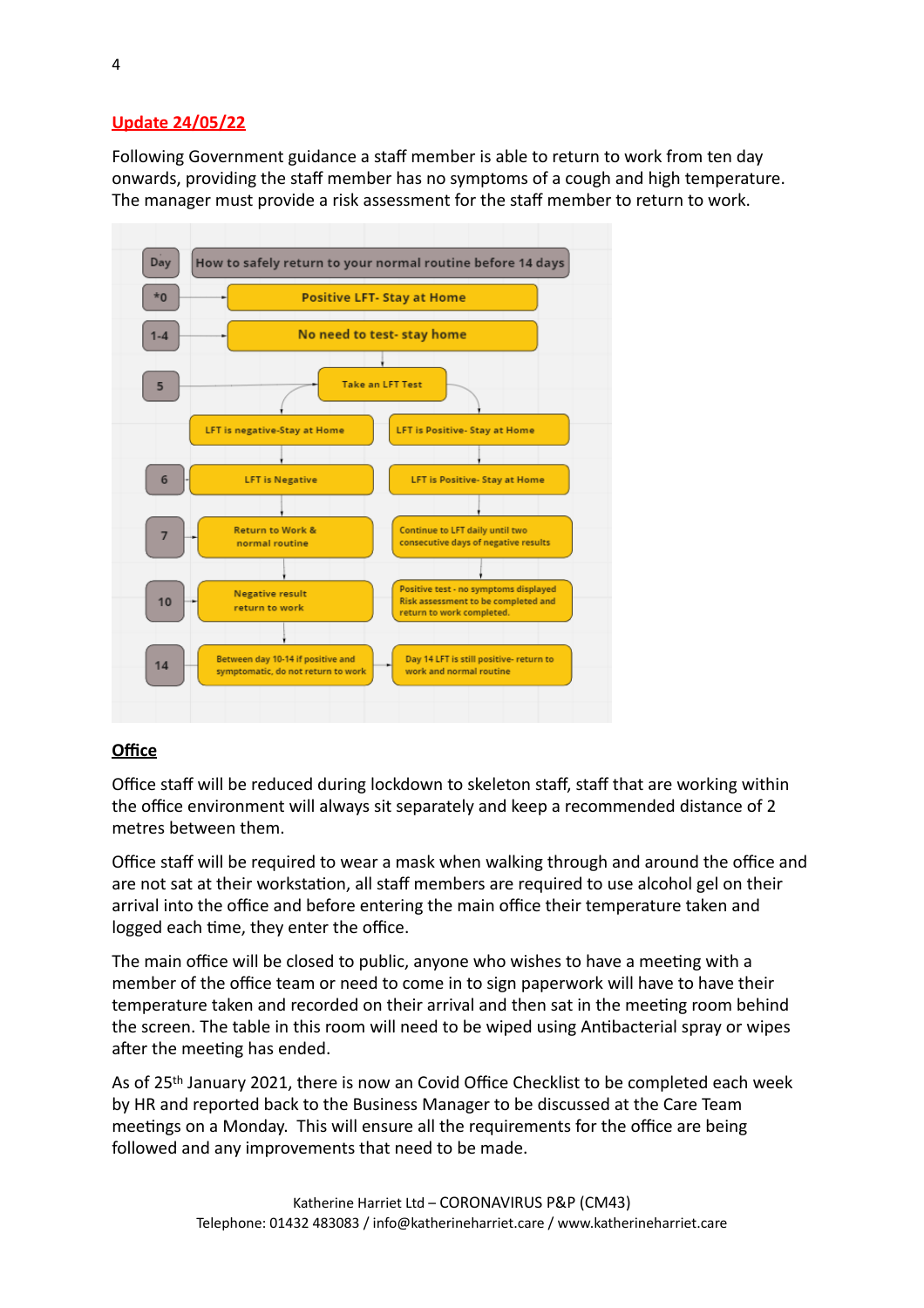### Updated - 01.07.2021

Office staff to complete a Lateral Flow test each day before attending work, a picture of this is to be sent to the office WhatsApp group before attending the office.

# Updated - 01.07.2021

Covid Temperature and Covid Checklist is no longer required, The office will follow the guidelines as per Government living with Covid set out, screens are still used in the office and staff will be prompted to test and complete temperature when the staff member

# Updated - 01.04.2022

Office staff to complete a Lateral Flow test on Monday / Wednesday and Fridays, tests are registered by Reception and Admin each time.

### Updated - 26.04.2022

Temperature checks and Covid Checklist now not required, policy to be continued to be updated on a weekly basis. Temperature check to be completed when the individual is feeling unwell, if the temperature check is high the individual must return home and be assessed whether the member can work from home.

Lateral Flow tests are completed every Monday and Thursday for Office staff.

#### **Statutory Sick Pay**

### **Updated – 24.03.2022**

The Statutory Sick Pay Rebate Scheme closes for coronavirus related absences after 17 March 2022. The scheme will no longer pay employees if they are required to not attend work due to Coronavirus related illness. SSP will be available under normal sickness payments and no longer from the first day of absence, but from the Statutory Sick Pay from day 4 onwards.

#### **Holidays**

Any staff that are planning to travel abroad need to make the office aware of where they are going, advice on travel and testing will be sought from Direct Gov website.

#### **Updated – 14.06.2021**

The new traffic light system which is available on direct gov and is regularly updated to make all travelers aware of which countries are in Red Amber and Green categories. It has advice and the latest information on entry requirements and travel warnings. Before you travel, please check the (entry requirements) as these change with very little warning. Katherine Harriet advise that you do not travel to any Amber or Red countries due to the vulnerability of our clients. If you are thinking of travelling abroad, please speak to a member of the management team immediately. It is important to note that government guideline might suggest isolation period these may be longer for the purpose of Katherine Harriet.

In line with this policy, we advise you to only travel to those countries in the Green list.

All Katherine Harriet staff that fly to go on holiday will be assessed on a case by case basis, the guidance will be taken from the Direct Gov website and will be communicated with the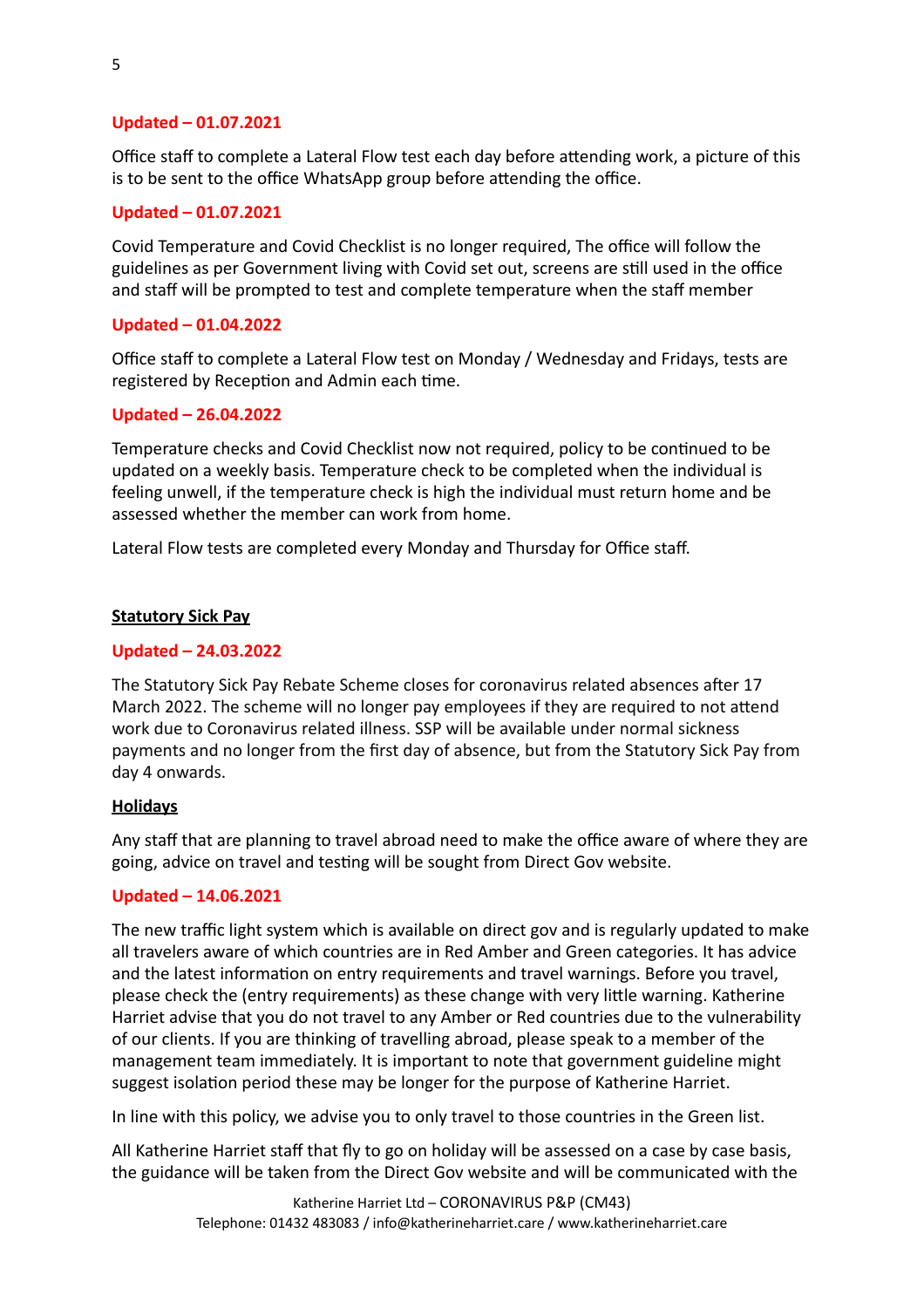staff member via email so they are clear on what needs to happen after they return back to England. 

# **Flu Jabs**

As guidance set out by NHS England, we have requested that all Staff employed by Katherine Harriet book to have their flu jab and ensure that we are made aware as soon as this has been received by the staff member.

# **Testing**

As of 8<sup>th</sup> December 2020, all staff members that are employed by Katherine Harriet will be tested weekly, unless they are tested by another workplace, or a test is required due to them showing symptoms. The Registered Manager is to ensure that the tests are ordered for staff to drive by the office to collect these. Once the staff member has collected these, this will need to be logged on the Covid-19 spread sheet.

The Office Administrator / HR Assistant will be responsible for logging this each week with the date that this was collected. The Wellbeing Assistant will need to follow the instructions on how to carry out the test and how to register the test using the UON and then send this to be analyzed. When supplying the email address for the test results to be sent to the Wellbeing Assistants have been instructed to supply the info@katherineharriet.care and their mobile number to ensure that they and the office receive the results and they receive a cop themselves. If the results come back and are Negative this will be logged on the system on the Covid-19 spread sheet and on People Planner, if the test is received and is positive the Wellbeing Assistant will need to follow Government Guidance and self-isolate.

If they do receive a Positive result, they are required to not carry out another test until 90 days after the positive result has been received, this will need to be checked against the latest Government Guidance.

KH also have a supply of Lateral Flow Tests (Rapid Response) and will use these where they are needed to ensure safety and reassurance when needed.

# **UPDATED 23.07.2021:**

Public Health England have emailed and issued updated guidance on isolation within the Health Care Sector, COVID-19: Exemption from contact isolation for fully vaccinated health and social care staff in exceptional circumstances.

This clearly defines guidance on self-isolation when being in contact with a positive Covid 19 case. only in exceptional circumstances where there is a risk to health or safety resulting from staff absence through the provision of a reduced level of care, health and social care staff who have been identified as a contact of a case of COVID-19 and who are fully vaccinated (more than 14 days after the second dose) may be able to continue in their role. Each is to be decided on a case-by-case basis and clear instruction and Risk Assessments will need to be in place for this.

# **UPDATED 13.08.2021**

Public Health has reissued guidance on this as of 16<sup>th</sup> August, Staff who are fully vaccinated, social staff members who have been identified as a contact of a case of COVID-19 no longer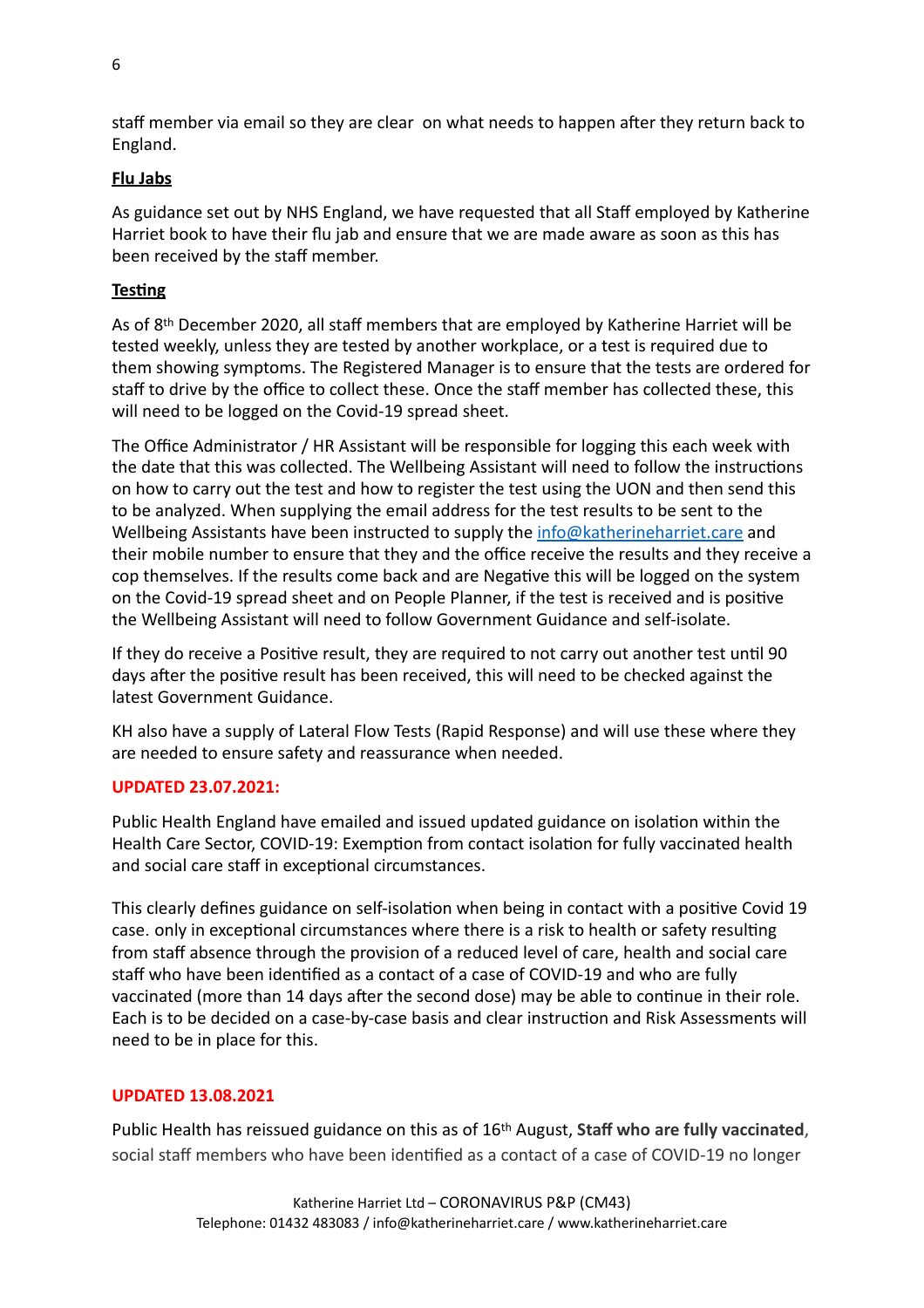need to self-isolate, if they are fully vaccinated against COVID-19 (that is, 14 days after a full course of an MHRA approved NHS administered vaccine).

In relation to staff members who are fully vaccinated against COVID-19, requires the following: 

- the care worker should not have any COVID-19 symptoms
- the care worker should immediately arrange for a PCR test, either through Katherine Harriet or via the NHS Test and Trace service, and the result of this PCR test should be negative prior to returning to work
- following the negative PCR result, the care worker should undertake a Lateral Flow Test every day for the 10 days following their last contact with the case (even on days they are not at work)
- on days the care worker is working, the Lateral Flow Test should be taken before starting their shift, and the result should be negative
- the care worker should comply with all relevant infection control precautions and PPE should be worn properly throughout the day

# **UPDATED 23.12.2021**

Public Health update states that anyone who is fully vaccinated now only has to isolate for 7 days, in order for them to to reduce this isolation period they need to complete a lateral flow test on day 6 and 7 of isolation, is these are negative then they no longer have to isolate and can return to work. If the Lateral Flow test are positive then the full 10 days isolation period will need to be completed.

# **Updated – 17.01.2022**

Public Health update states that anyone who is fully vaccinated now only has to isolate for 5 days, in order for them to to reduce this isolation period they need to complete a lateral flow test on day 5 and 6 of isolation, is these are negative then they no longer have to isolate and can return to work. If the Lateral Flow test are positive, then the full 10 days isolation period will need to be completed.

# **Staff who are not fully vaccinated**

In relation to staff who are unvaccinated, or partially vaccinated, who are identified a contact of a COVID-19 case.

If an unvaccinated or partially vaccinated staff member is notified as a contact of a COVID-19 case, by NHS Test and Trace or their workplace, they must self-isolate as advised unless they are exempt (because they are under 18, unable to be vaccinated due to medical reasons or are taking part or have taken part in a clinical trial for a COVID-19 vaccine).

If they are unvaccinated and are exempt from self-isolation they should not attend work.

The following general principles continue to apply to all unvaccinated or partially vaccinated staff who have been identified as a contact of a COVID-19 case: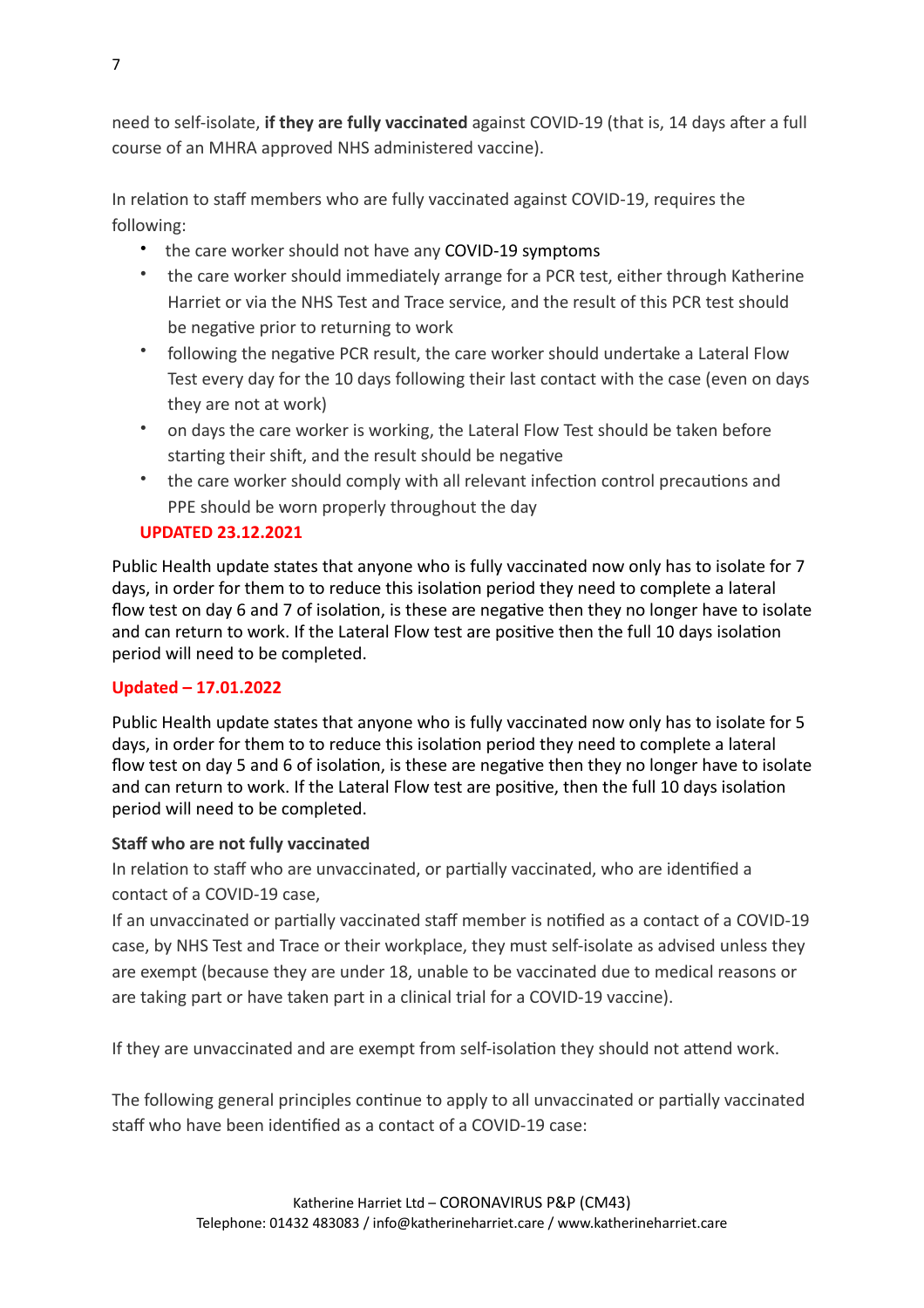- if they are providing care to or are in close contact with an individual with SARS-CoV-2 infection and are wearing the correct PPE appropriately in accordance with the current infection prevention and control (IPC) guidance, they will not be considered as a contact for the purposes of contact tracing and isolation
- if there has been a breach of recommended PPE during the care episode then the staff member would be considered a contact and should self-isolate as advised
- in non-patient facing areas, IPC precautions may unintentionally be less stringently adhered to. If IPC precautions have been compromised, or PPE has been worn incorrectly or breached, the staff member should be considered a contact and should selfisolate as advised.

# **Updated – 24.02.2022**

Isolation is now no longer a legal requirement, this has not yet been confirmed with in the Health and Social Care Sector, this will be reviewed and new guidance issued on or before  $1^{st}$ April 2022, until this new guidance has been issued LFT are to be competed daily by all staff that are working and these need to be registered, PPE is to be worn as per IPC guidance.

# **Updated – 01/04/2022**

From the 1<sup>st</sup> April 2022, staff will no longer be required to test with Lateral Flow Tests before the start of each shift or nearest time possible, instead the following will apply for weekly asymptomatic testing;

### **Asymptomatic staff testing**

Staff should conduct 2 LFD tests per week, taking them before they begin work, spaced 3 to 4 days apart. This also applies to staff who provide care and support to the individual they live with. This will be monitored by the administration team and staff will be contacted if this is not being completed. These are to be registered in the normal route using the companies UON on the Government website. If the staff member works only once a week this will be carried out before shift commences.

### **Symptomatic staff testing**

If an individual experiences any of the main symptoms of coronavirus (COVID-19), they should immediately take a lateral flow device (LFD) test as soon as they develop symptoms and take another LFD test 48 hours after the first test.

Symptomatic staff should stay away from work and conduct the LFD test at home. Staff can come into work if both LFD test results are negative and medically fit to do so.

# **Updated – 13/04/2022**

# **Close Contact**

When an individual has been in contact with a positive case, they will no longer need to isolate from work, they will be required to take a Lateral Flow Test daily for the following 5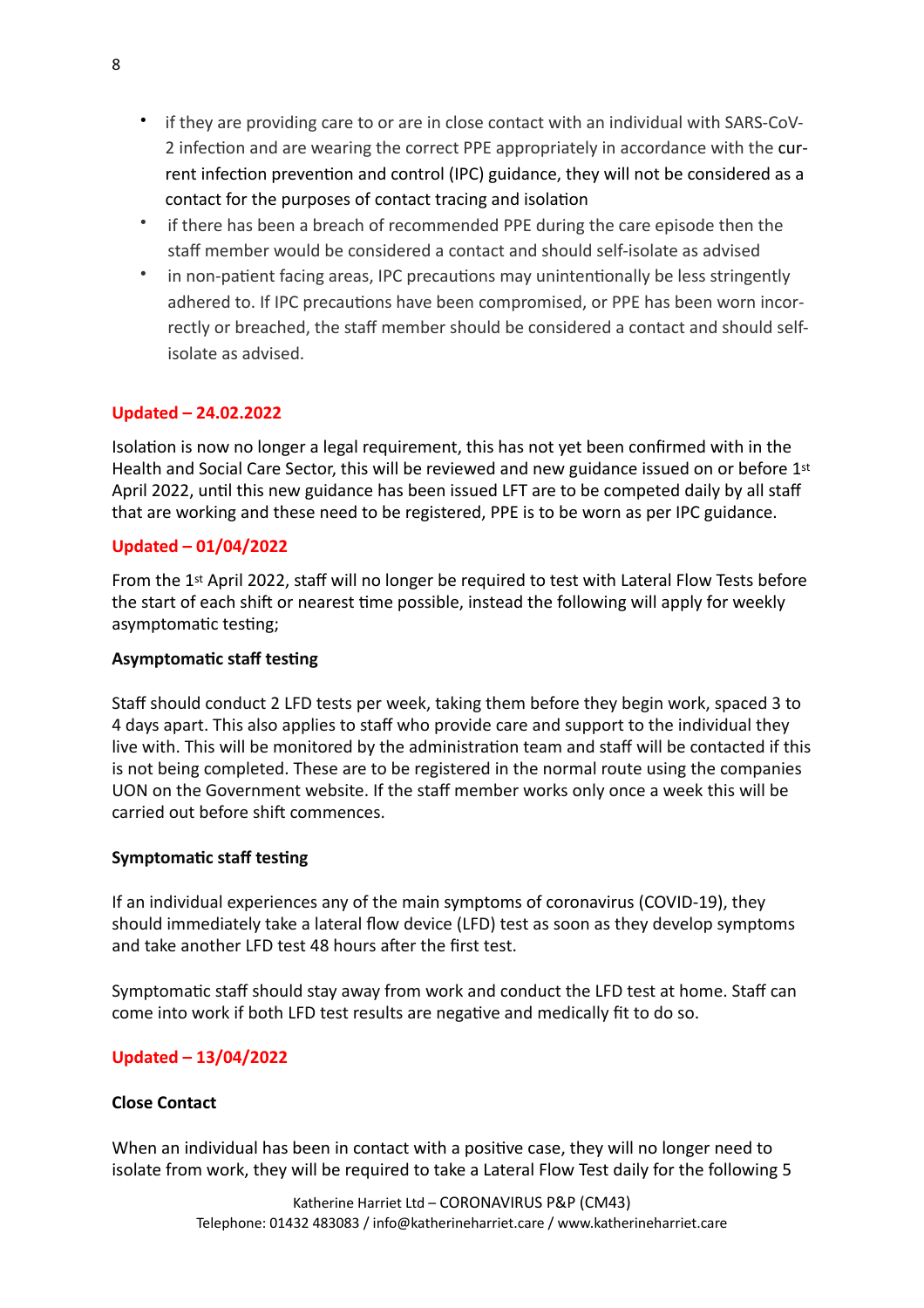days, if symptoms begin to show the office must be notified immediately and symptomatic testing must begin as per guidelines.

# **Testing when working with a confirmed positive Client**

Following a positive case, staff should do daily testing for 5 days. This testing is not extended if further positives are found in these 5 days.

# **CQC** Tracker

Katherine Harriet is required to complete the CQC Tracker each day Monday – Friday, this will be to record:

- √ How many Clients Katherine Harriet have to date
- $\checkmark$  How many people using your service have a confirmed diagnosis of coronavirus
- $\checkmark$  How many people using your service have a suspected case of coronavirus
- $\checkmark$  How many staff in your organisation deliver care to people
- $\checkmark$  How many staff who deliver care to people who are not working because of coronavirus
- √ What is Katherine Harriet's current stock of personal protective equipment (PPE)
- $\sqrt{ }$  Can Katherine Harriet provide any extra care hours
- $\checkmark$  How many extra care hours do you think you can provide per week

This needs to be competed a screen shot taken and copied on to a word document and then printed and placed in the CQC file under the CQC Tracker section, this also has a front page that needs to be ticked and signed by the person completing this.

KH will also ensure they attend all Provider / Hereford Council update Meeting (every Thursday) to ensure they are always up to date with the latest legislation. Public Health England are also present for these meetings.

# **Vaccines**

As of the  $1<sup>st</sup>$  January 2021, 58% (31 staff members) of our staff members have received the  $1<sup>st</sup>$  Pfizer vaccine, they will receive the  $2<sup>nd</sup>$  vaccine again on  $20<sup>th</sup>$  March 2021. We are waiting for confirmation on when the other 42% of staff members can attend to have the vaccine.

# **UPDATED 27.09.2021**

As of Wednesday 22<sup>nd</sup> August, all Care staff will be offered the booster vaccine, this will need to be booked and attended by the staff, Katherine Harriet need to be notified once this has been received. 

# **UPDATED 27.12.2021**

As of  $27<sup>th</sup>$  December 2021, anyone who is classed as being Immune Suppressed will be offered a 4<sup>th</sup> Vaccination.

# **UPDATED – 01.04.2022**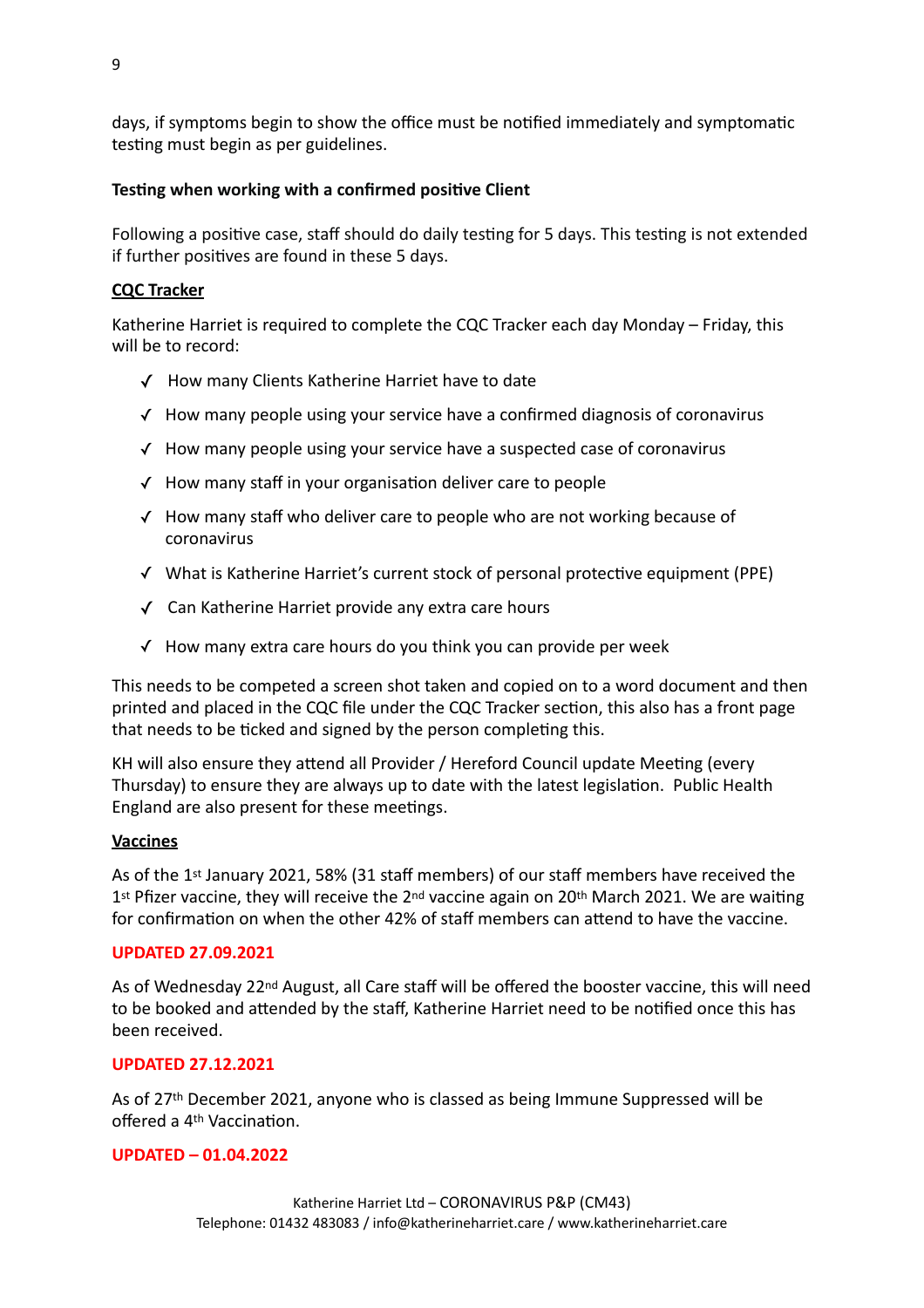Our Vaccination Policy CM49, updated on 15/03/2022 outlines Katherine Harriet's encouragement for all staff to receive their Covid-19 vaccinations and to keep these up to date. Katherine Harriet ensures all Covid Pass' are produced and recorded on their personnel files.

# **Clients returning from Hospital or Coming home from Respite**

All client that are returning home into the care of Katherine Harriet are to have a Covid-19 PCR test before they are discharged, the Care Team are responsible for finding out if this test is positive or Negative.

If the test is Negative the client can return home and the care can be recommenced, all Wellbeing Assistants will be required to wear full PPE (Gloves, Apron, Mask and Visor) for 7 days when attending calls with the client, after 7-day period has ended they will only be required to wear PPE as per Government Guidance (Gloves, Aprons and Mask).

If the test result is positive Katherine Harriet will advise the hospital or Care Home that they will not recommence care until the 10-day isolation period has come to an end, after this the client can be discharged home into the care of Katherine Harriet, this will be following the above guidance on PPE.

# **UPDATE:**

As of 25<sup>th</sup> January 2021 – 91% of our staff members have received the 1<sup>st</sup> Pfizer vaccine, they will receive the 2<sup>nd</sup> vaccine again on 20<sup>th</sup> March 2021.

# **UPDATE:**

As of 8<sup>th</sup> February 2021 – 95% of our staff members have received the 1<sup>st</sup> Pfizer vaccine, they will receive the  $2^{nd}$  vaccine again on  $20^{th}$  March 2021.

# **UPDATE:**

As of 22<sup>nd</sup> February 2021 – 90% of our staff members have received the 1<sup>st</sup> Pfizer vaccine, they will receive the 2<sup>nd</sup> vaccine again on 20<sup>th</sup> March 2021.

# **UPDATE:**

As of 29th February 2021 – 90% of our staff members have received the 1<sup>st</sup> Pfizer vaccine, they will receive the  $2^{nd}$  vaccine again on  $20^{th}$  March 2021.

# **UPDATE:**

As of 1<sup>st</sup> March 2021 – 90% of our staff members have received the 1<sup>st</sup> Pfizer vaccine, they will receive the  $2^{nd}$  vaccine again on  $20^{th}$  March 2021.

### **UPDATE:**

As of 8<sup>th</sup> March 2021 – 90% of our staff members have received the 1<sup>st</sup> Pfizer vaccine, they will receive the 2<sup>nd</sup> vaccine again on 20<sup>th</sup> March 2021.

#### **UPDATE:**

As of 15<sup>th</sup> March 2021 – 98% of our staff members have received the 1<sup>st</sup> Pfizer vaccine, they will receive the 2<sup>nd</sup> vaccine again on 20<sup>th</sup> March 2021.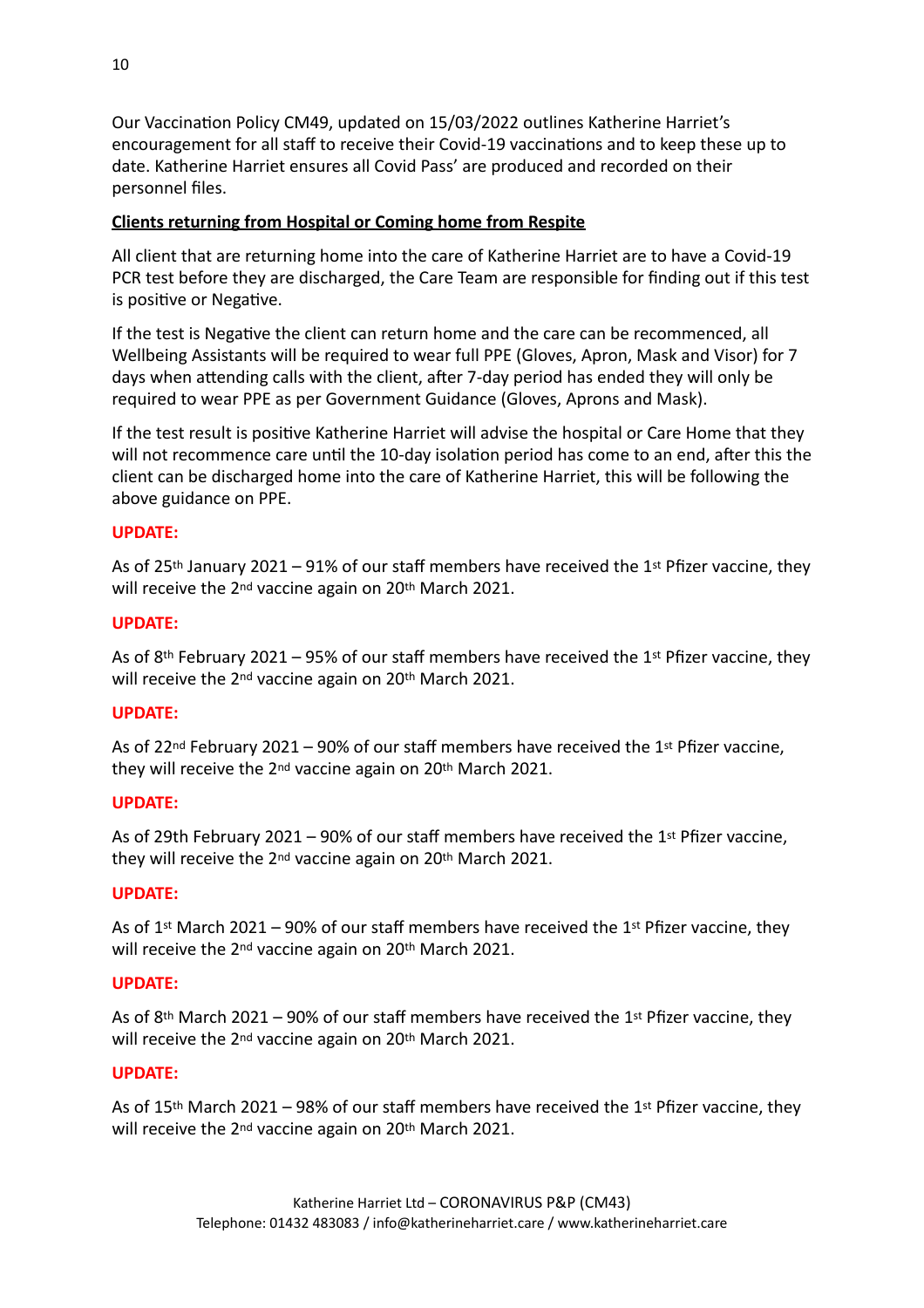| As of 27.03.2020 - | We have had NO Clients tested positive for COVID 19                                                               |
|--------------------|-------------------------------------------------------------------------------------------------------------------|
|                    | We have had NO Staff tested positive for COVID 19                                                                 |
| <b>UPDATE:</b>     |                                                                                                                   |
| As of 20.07.2020 - | We have had NO Clients tested positive for COVID 19                                                               |
|                    | We have had NO Staff tested positive for COVID 19                                                                 |
| <b>UPDATE:</b>     |                                                                                                                   |
| As of 10.12.2020 - | We have had NO Clients tested positive for COVID 19                                                               |
|                    | We have had NO Staff tested positive for COVID 19                                                                 |
| <b>UPDATE:</b>     |                                                                                                                   |
| As of 24.12.2020 - | We have had NO Clients tested positive for COVID 19                                                               |
|                    | We have had 1 Staff member who has tested positive for<br>COVID 19. Weekly testing commenced for all staff.       |
| <b>UPDATE:</b>     |                                                                                                                   |
| As of 07.01.2021 - | We have had NO Clients tested positive for COVID 19                                                               |
|                    | We have had NO new Staff members tested positive for COVID<br>19 (Since 01.12.2020: 1 x Positive Case)            |
|                    |                                                                                                                   |
| <b>UPDATE:</b>     |                                                                                                                   |
| As of 25.01.2021 - | We have had NO Clients tested positive for COVID 19                                                               |
|                    | We have had 1 x Staff member who have tested positive for<br>COVID 19. (Since 01.12.2020: 2 x Positive Cases)     |
| <b>UPDATE:</b>     |                                                                                                                   |
| As of 08.02.2021 - | We have had NO Clients tested positive for COVID 19                                                               |
|                    | We have had NO new Staff members who have tested positive<br>for COVID 19. (Since 01.12.2020: 2 x Positive Cases) |
| <b>UPDATE:</b>     |                                                                                                                   |
| As of 22.02.2021 - | We have had NO Clients tested positive for COVID 19                                                               |
|                    | We have had 1 x New Staff member who have tested positive<br>for COVID 19. (Since 01.12.2020: 3 x Positive Cases) |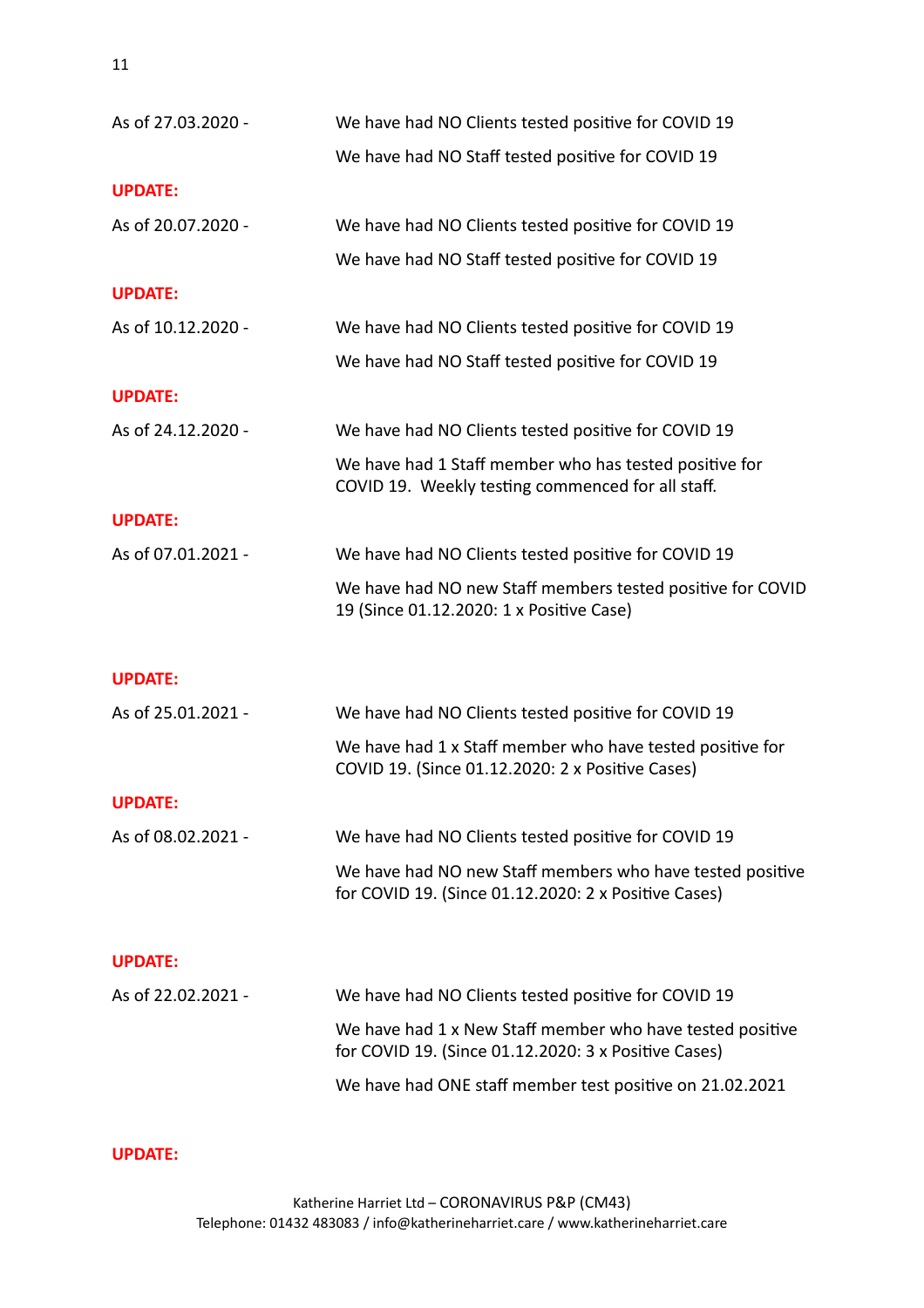| As of 29.02.2021 - | We have had NO Clients tested positive for COVID 19                                                                 |
|--------------------|---------------------------------------------------------------------------------------------------------------------|
|                    | We have had NO new Staff members who have tested positive<br>for COVID 19. (Since 01.12.2020: 3 x Positive Cases)   |
| <b>UPDATE:</b>     |                                                                                                                     |
| As of 01.03.2021 - | We have had NO Clients tested positive for COVID 19                                                                 |
|                    | We have had NO new Staff members who have tested positive<br>for COVID 19. (Since 01.12.2020: 3 x Positive Cases)   |
| <b>UPDATE:</b>     |                                                                                                                     |
| As of 08.03.2021 - | We have had NO Clients tested positive for COVID 19                                                                 |
|                    | We have had NO new Staff members who have tested positive<br>for COVID 19. (Since 01.12.2020: 3 x Positive Cases)   |
| <b>UPDATE:</b>     |                                                                                                                     |
| As of 15.03.2021 - | We have had NO Clients tested positive for COVID 19                                                                 |
|                    | We have had NO new Staff members who have tested positive<br>for COVID 19. (Since 01.12.2020: 3 x Positive Cases)   |
|                    | 20.03.2021 - 2 <sup>nd</sup> Vaccinations for Front Line workers and office<br>workers taking place.                |
| <b>UPDATE:</b>     |                                                                                                                     |
| As of 22.03.2021 - | We have had NO Clients tested positive for COVID 19                                                                 |
|                    | We have had NO new Staff members who have tested positive<br>for COVID 19. (Since 01.12.2020: 3 x Positive Cases)   |
|                    | 20.03.2021 - 37% of Front Line workers and office workers<br>have received their 2 <sup>nd</sup> Covid Vaccination. |
| <b>UPDATE:</b>     |                                                                                                                     |
| As of 29.03.2021 - | We have had NO Clients tested positive for COVID 19                                                                 |
|                    | We have had NO new Staff members who have tested positive<br>for COVID 19. (Since 01.12.2020: 3 x Positive Cases)   |
|                    | 20.03.2021 - 39% of Front Line workers and office workers<br>have received their 2 <sup>nd</sup> Covid Vaccination. |
| <b>UPDATE:</b>     |                                                                                                                     |
| As of 05.04.2021 - | We have had NO Clients tested positive for COVID 19                                                                 |
|                    | We have had NO new Staff members who have tested positive                                                           |
|                    | for COVID 19. (Since 01.12.2020: 3 x Positive Cases)                                                                |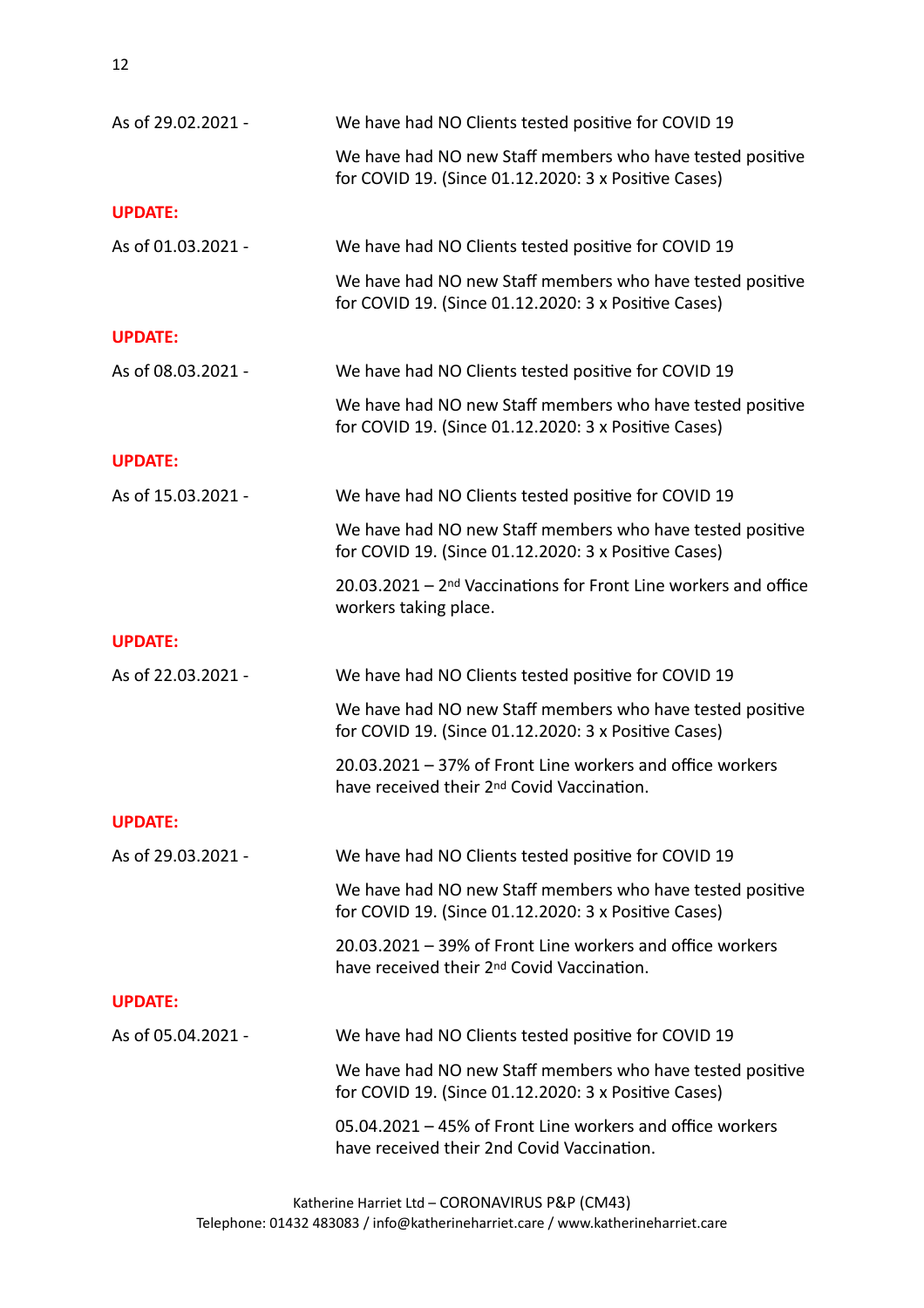| As of 12.04.2021 - | We have had NO Clients tested positive for COVID 19                                                               |
|--------------------|-------------------------------------------------------------------------------------------------------------------|
|                    | We have had NO new Staff members who have tested positive<br>for COVID 19. (Since 01.12.2020: 3 x Positive Cases) |
|                    | 12.04.2021 – 81% of Front Line workers and office workers<br>have received their 2nd Covid Vaccination.           |
| <b>UPDATE:</b>     |                                                                                                                   |
| As of 19.04.2021 - | We have had NO Clients tested positive for COVID 19                                                               |
|                    | We have had NO new Staff members who have tested positive<br>for COVID 19. (Since 01.12.2020: 3 x Positive Cases) |
|                    | 12.04.2021 - 87% of Front Line workers and office workers<br>have received their 2nd Covid Vaccination.           |
| <b>UPDATE:</b>     |                                                                                                                   |
| As of 26.04.2021 - | We have had NO Clients tested positive for COVID 19                                                               |
|                    | We have had NO new Staff members who have tested positive<br>for COVID 19. (Since 01.12.2020: 3 x Positive Cases) |
|                    | 12.04.2021 - 87% of Front Line workers and office workers<br>have received their 2nd Covid Vaccination.           |
| <b>UPDATE:</b>     |                                                                                                                   |
| As of 03.05.2021 - | We have had NO Clients tested positive for COVID 19                                                               |
|                    | We have had NO new Staff members who have tested positive<br>for COVID 19. (Since 01.12.2020: 3 x Positive Cases) |
|                    | 12.04.2021 – 95% of Front Line workers and office workers<br>have received their 2nd Covid Vaccination.           |
| <b>UPDATE:</b>     |                                                                                                                   |
| As of 10.05.2021 - | We have had NO Clients tested positive for COVID 19                                                               |
|                    | We have had NO new Staff members who have tested positive<br>for COVID 19. (Since 01.12.2020: 3 x Positive Cases) |
|                    | 12.04.2021 – 95% of Front Line workers and office workers<br>have received their 2nd Covid Vaccination.           |
| <b>UPDATE:</b>     |                                                                                                                   |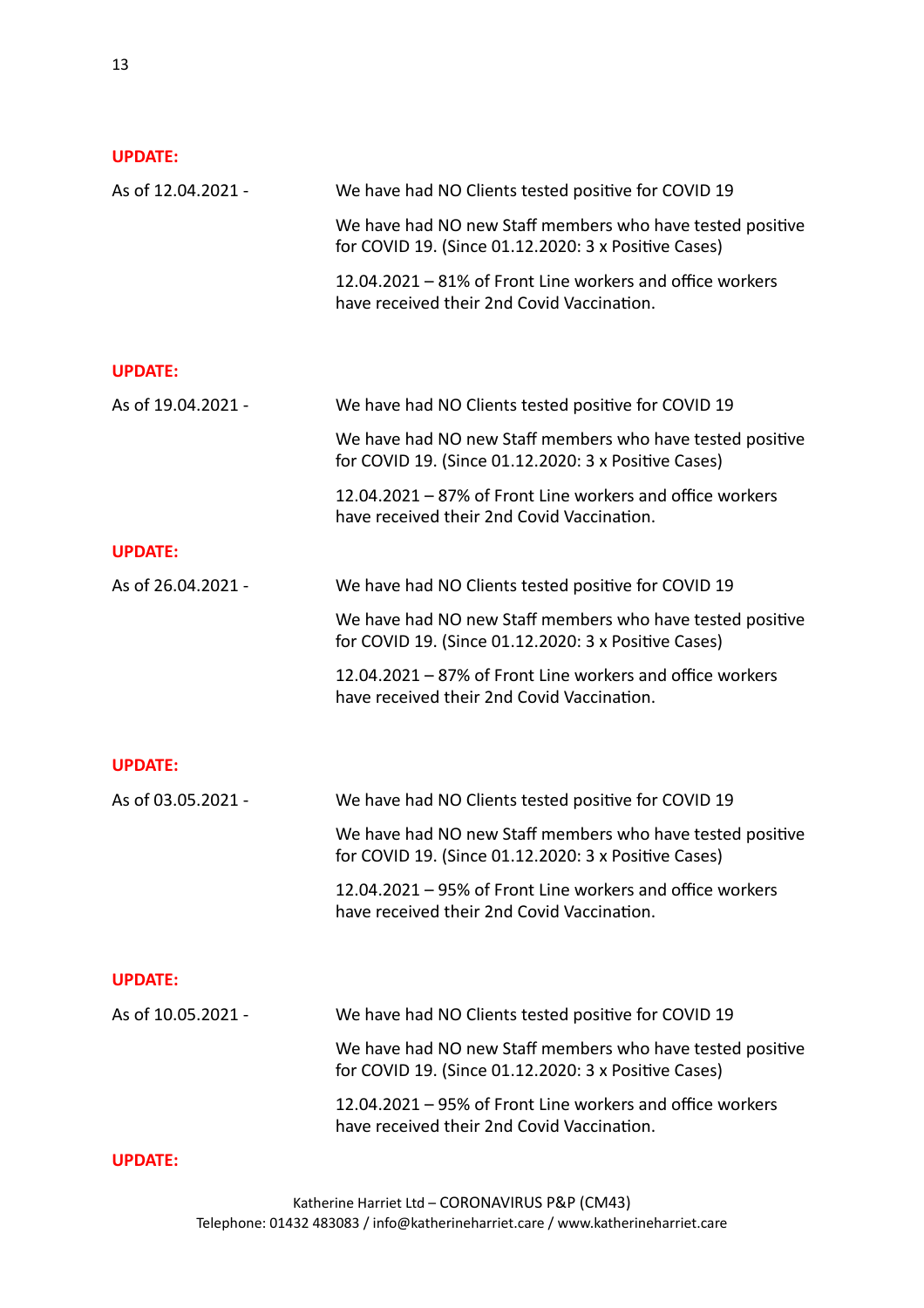14

| As of 17.05.2021 - | We have had NO Clients tested positive for COVID 19                                                               |
|--------------------|-------------------------------------------------------------------------------------------------------------------|
|                    | We have had NO new Staff members who have tested positive<br>for COVID 19. (Since 01.12.2020: 3 x Positive Cases) |
|                    | 12.04.2021 - 97% of Front Line workers and office workers<br>have received their 2nd Covid Vaccination.           |
| <b>UPDATE:</b>     |                                                                                                                   |
| As of 24.05.2021 - | We have had NO Clients tested positive for COVID 19                                                               |
|                    | We have had NO new Staff members who have tested positive<br>for COVID 19. (Since 01.12.2020: 3 x Positive Cases) |
|                    | 12.04.2021 – 98% of Front-Line workers and office workers<br>have received their 2nd Covid Vaccination.           |
|                    | 24.5.2020 - 98% of Front-Line workers and office workers have<br>received their 2nd Covid Vaccination.            |
| <b>UPDATE:</b>     |                                                                                                                   |
| As of 01.06.2021 - | We have had NO Clients tested positive for COVID 19                                                               |
|                    | We have had NO new Staff members who have tested positive<br>for COVID 19. (Since 01.12.2020: 3 x Positive Cases) |
|                    | 12.04.2021 – 98% of Front-Line workers and office workers<br>have received their 2nd Covid Vaccination.           |
|                    | 24.5.2020 - 98% of Front-Line workers and office workers have<br>received their 2nd Covid Vaccination.            |
| <b>UPDATE:</b>     |                                                                                                                   |
| As of 07.06.2021 - | We have had NO Clients tested positive for COVID 19                                                               |
|                    | We have had NO new Staff members who have tested positive<br>for COVID 19. (Since 01.12.2020: 3 x Positive Cases) |
|                    | 12.04.2021 - 98% of Front-Line workers and office workers<br>have received their 2nd Covid Vaccination.           |
|                    | 24.5.2020 - 98% of Front-Line workers and office workers have<br>received their 2nd Covid Vaccination.            |
| <b>UPDATE:</b>     |                                                                                                                   |
| As of 18.06.2021 - | We have had NO Clients tested positive for COVID 19                                                               |
|                    | We have had NO new Staff members who have tested positive<br>for COVID 19. (Since 01.12.2020: 3 x Positive Cases) |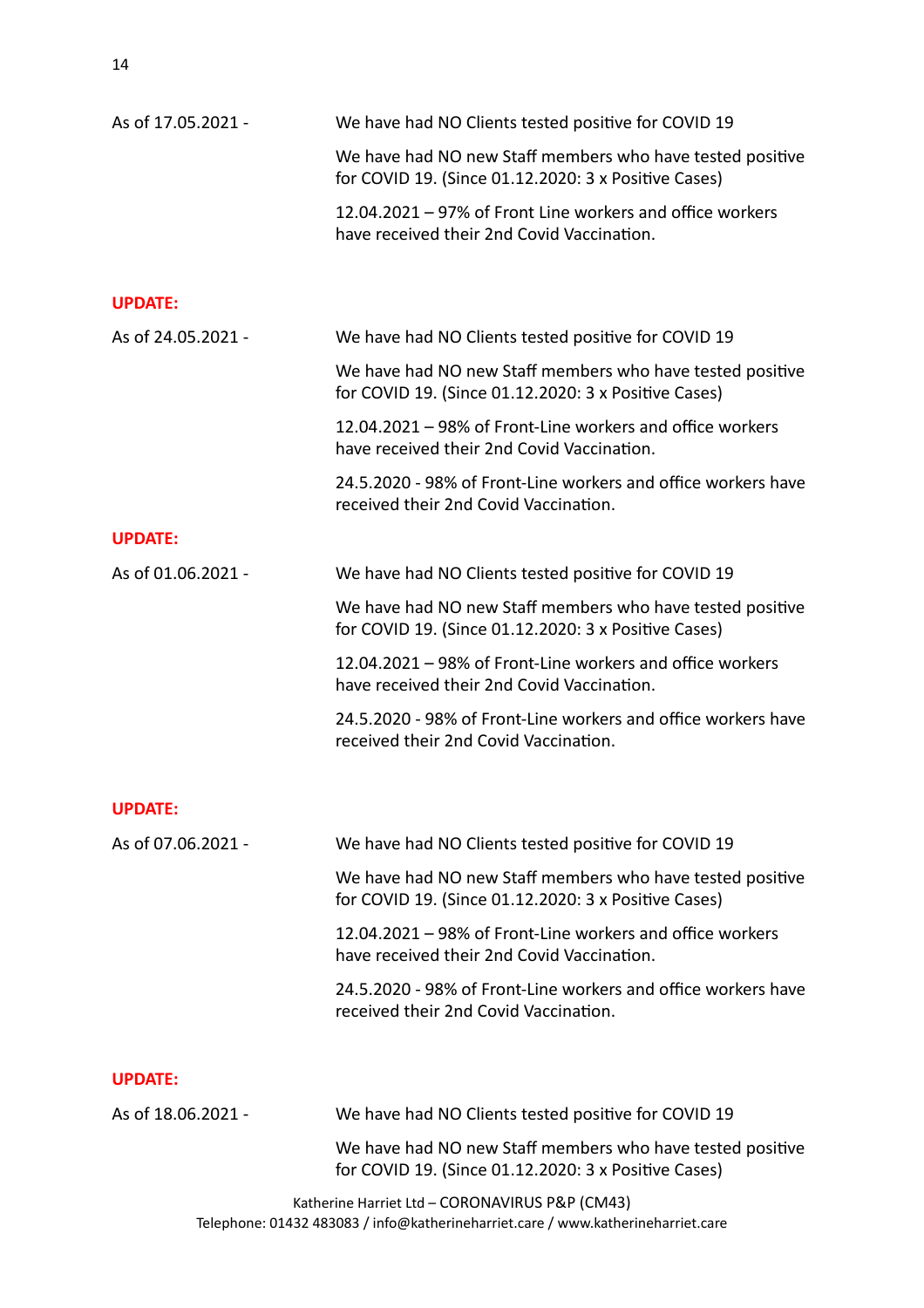|                    | 12.04.2021 – 98% of Front-Line workers and office workers<br>have received their 2nd Covid Vaccination.                                                                                                                                      |
|--------------------|----------------------------------------------------------------------------------------------------------------------------------------------------------------------------------------------------------------------------------------------|
|                    | 24.5.2020 - 98% of Front-Line workers and office workers have<br>received their 2nd Covid Vaccination.                                                                                                                                       |
| <b>UPDATE:</b>     |                                                                                                                                                                                                                                              |
| As of 21.06.2021 - | We have had NO Clients tested positive for COVID 19                                                                                                                                                                                          |
|                    | We have had NO new Staff members who have tested positive<br>for COVID 19. (Since 01.12.2020: 3 x Positive Cases)                                                                                                                            |
|                    | 12.04.2021 - 98% of Front-Line workers and office workers<br>have received their 2nd Covid Vaccination.                                                                                                                                      |
|                    | 24.5.2020 - 98% of Front-Line workers and office workers have<br>received their 2nd Covid Vaccination.                                                                                                                                       |
| <b>UPDATE:</b>     |                                                                                                                                                                                                                                              |
| As of 26.06.2021 - | We have had NO Clients tested positive for COVID 19                                                                                                                                                                                          |
|                    | We have had NO new Staff members who have tested positive<br>for COVID 19. (Since 01.12.2020: 3 x Positive Cases)                                                                                                                            |
|                    | 12.04.2021 – 98% of Front-Line workers and office workers<br>have received their 2nd Covid Vaccination.                                                                                                                                      |
|                    | 24.5.2020 - 98% of Front-Line workers and office workers have<br>received their 2nd Covid Vaccination.                                                                                                                                       |
| <b>UPDATE:</b>     |                                                                                                                                                                                                                                              |
| As of 02.07.2021 - | We have had NO Clients tested positive for COVID 19                                                                                                                                                                                          |
|                    | We have had NO new Staff members who have tested positive<br>for COVID 19. (Since 01.12.2020: 3 x Positive Cases)                                                                                                                            |
|                    | 12.04.2021 – 98% of Front-Line workers and office workers<br>have received their 2nd Covid Vaccination.                                                                                                                                      |
|                    | 24.5.2020 - 98% of Front-Line workers and office workers have<br>received their 2nd Covid Vaccination.                                                                                                                                       |
| <b>UPDATE:</b>     |                                                                                                                                                                                                                                              |
| As of 09.07.2021 - | We have had NO Clients tested positive for COVID 19                                                                                                                                                                                          |
|                    | We have had NO new Staff members who have tested positive<br>for COVID 19. (Since 01.12.2020: 3 x Positive Cases)                                                                                                                            |
|                    | 12.04.2021 – 98% of Front-Line workers and office workers<br>have received their 2nd Covid Vaccination.                                                                                                                                      |
|                    | 24.5.2020 - 98% of Front-Line workers and office workers have<br>received their 2nd Covid Vaccination.<br>Katherine Harriet Ltd - CORONAVIRUS P&P (CM43)<br>Telephone: 01432 483083 / info@katherineharriet.care / www.katherineharriet.care |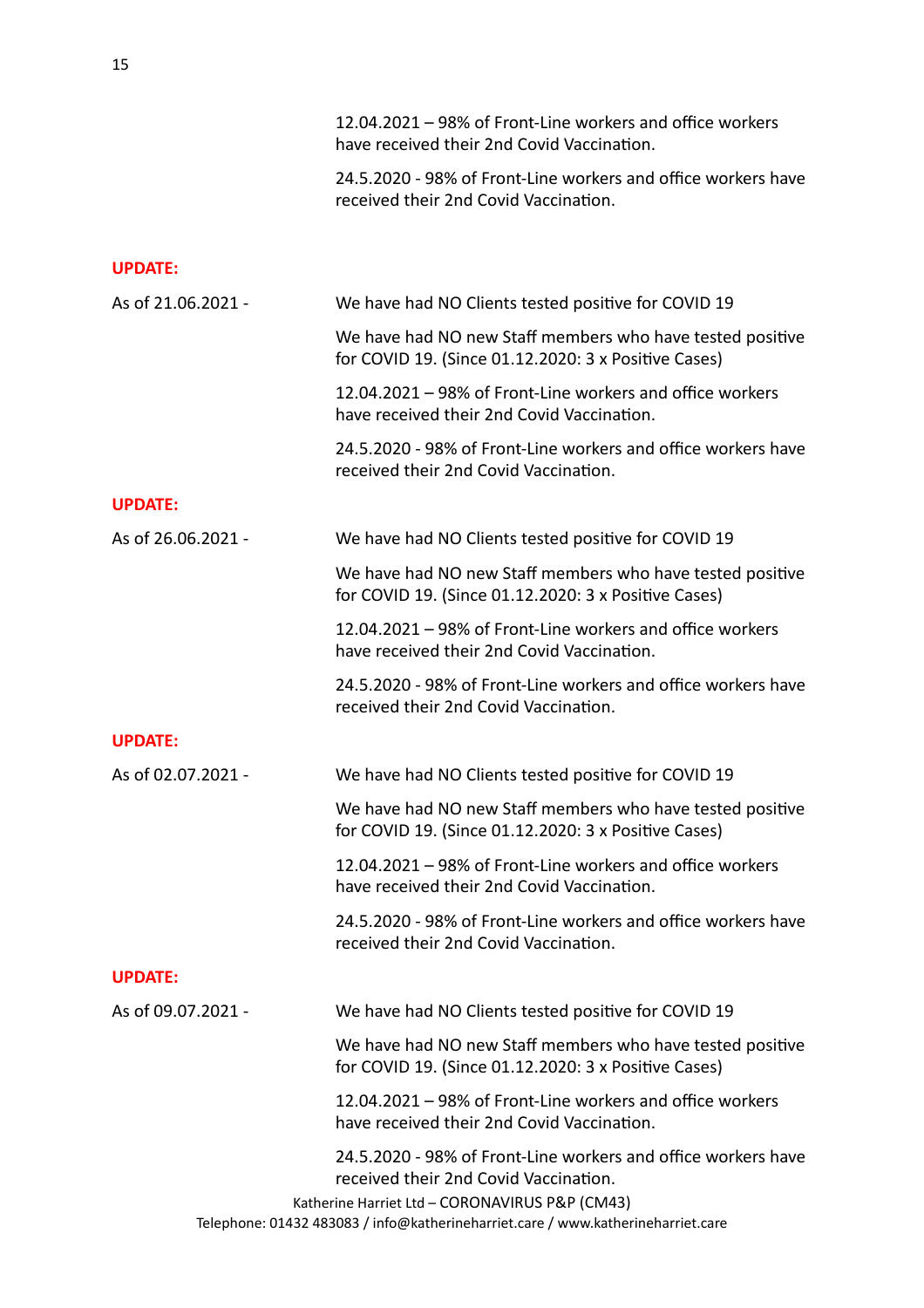| As of 16.07.2021 - | We have had NO Clients tested positive for COVID 19                                                               |
|--------------------|-------------------------------------------------------------------------------------------------------------------|
|                    | We have had NO new Staff members who have tested positive<br>for COVID 19. (Since 01.12.2020: 3 x Positive Cases) |
|                    | 12.04.2021 - 98% of Front-Line workers and office workers<br>have received their 2nd Covid Vaccination.           |
|                    | 24.5.2020 - 98% of Front-Line workers and office workers have<br>received their 2nd Covid Vaccination.            |
| <b>UPDATE:</b>     |                                                                                                                   |
| As of 23.07.2021 - | We have had ONE Clients tested positive for COVID 19                                                              |
|                    | This was reported and confirmed on 23.07.2021.                                                                    |
|                    | We have had NO new Staff members who have tested positive<br>for COVID 19. (Since 01.12.2020: 3 x Positive Cases) |
|                    | We have had ONE staff member test positive on 24.07.2021.                                                         |
|                    | We had ONE staff member test positive on 25.07.2021.                                                              |
|                    | 12.04.2021 – 98% of Front-Line workers and office workers<br>have received their 2nd Covid Vaccination.           |
|                    | 24.5.2020 - 98% of Front-Line workers and office workers have<br>received their 2nd Covid Vaccination.            |
| <b>UPDATE:</b>     |                                                                                                                   |
| As of 30.07.2021 - | We have had ONE Clients tested positive for COVID 19                                                              |
|                    | This was reported and confirmed on 23.07.2021.                                                                    |
|                    | We have had NO new Staff members who have tested positive<br>for COVID 19. (Since 01.12.2020: 3 x Positive Cases) |
|                    | We have had ONE staff member test positive on 24.07.2021.                                                         |
|                    | We had ONE staff member test positive on 25.07.2021.                                                              |
|                    | 12.04.2021 – 98% of Front-Line workers and office workers<br>have received their 2nd Covid Vaccination.           |
|                    | 24.5.2020 - 98% of Front-Line workers and office workers have<br>received their 2nd Covid Vaccination.            |
| <b>UPDATE:</b>     |                                                                                                                   |
| As of 06.08.2021 - | We have had ONE Clients tested positive for COVID 19                                                              |
|                    | This was reported and confirmed on 23.07.2021.                                                                    |
|                    | We have had NO new Staff members who have tested positive<br>for COVID 19. (Since 01.12.2020: 3 x Positive Cases) |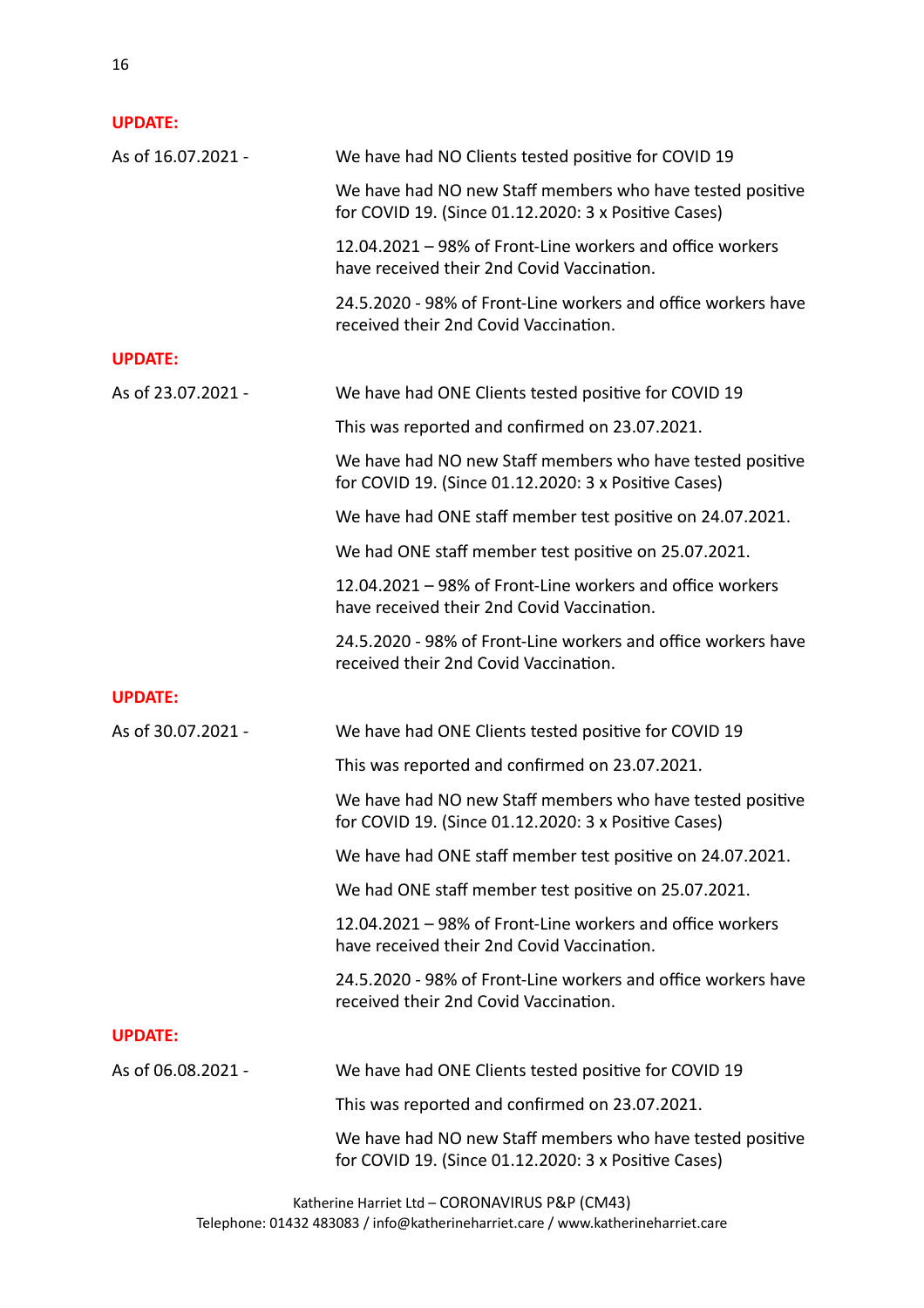|                    | We have had ONE staff member test positive on 24.07.2021.                                                         |
|--------------------|-------------------------------------------------------------------------------------------------------------------|
|                    | We had ONE staff member test positive on 25.07.2021.                                                              |
|                    | 12.04.2021 - 98% of Front-Line workers and office workers<br>have received their 2nd Covid Vaccination.           |
|                    | 24.5.2020 - 98% of Front-Line workers and office workers have<br>received their 2nd Covid Vaccination.            |
| <b>UPDATE:</b>     |                                                                                                                   |
| As of 13.08.2021 - | We have had ONE Clients tested positive for COVID 19                                                              |
|                    | This was reported and confirmed on 23.07.2021.                                                                    |
|                    | We have had NO new Staff members who have tested positive<br>for COVID 19. (Since 01.12.2020: 3 x Positive Cases) |
|                    | We have had ONE staff member test positive on 24.07.2021.                                                         |
|                    | We had ONE staff member test positive on 25.07.2021.                                                              |
|                    | We have had ONE staff member test positive on 10.08.2021                                                          |
|                    | We have had ONE staff member test positive on 12.08.2021                                                          |
|                    | 12.04.2021 – 100% of Front-Line workers and office workers<br>have received their 2nd Covid Vaccination.          |
|                    | 13.08.2021 - 100% of Front-Line workers and office workers<br>have received their 2nd Covid Vaccination.          |
| <b>UPDATE:</b>     |                                                                                                                   |
| As of 20.08.2021 - | We have had ONE Clients tested positive for COVID 19                                                              |
|                    | This was reported and confirmed on 23.07.2021.                                                                    |
|                    | We have had NO new Staff members who have tested positive<br>for COVID 19. (Since 01.12.2020: 3 x Positive Cases) |
|                    | We have had ONE staff member test positive on 24.07.2021.                                                         |
|                    | We had ONE staff member test positive on 25.07.2021.                                                              |
|                    | We have had ONE staff member test positive on 10.08.2021                                                          |
|                    | We have had ONE staff member test positive on 12.08.2021                                                          |
|                    | 12.04.2021 – 100% of Front-Line workers and office workers<br>have received their 2nd Covid Vaccination.          |
|                    | 13.08.2021 - 100% of Front-Line workers and office workers<br>have received their 2nd Covid Vaccination.          |
| <b>UPDATE:</b>     |                                                                                                                   |
| As of 27.08.2021 - | We have had ONE Clients tested positive for COVID 19                                                              |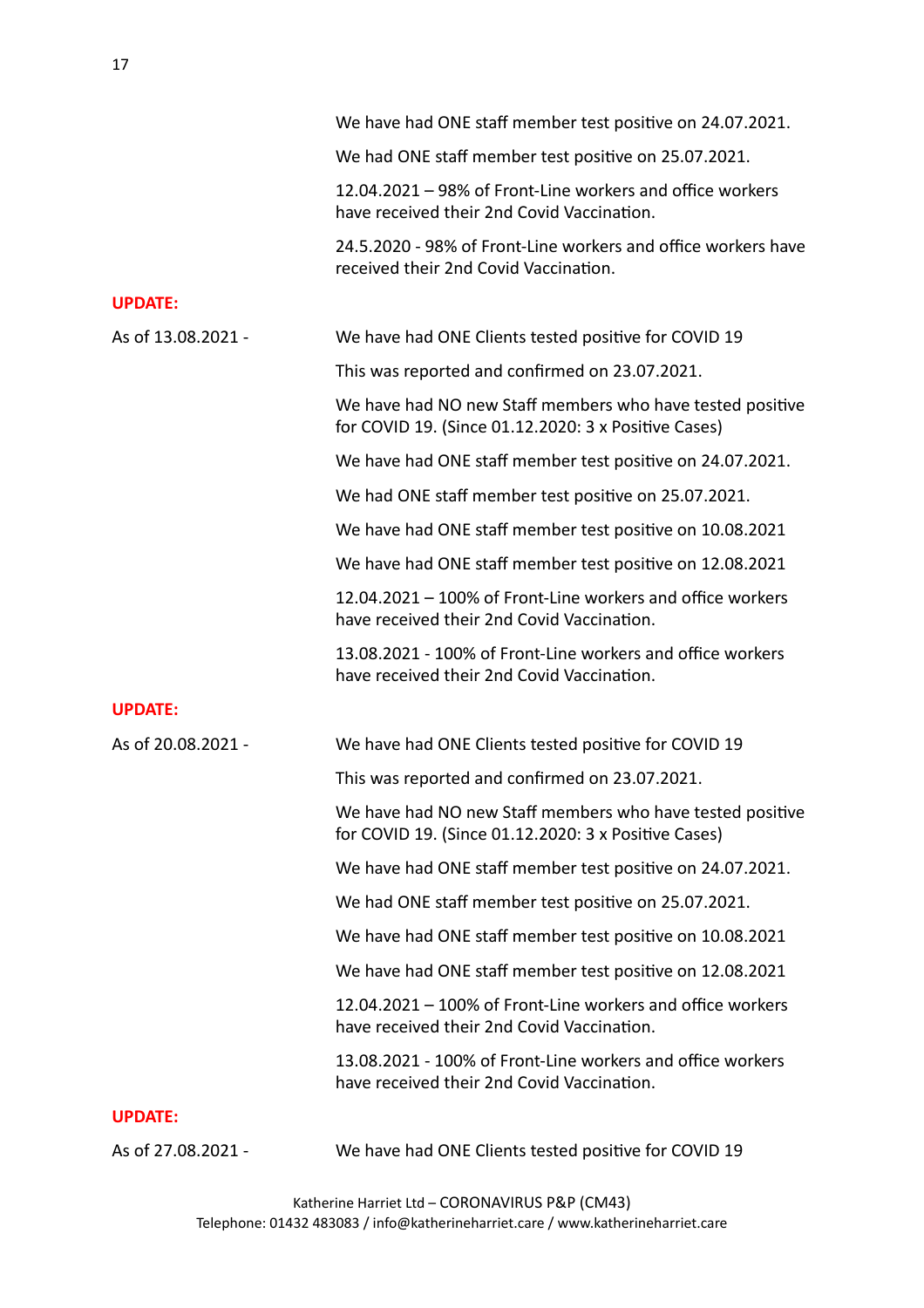|                    | This was reported and confirmed on 23.07.2021.                                                                    |
|--------------------|-------------------------------------------------------------------------------------------------------------------|
|                    | We have had NO new Staff members who have tested positive<br>for COVID 19. (Since 01.12.2020: 3 x Positive Cases) |
|                    | We have had ONE staff member test positive on 24.07.2021.                                                         |
|                    | We had ONE staff member test positive on 25.07.2021.                                                              |
|                    | We have had ONE staff member test positive on 10.08.2021                                                          |
|                    | We have had ONE staff member test positive on 16.08.2021                                                          |
|                    | We have had ONE staff member test positive on 26.08.2021                                                          |
|                    | 12.04.2021 – 100% of Front-Line workers and office workers<br>have received their 2nd Covid Vaccination.          |
|                    | 13.08.2021 - 100% of Front-Line workers and office workers<br>have received their 2nd Covid Vaccination.          |
| <b>UPDATE:</b>     |                                                                                                                   |
| As of 03.09.2021 - | We have had ONE Clients tested positive for COVID 19                                                              |
|                    | This was reported and confirmed on 23.07.2021.                                                                    |
|                    | We have had NO new Staff members who have tested positive<br>for COVID 19. (Since 01.12.2020: 3 x Positive Cases) |
|                    | We have had ONE staff member test positive on 24.07.2021.                                                         |
|                    | We had ONE staff member test positive on 25.07.2021.                                                              |
|                    | We have had ONE staff member test positive on 10.08.2021                                                          |
|                    | We have had ONE staff member test positive on 16.08.2021                                                          |
|                    | We have had ONE staff member test positive on 26.08.2021                                                          |
|                    | 12.04.2021 – 100% of Front-Line workers and office workers<br>have received their 2nd Covid Vaccination.          |
|                    | 13.08.2021 - 100% of Front-Line workers and office workers<br>have received their 2nd Covid Vaccination.          |
| <b>UPDATE:</b>     |                                                                                                                   |
| As of 10.09.2021 - | We have had ONE Clients tested positive for COVID 19                                                              |
|                    | This was reported and confirmed on 23.07.2021.                                                                    |
|                    | We have had NO new Staff members who have tested positive<br>for COVID 19. (Since 01.12.2020: 3 x Positive Cases) |
|                    | We have had ONE staff member test positive on 24.07.2021.                                                         |
|                    | We had ONE staff member test positive on 25.07.2021.                                                              |
|                    | $\sim$ Herriet Ltd $\sim$ CODONIAVIDUC DR.D (CM442)                                                               |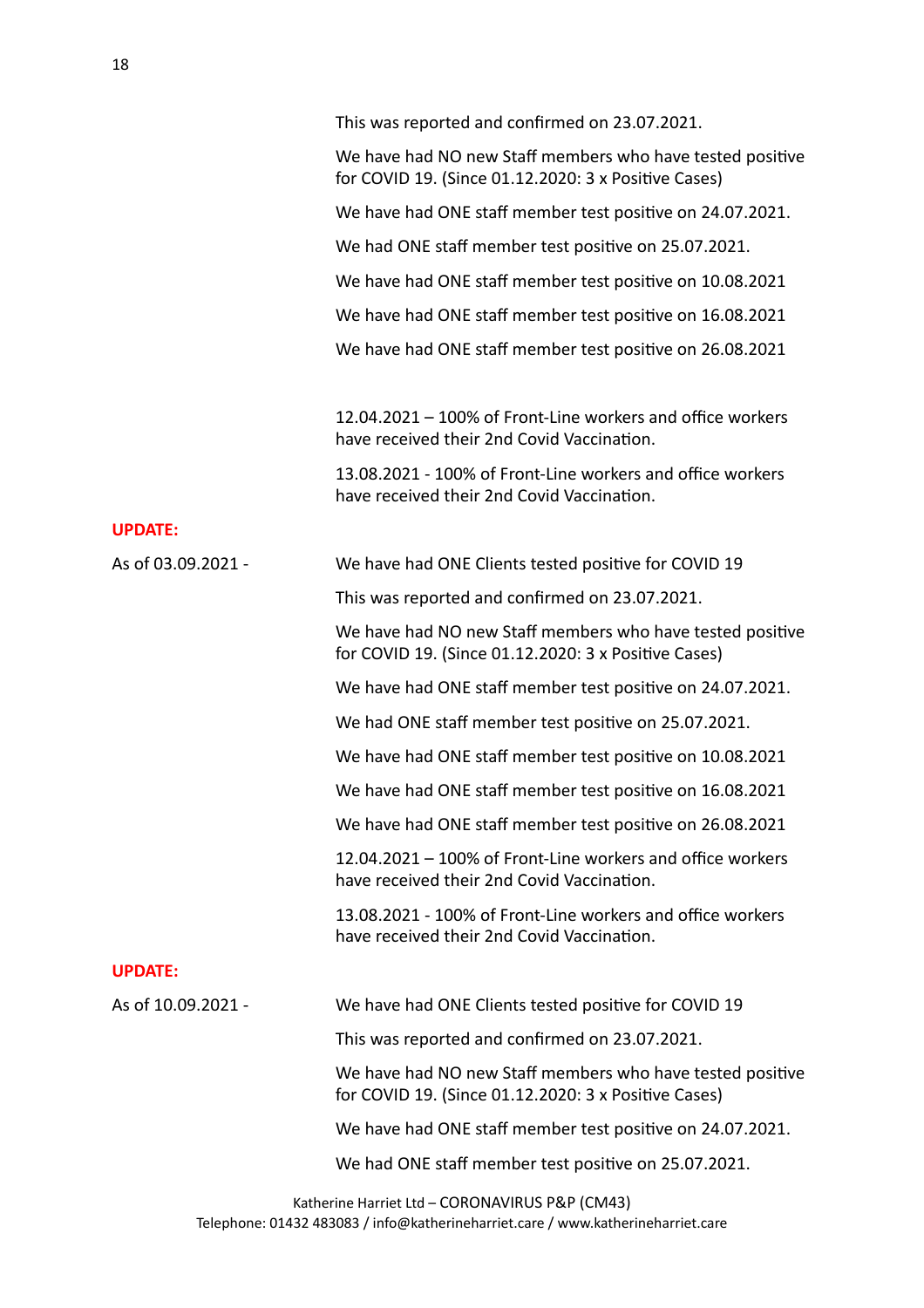|                    | We have had ONE staff member test positive on 10.08.2021                                                          |
|--------------------|-------------------------------------------------------------------------------------------------------------------|
|                    | We have had ONE staff member test positive on 16.08.2021                                                          |
|                    | We have had ONE staff member test positive on 26.08.2021                                                          |
|                    | 12.04.2021 - 100% of Front-Line workers and office workers<br>have received their 2nd Covid Vaccination.          |
|                    | 13.08.2021 - 100% of Front-Line workers and office workers<br>have received their 2nd Covid Vaccination.          |
| <b>UPDATE:</b>     |                                                                                                                   |
| As of 17.09.2021 - | We have had ONE Clients tested positive for COVID 19                                                              |
|                    | This was reported and confirmed on 23.07.2021.                                                                    |
|                    | We have had NO new Staff members who have tested positive<br>for COVID 19. (Since 01.12.2020: 3 x Positive Cases) |
|                    | We have had ONE staff member test positive on 24.07.2021.                                                         |
|                    | We had ONE staff member test positive on 25.07.2021.                                                              |
|                    | We have had ONE staff member test positive on 10.08.2021                                                          |
|                    | We have had ONE staff member test positive on 16.08.2021                                                          |
|                    | We have had ONE staff member test positive on 26.08.2021                                                          |
|                    | 12.04.2021 - 100% of Front-Line workers and office workers<br>have received their 2nd Covid Vaccination.          |
|                    | 13.08.2021 - 100% of Front-Line workers and office workers<br>have received their 2nd Covid Vaccination.          |
| <b>UPDATE:</b>     |                                                                                                                   |
| As of 24.09.2021 - | We have had ONE Clients tested positive for COVID 19                                                              |
|                    | This was reported and confirmed on 23.07.2021.                                                                    |
|                    | We have had NO new Staff members who have tested positive<br>for COVID 19. (Since 01.12.2020: 3 x Positive Cases) |
|                    | We have had ONE staff member test positive on 24.07.2021.                                                         |
|                    | We had ONE staff member test positive on 25.07.2021.                                                              |
|                    | We have had ONE staff member test positive on 10.08.2021                                                          |
|                    | We have had ONE staff member test positive on 16.08.2021                                                          |
|                    | We have had ONE staff member test positive on 26.08.2021                                                          |
|                    | We have had ONE staff member test positive on 25.09.2021                                                          |
|                    | 12.04.2021 – 100% of Front-Line workers and office workers<br>have received their 2nd Covid Vaccination.          |
|                    |                                                                                                                   |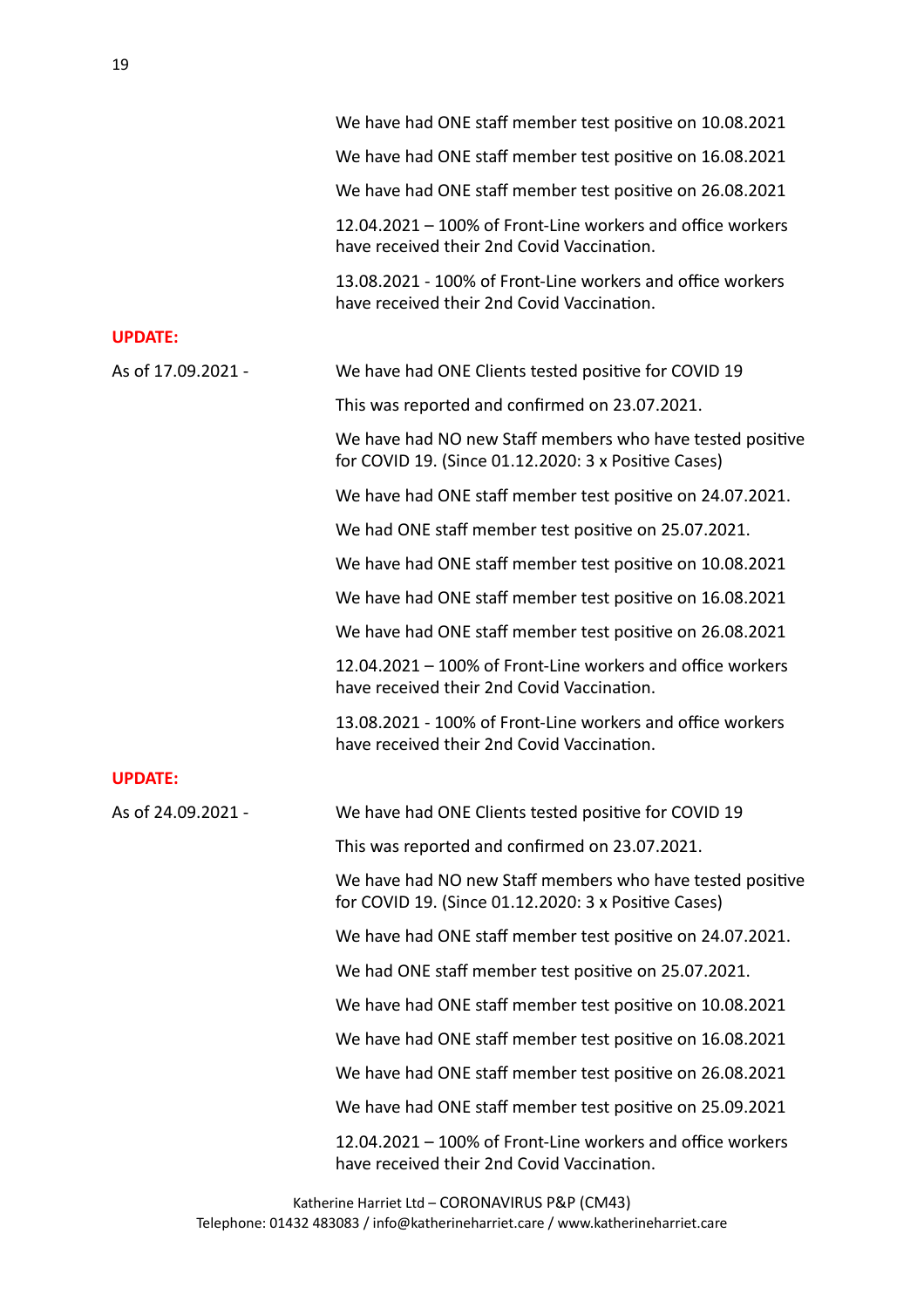13.08.2021 - 100% of Front-Line workers and office workers have received their 2nd Covid Vaccination.

| As of 01.10.2021 - | We have had ONE Clients tested positive for COVID 19                                                              |
|--------------------|-------------------------------------------------------------------------------------------------------------------|
|                    | This was reported and confirmed on 23.07.2021.                                                                    |
|                    | We have had NO new Staff members who have tested positive<br>for COVID 19. (Since 01.12.2020: 3 x Positive Cases) |
|                    | We have had ONE staff member test positive on 24.07.2021.                                                         |
|                    | We had ONE staff member test positive on 25.07.2021.                                                              |
|                    | We have had ONE staff member test positive on 10.08.2021                                                          |
|                    | We have had ONE staff member test positive on 16.08.2021                                                          |
|                    | We have had ONE staff member test positive on 26.08.2021                                                          |
|                    | We have had TWO staff members test positive on 25.09.2021                                                         |
|                    | We have had ONE staff member test positive on 29.09.2021                                                          |
|                    | We have had ONE staff member test positive on 30.09.2021                                                          |
|                    | 12.04.2021 - 100% of Front-Line workers and office workers<br>have received their 2nd Covid Vaccination.          |
|                    | 13.08.2021 - 100% of Front-Line workers and office workers<br>have received their 2nd Covid Vaccination.          |
| <b>UPDATE:</b>     |                                                                                                                   |
| As of 08.10.2021   | We have had ONE Clients tested positive for COVID 19                                                              |
|                    | This was reported and confirmed on 23.07.2021.                                                                    |
|                    | We have had NO new Staff members who have tested positive<br>for COVID 19. (Since 01.12.2020: 3 x Positive Cases) |
|                    | We have had ONE staff member test positive on 24.07.2021.                                                         |
|                    | We had ONE staff member test positive on 25.07.2021.                                                              |
|                    | We have had ONE staff member test positive on 10.08.2021                                                          |
|                    | We have had ONE staff member test positive on 16.08.2021                                                          |
|                    | We have had ONE staff member test positive on 26.08.2021                                                          |
|                    | We have had TWO staff members test positive on 25.09.2021                                                         |
|                    | We have had ONE staff member test positive on 29.09.2021                                                          |
|                    | We have had ONE staff member test positive on 30.09.2021                                                          |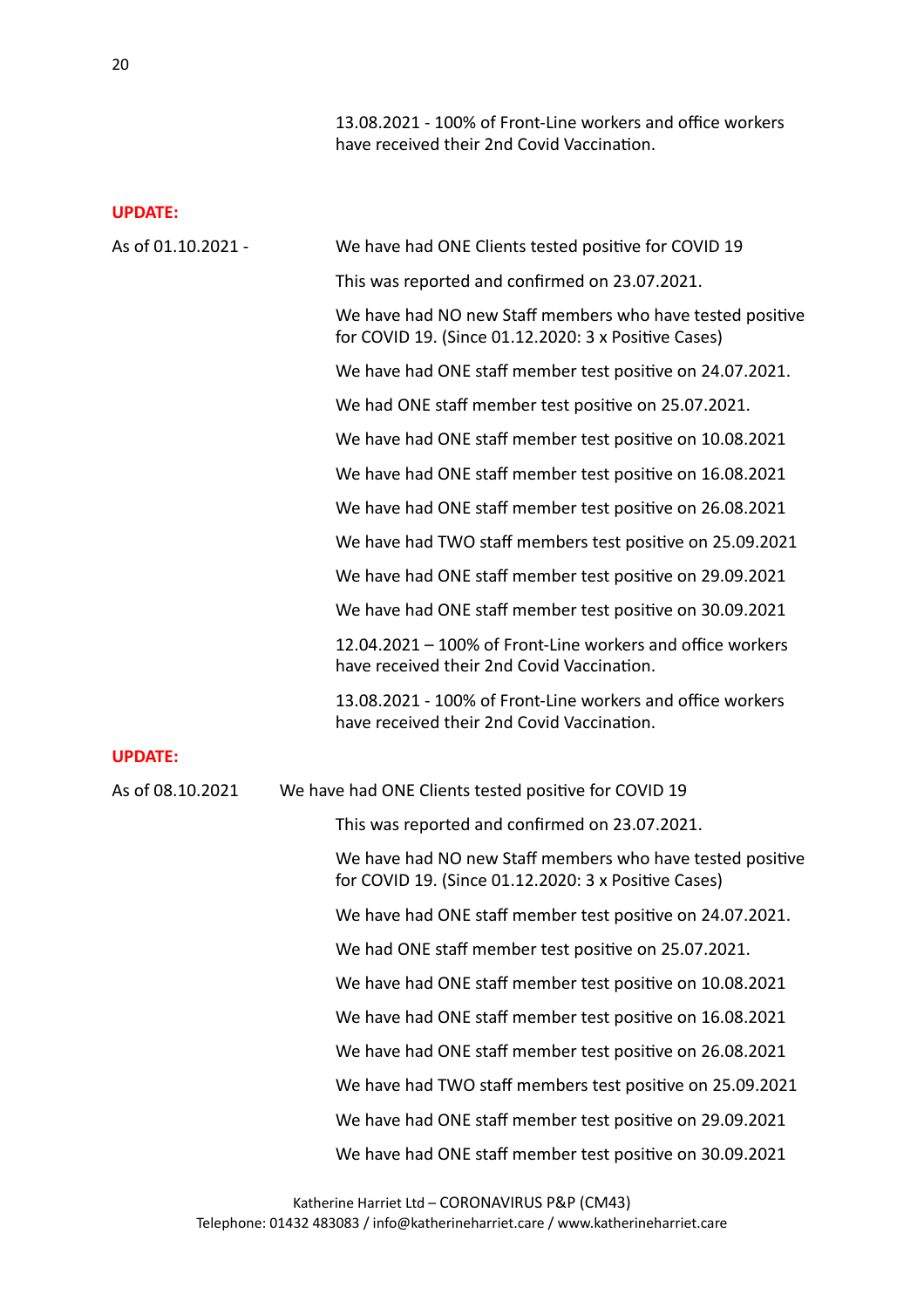|                  | 12.04.2021 – 100% of Front-Line workers and office workers<br>have received their 2nd Covid Vaccination.          |
|------------------|-------------------------------------------------------------------------------------------------------------------|
|                  | 13.08.2021 - 100% of Front-Line workers and office workers<br>have received their 2nd Covid Vaccination.          |
| <b>UPDATE:</b>   |                                                                                                                   |
| As of 15.10.2021 | We have had ONE Clients tested positive for COVID 19                                                              |
|                  | This was reported and confirmed on 23.07.2021.                                                                    |
|                  | We have had NO new Staff members who have tested positive<br>for COVID 19. (Since 01.12.2020: 3 x Positive Cases) |
|                  | We have had ONE staff member test positive on 24.07.2021.                                                         |
|                  | We had ONE staff member test positive on 25.07.2021.                                                              |
|                  | We have had ONE staff member test positive on 10.08.2021                                                          |
|                  | We have had ONE staff member test positive on 16.08.2021                                                          |
|                  | We have had ONE staff member test positive on 26.08.2021                                                          |
|                  | We have had TWO staff members test positive on 25.09.2021                                                         |
|                  | We have had ONE staff member test positive on 29.09.2021                                                          |
|                  | We have had ONE staff member test positive on 30.09.2021                                                          |
|                  | We have had ONE staff member test positive on 13.10.2021                                                          |
|                  | We have had ONE staff member test positive on 15.10.2021                                                          |
|                  | 12.04.2021 - 100% of Front-Line workers and office workers<br>have received their 2nd Covid Vaccination.          |
|                  | 13.08.2021 - 100% of Front-Line workers and office workers<br>have received their 2nd Covid Vaccination.          |
| <b>UPDATE:</b>   |                                                                                                                   |
| As of 22.10.2021 | We have had TWO Clients tested positive for COVID 19                                                              |
|                  | This was reported and confirmed on 23.07.2021.                                                                    |
|                  | This was reported and confirmed on 28.10.2021.                                                                    |
|                  | We have had NO new Staff members who have tested positive<br>for COVID 19. (Since 01.12.2020: 3 x Positive Cases) |
|                  | We have had ONE staff member test positive on 24.07.2021.                                                         |
|                  | We had ONE staff member test positive on 25.07.2021.                                                              |
|                  | We have had ONE staff member test positive on 10.08.2021                                                          |
|                  | We have had ONE staff member test positive on 16.08.2021<br>Katherine Harriet Ltd - CORONAVIRUS P&P (CM43)        |

Telephone: 01432 483083 / info@katherineharriet.care / www.katherineharriet.care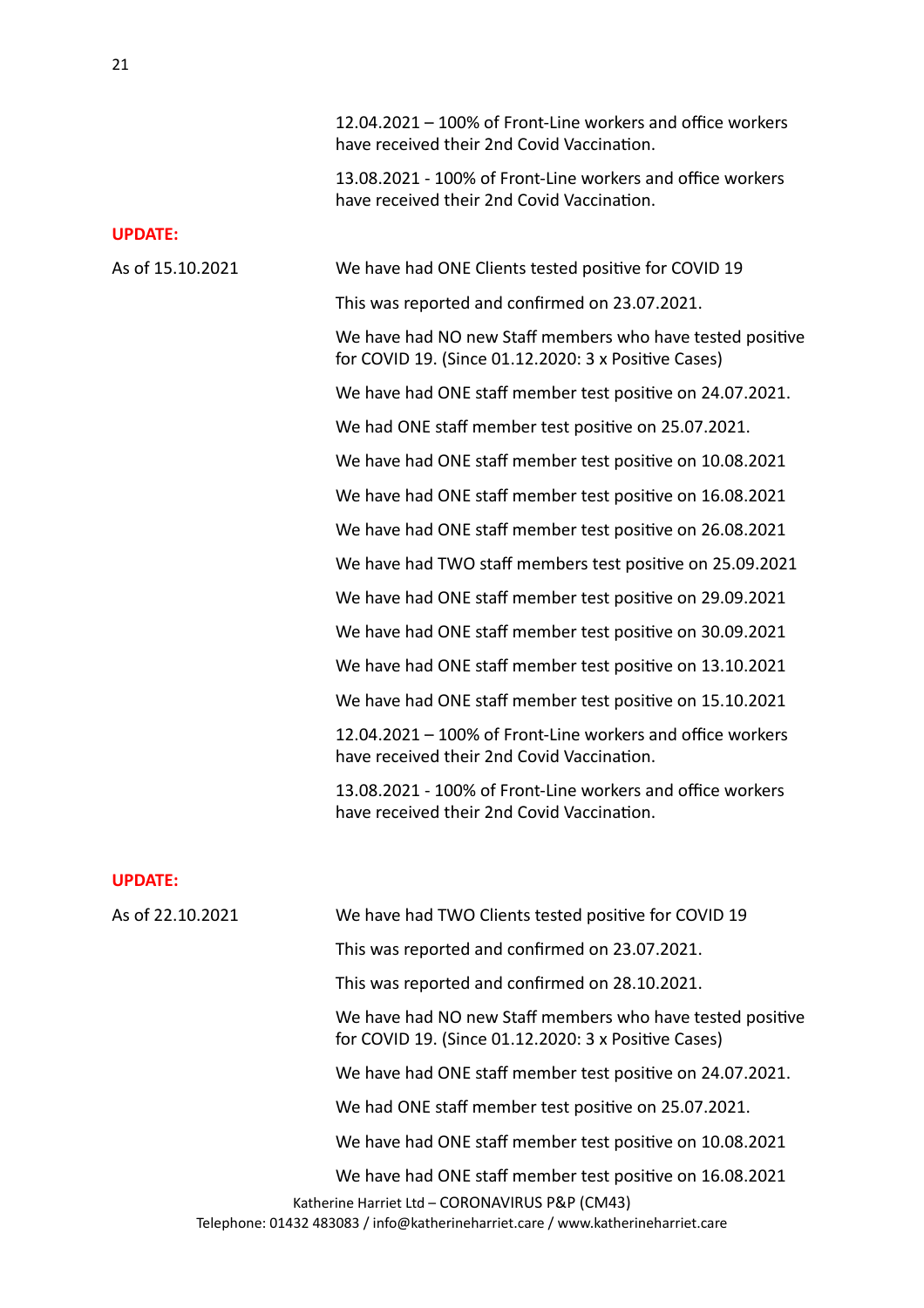We have had ONE staff member test positive on 26.08.2021 We have had TWO staff members test positive on 25.09.2021 We have had ONE staff member test positive on 29.09.2021 We have had ONE staff member test positive on 30.09.2021 We have had ONE staff member test positive on 13.10.2021 We have had ONE staff member test positive on 15.10.2021  $12.04.2021 - 100\%$  of Front-Line workers and office workers have received their 2nd Covid Vaccination.

13.08.2021 - 100% of Front-Line workers and office workers have received their 2nd Covid Vaccination.

### **UPDATE:**

| As of 29.10.2021 | We have had TWO Clients tested positive for COVID 19                                                              |
|------------------|-------------------------------------------------------------------------------------------------------------------|
|                  | This was reported and confirmed on 23.07.2021.                                                                    |
|                  | This was reported and confirmed on 28.10.2021                                                                     |
|                  | We have had NO new Staff members who have tested positive<br>for COVID 19. (Since 01.12.2020: 3 x Positive Cases) |
|                  | We have had ONE staff member test positive on 24.07.2021.                                                         |
|                  | We had ONE staff member test positive on 25.07.2021.                                                              |
|                  | We have had ONE staff member test positive on 10.08.2021                                                          |
|                  | We have had ONE staff member test positive on 16.08.2021                                                          |
|                  | We have had ONE staff member test positive on 26.08.2021                                                          |
|                  | We have had TWO staff members test positive on 25.09.2021                                                         |
|                  | We have had ONE staff member test positive on 29.09.2021                                                          |
|                  | We have had ONE staff member test positive on 30.09.2021                                                          |
|                  | We have had ONE staff member test positive on 13.10.2021                                                          |
|                  | We have had ONE staff member test positive on 15.10.2021                                                          |
|                  | 12.04.2021 - 100% of Front-Line workers and office workers<br>have received their 2nd Covid Vaccination.          |
|                  | 13.08.2021 - 100% of Front-Line workers and office workers<br>have received their 2nd Covid Vaccination.          |
|                  |                                                                                                                   |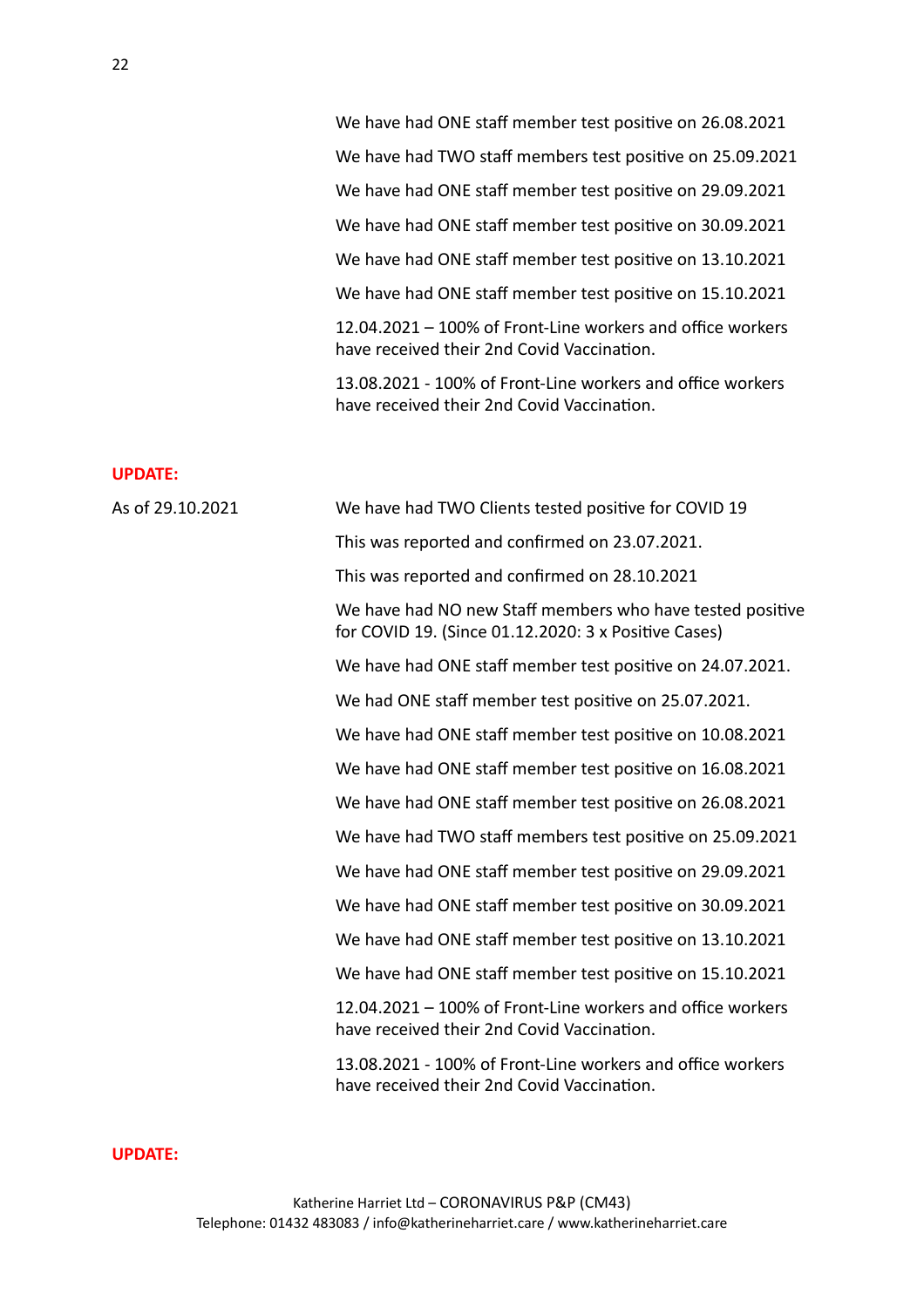As of 05.11.2021 We have had THREE Clients tested positive for COVID 19 This was reported and confirmed on 23.07.2021. This was reported and confirmed on 28.10.2021. This was reported and confirmed on 06.11.2021. We have had NO new Staff members who have tested positive for COVID 19. (Since  $01.12.2020:3x$  Positive Cases) We have had ONE staff member test positive on 24.07.2021. We had ONE staff member test positive on 25.07.2021. We have had ONE staff member test positive on 10.08.2021 We have had ONE staff member test positive on 16.08.2021 We have had ONE staff member test positive on 26.08.2021 We have had TWO staff members test positive on 25.09.2021 We have had ONE staff member test positive on 29.09.2021 We have had ONE staff member test positive on 30.09.2021 We have had ONE staff member test positive on 13.10.2021 We have had ONE staff member test positive on 15.10.2021 We have had ONE staff member test positive on 01.11.2021  $12.04.2021 - 100\%$  of Front-Line workers and office workers have received their 2nd Covid Vaccination. 13.08.2021 - 100% of Front-Line workers and office workers have received their 2nd Covid Vaccination.

#### **UPDATE:**

| As of 12.11.2021 | We have had FOUR Clients tested positive for COVID 19                                                             |
|------------------|-------------------------------------------------------------------------------------------------------------------|
|                  | This was reported and confirmed on 23.07.2021.                                                                    |
|                  | This was reported and confirmed on 28.10.2021.                                                                    |
|                  | This was reported and confirmed on 06.11.2021.                                                                    |
|                  | This was reported and confirmed on 17.11.2021.                                                                    |
|                  | We have had NO new Staff members who have tested positive<br>for COVID 19. (Since 01.12.2020: 3 x Positive Cases) |
|                  | We have had ONE staff member test positive on 24.07.2021.                                                         |
|                  | We had ONE staff member test positive on 25.07.2021.                                                              |
|                  | We have had ONE staff member test positive on 10.08.2021                                                          |
|                  |                                                                                                                   |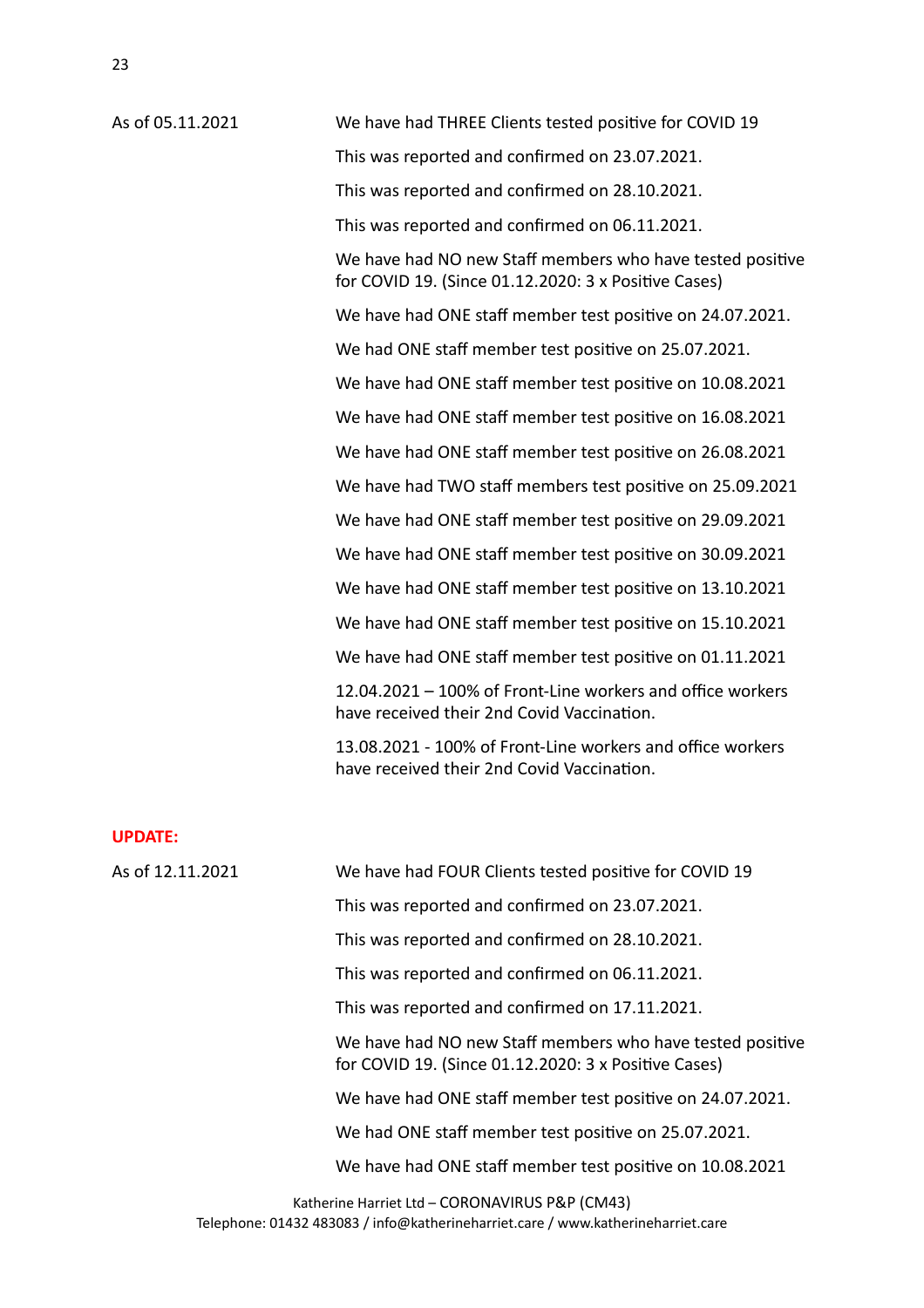We have had ONE staff member test positive on 16.08.2021 We have had ONE staff member test positive on 26.08.2021 We have had TWO staff members test positive on 25.09.2021 We have had ONE staff member test positive on 29.09.2021 We have had ONE staff member test positive on 30.09.2021 We have had ONE staff member test positive on 13.10.2021 We have had ONE staff member test positive on 15.10.2021 We have had ONE staff member test positive on 01.11.2021  $12.04.2021 - 100\%$  of Front-Line workers and office workers have received their 2nd Covid Vaccination. 13.08.2021 - 100% of Front-Line workers and office workers have received their 2nd Covid Vaccination.

#### **UPDATE:**

As of 19.11.2021 We have had FOUR Clients tested positive for COVID 19 This was reported and confirmed on 23.07.2021. This was reported and confirmed on 28.10.2021. This was reported and confirmed on 06.11.2021. This was reported and confirmed on 17.11.2021. We have had NO new Staff members who have tested positive for COVID 19. (Since  $01.12.2020:3x$  Positive Cases) We have had ONE staff member test positive on 24.07.2021. We had ONE staff member test positive on 25.07.2021. We have had ONE staff member test positive on 10.08.2021 We have had ONE staff member test positive on 16.08.2021 We have had ONE staff member test positive on 26.08.2021 We have had TWO staff members test positive on 25.09.2021 We have had ONE staff member test positive on 29.09.2021 We have had ONE staff member test positive on 30.09.2021 We have had ONE staff member test positive on 13.10.2021 We have had ONE staff member test positive on 15.10.2021 We have had ONE staff member test positive on 01.11.2021  $12.04.2021 - 100\%$  of Front-Line workers and office workers have received their 2nd Covid Vaccination.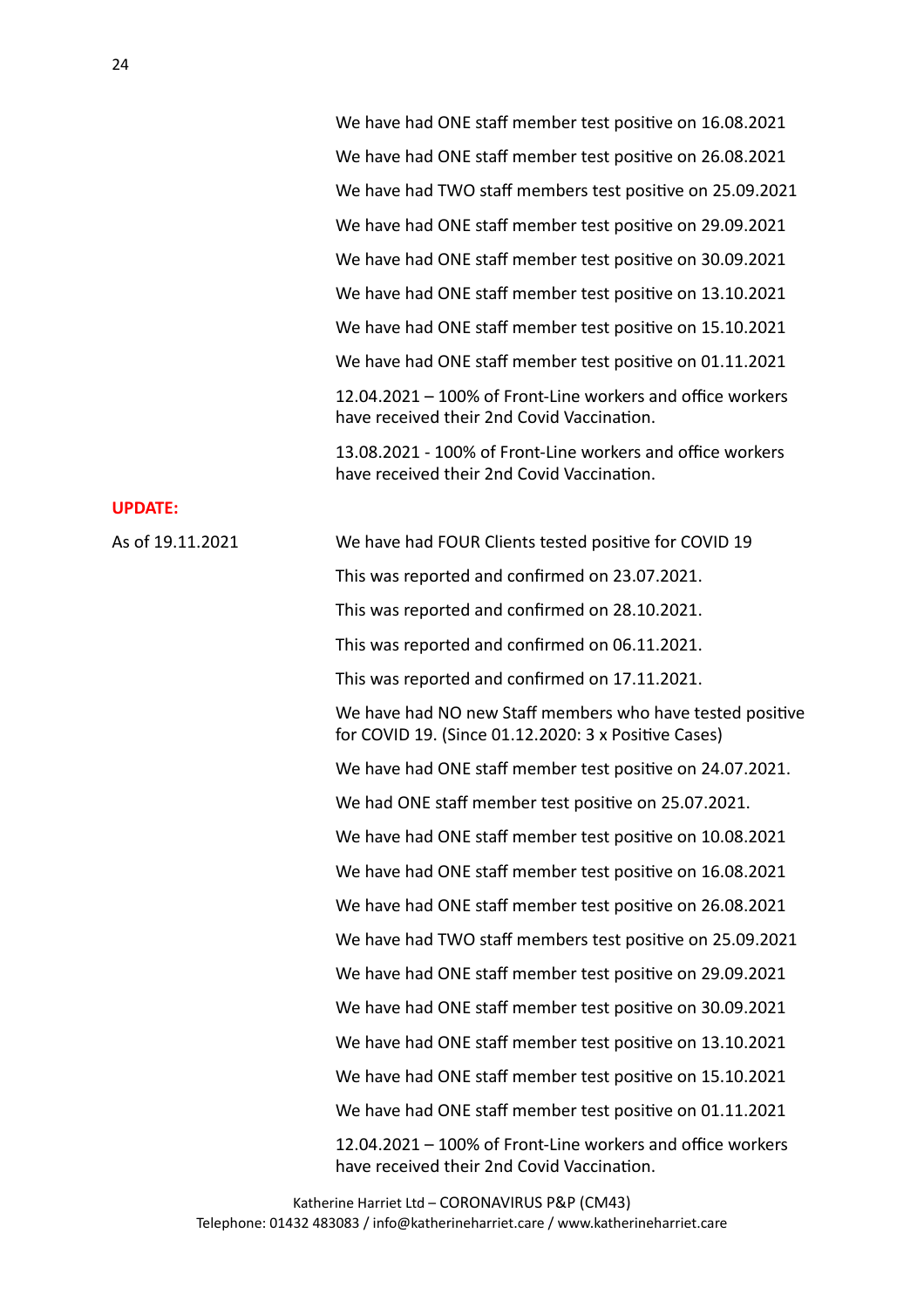13.08.2021 - 100% of Front-Line workers and office workers have received their 2nd Covid Vaccination.

#### **UPDATE:**

As of 26.11.2021 We have had SIX Clients tested positive for COVID 19 This was reported and confirmed on 23.07.2021. This was reported and confirmed on 28.10.2021. This was reported and confirmed on 06.11.2021. This was reported and confirmed on 17.11.2021. This was reported and confirmed on 26.11.2021. This was reported and confirmed on 26.11.2021. We have had NO new Staff members who have tested positive for COVID 19. (Since  $01.12.2020:3x$  Positive Cases) We have had ONE staff member test positive on 24.07.2021. We had ONE staff member test positive on 25.07.2021. We have had ONE staff member test positive on 10.08.2021 We have had ONE staff member test positive on 16.08.2021 We have had ONE staff member test positive on 26.08.2021 We have had TWO staff members test positive on 25.09.2021 We have had ONE staff member test positive on 29.09.2021 We have had ONE staff member test positive on 30.09.2021 We have had ONE staff member test positive on 13.10.2021 We have had ONE staff member test positive on 15.10.2021 We have had ONE staff member test positive on 01.11.2021  $12.04.2021 - 100\%$  of Front-Line workers and office workers have received their 2nd Covid Vaccination. 13.08.2021 - 100% of Front-Line workers and office workers have received their 2nd Covid Vaccination. **UPDATE:** As of 03.12.2021 We have had SIX Clients tested positive for COVID 19 This was reported and confirmed on 23.07.2021. This was reported and confirmed on 28.10.2021. This was reported and confirmed on 06.11.2021. This was reported and confirmed on 17.11.2021.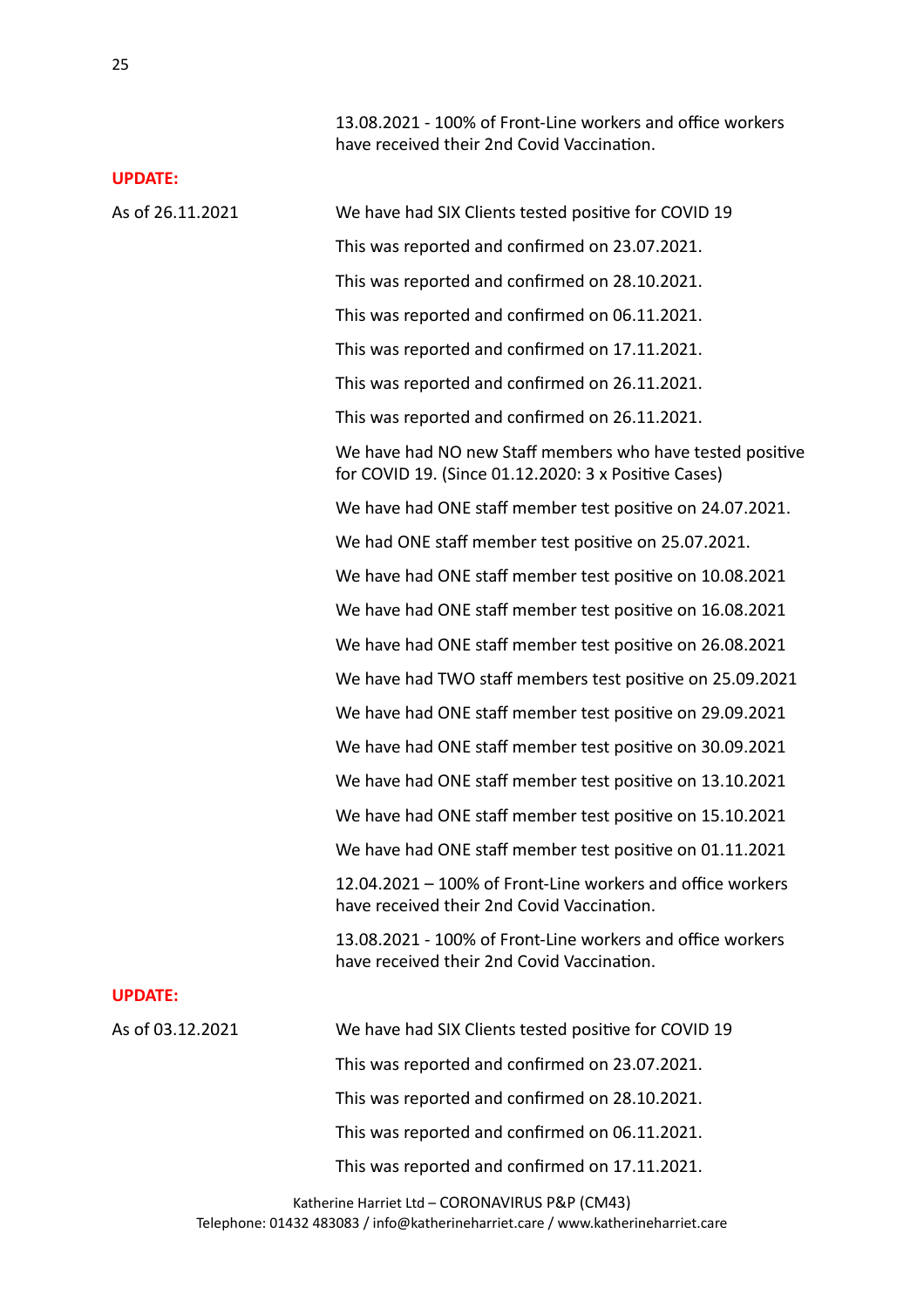This was reported and confirmed on 26.11.2021.

We have had NO new Staff members who have tested positive for COVID 19. (Since  $01.12.2020:3x$  Positive Cases)

We have had ONE staff member test positive on 24.07.2021.

We had ONE staff member test positive on 25.07.2021.

We have had ONE staff member test positive on 10.08.2021

We have had ONE staff member test positive on 16.08.2021

We have had ONE staff member test positive on 26.08.2021

We have had TWO staff members test positive on 25.09.2021

We have had ONE staff member test positive on 29.09.2021

We have had ONE staff member test positive on 30.09.2021

We have had ONE staff member test positive on 13.10.2021

We have had ONE staff member test positive on 15.10.2021

We have had ONE staff member test positive on 01.11.2021

 $12.04.2021 - 100\%$  of Front-Line workers and office workers have received their 2nd Covid Vaccination.

13.08.2021 - 100% of Front-Line workers and office workers have received their 2nd Covid Vaccination.

03.12.2021 - 72% of Front-Line workers and office workers have received their 2nd Covid Vaccination.

#### **UPDATE:**

As of 10.12.2021 We have had SIX Clients tested positive for COVID 19 This was reported and confirmed on 23.07.2021. This was reported and confirmed on 28.10.2021. This was reported and confirmed on 06.11.2021. This was reported and confirmed on 17.11.2021. This was reported and confirmed on 26.11.2021. This was reported and confirmed on 26.11.2021. We have had NO new Staff members who have tested positive for COVID 19. (Since  $01.12.2020:3x$  Positive Cases)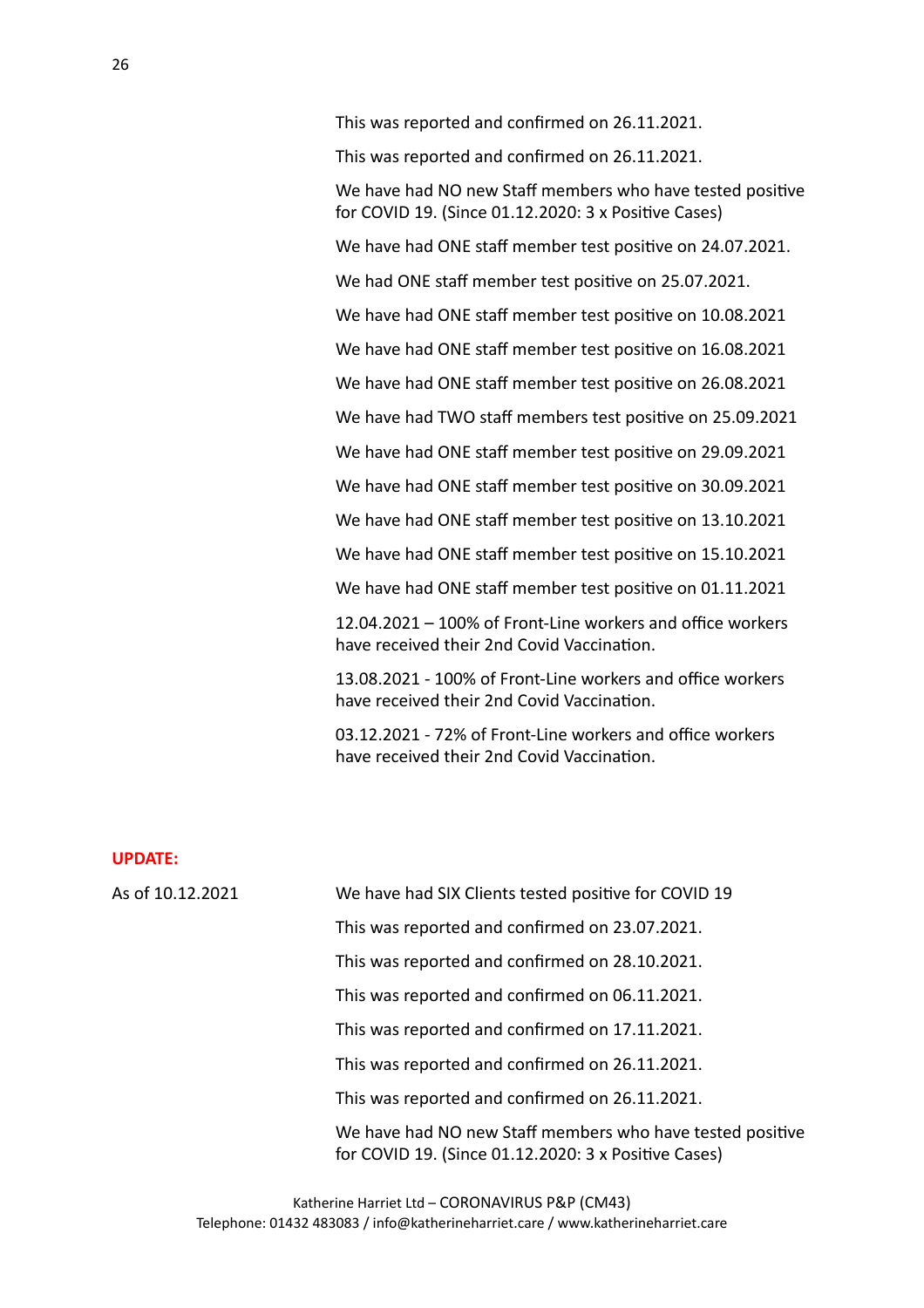We have had ONE staff member test positive on 24.07.2021. We had ONE staff member test positive on 25.07.2021. We have had ONE staff member test positive on 10.08.2021 We have had ONE staff member test positive on 16.08.2021 We have had ONE staff member test positive on 26.08.2021 We have had TWO staff members test positive on 25.09.2021 We have had ONE staff member test positive on 29.09.2021 We have had ONE staff member test positive on 30.09.2021 We have had ONE staff member test positive on 13.10.2021 We have had ONE staff member test positive on 15.10.2021 We have had ONE staff member test positive on 01.11.2021  $12.04.2021 - 100\%$  of Front-Line workers and office workers have received their 2nd Covid Vaccination.

13.08.2021 - 100% of Front-Line workers and office workers have received their 2nd Covid Vaccination.

03.12.2021 - 86% of Front-Line workers and office workers have received their 2nd Covid Vaccination.

#### **UPDATE:**

| As of 17.12.2021 | We have had SIX Clients tested positive for COVID 19                                                              |
|------------------|-------------------------------------------------------------------------------------------------------------------|
|                  | This was reported and confirmed on 23.07.2021.                                                                    |
|                  | This was reported and confirmed on 28.10.2021.                                                                    |
|                  | This was reported and confirmed on 06.11.2021.                                                                    |
|                  | This was reported and confirmed on 17.11.2021.                                                                    |
|                  | This was reported and confirmed on 26.11.2021.                                                                    |
|                  | This was reported and confirmed on 26.11.2021.                                                                    |
|                  | We have had NO new Staff members who have tested positive<br>for COVID 19. (Since 01.12.2020: 3 x Positive Cases) |
|                  | We have had ONE staff member test positive on 24.07.2021.                                                         |
|                  | We had ONE staff member test positive on 25.07.2021.                                                              |
|                  | We have had ONE staff member test positive on 10.08.2021                                                          |
|                  | We have had ONE staff member test positive on 16.08.2021                                                          |
|                  | We have had ONE staff member test positive on 26.08.2021                                                          |
|                  |                                                                                                                   |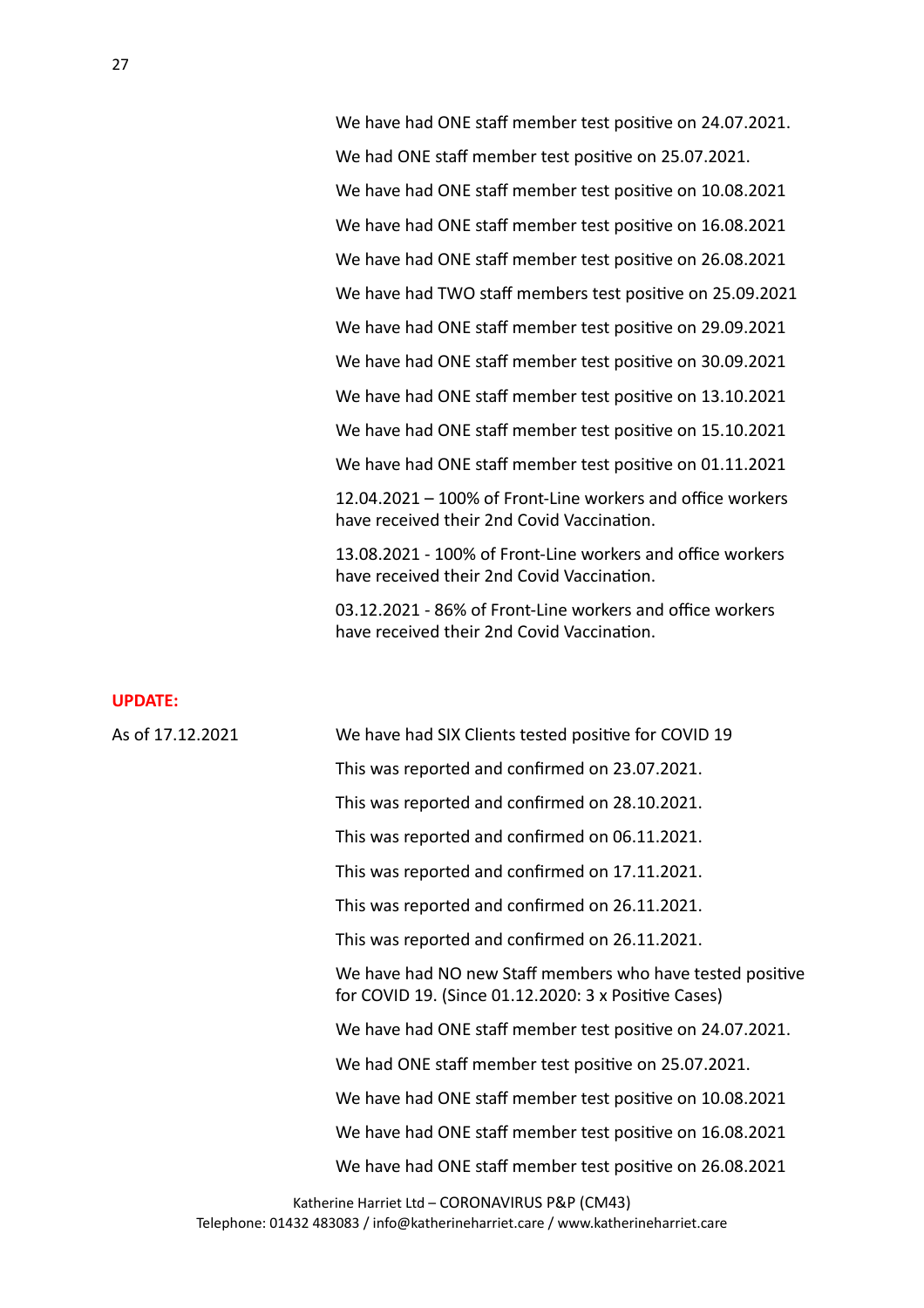We have had TWO staff members test positive on 25.09.2021 We have had ONE staff member test positive on 29.09.2021 We have had ONE staff member test positive on 30.09.2021 We have had ONE staff member test positive on 13.10.2021 We have had ONE staff member test positive on 15.10.2021 We have had ONE staff member test positive on 01.11.2021  $12.04.2021 - 100\%$  of Front-Line workers and office workers have received their 2nd Covid Vaccination. 13.08.2021 - 100% of Front-Line workers and office workers

03.12.2021 - 90% of Front-Line workers and office workers have received their 2nd Covid Vaccination.

have received their 2nd Covid Vaccination.

#### **UPDATE:**

As of 24.12.2021 We have had SIX Clients tested positive for COVID 19 This was reported and confirmed on 23.07.2021. This was reported and confirmed on 28.10.2021. This was reported and confirmed on 06.11.2021. This was reported and confirmed on 17.11.2021. This was reported and confirmed on 26.11.2021. This was reported and confirmed on 26.11.2021. We have had NO new Staff members who have tested positive for COVID 19. (Since  $01.12.2020:3x$  Positive Cases) We have had ONE staff member test positive on 24.07.2021. We had ONE staff member test positive on 25.07.2021. We have had ONE staff member test positive on 10.08.2021 We have had ONE staff member test positive on 16.08.2021 We have had ONE staff member test positive on 26.08.2021 We have had TWO staff members test positive on 25.09.2021 We have had ONE staff member test positive on 29.09.2021 We have had ONE staff member test positive on 30.09.2021 We have had ONE staff member test positive on 13.10.2021 We have had ONE staff member test positive on 15.10.2021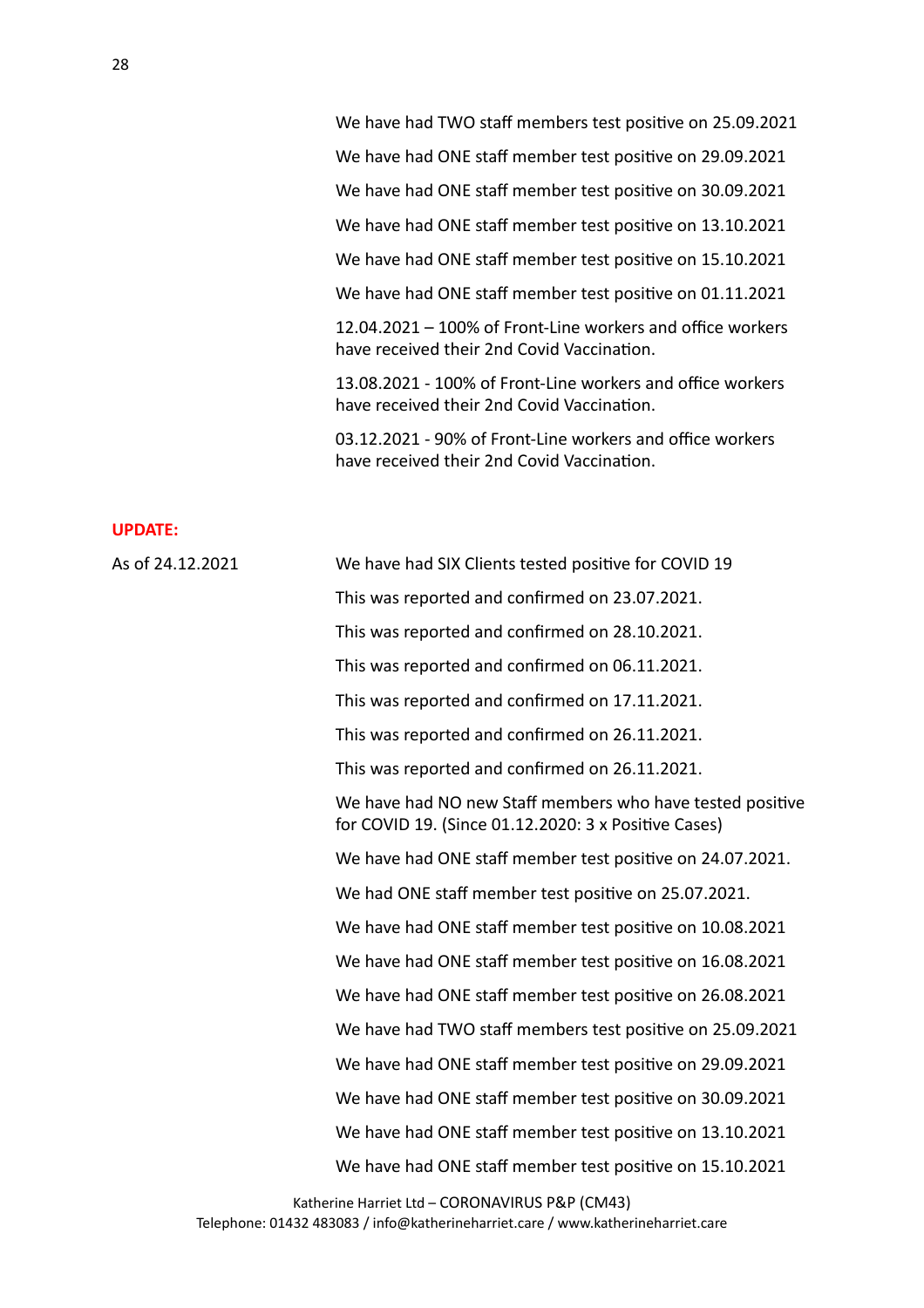|                  | We have had ONE staff member test positive on 01.11.2021                                                          |
|------------------|-------------------------------------------------------------------------------------------------------------------|
|                  | We have had ONE staff member test positive on 26.12.2021                                                          |
|                  | 12.04.2021 – 100% of Front-Line workers and office workers<br>have received their 2nd Covid Vaccination.          |
|                  | 13.08.2021 - 100% of Front-Line workers and office workers<br>have received their 2nd Covid Vaccination.          |
|                  | 03.12.2021 - 94% of Front-Line workers and office workers<br>have received their 2nd Covid Vaccination.           |
| <b>UPDATE:</b>   |                                                                                                                   |
| As of 31.12.2021 | We have had SIX Clients tested positive for COVID 19                                                              |
|                  | This was reported and confirmed on 23.07.2021.                                                                    |
|                  | This was reported and confirmed on 28.10.2021.                                                                    |
|                  | This was reported and confirmed on 06.11.2021.                                                                    |
|                  | This was reported and confirmed on 17.11.2021.                                                                    |
|                  | This was reported and confirmed on 26.11.2021.                                                                    |
|                  | This was reported and confirmed on 26.11.2021.                                                                    |
|                  | We have had NO new Staff members who have tested positive<br>for COVID 19. (Since 01.12.2020: 3 x Positive Cases) |
|                  | We have had ONE staff member test positive on 24.07.2021.                                                         |
|                  | We had ONE staff member test positive on 25.07.2021.                                                              |
|                  | We have had ONE staff member test positive on 10.08.2021                                                          |
|                  | We have had ONE staff member test positive on 16.08.2021                                                          |
|                  | We have had ONE staff member test positive on 26.08.2021                                                          |
|                  | We have had TWO staff members test positive on 25.09.2021                                                         |
|                  | We have had ONE staff member test positive on 29.09.2021                                                          |
|                  | We have had ONE staff member test positive on 30.09.2021                                                          |
|                  | We have had ONE staff member test positive on 13.10.2021                                                          |
|                  | We have had ONE staff member test positive on 15.10.2021                                                          |
|                  | We have had ONE staff member test positive on 01.11.2021                                                          |
|                  | We have had ONE staff member test positive on 26.12.2021                                                          |
|                  | 12.04.2021 – 100% of Front-Line workers and office workers<br>have received their 2nd Covid Vaccination.          |
|                  | 13.08.2021 - 100% of Front-Line workers and office workers<br>have received their 2nd Covid Vaccination.          |
|                  | Katherine Harriet Ltd - CORONAVIRUS P&P (CM43)                                                                    |

Telephone: 01432 483083 / info@katherineharriet.care / www.katherineharriet.care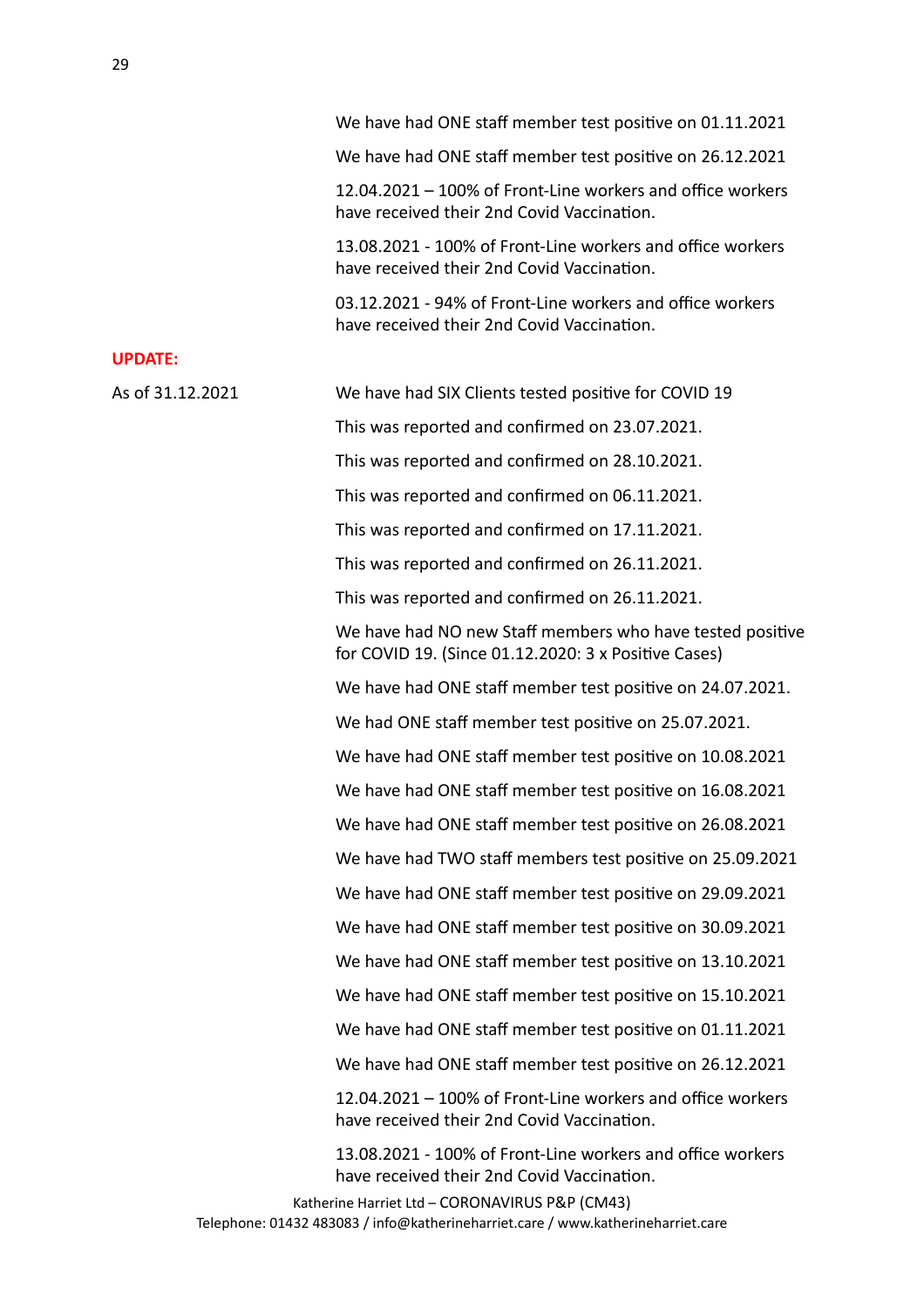03.12.2021 - 94% of Front-Line workers and office workers have received their 3rd Covid Vaccination.

#### **UPDATE:**

| As of 07.01.2022 | We have had SIX Clients tested positive for COVID 19                                                              |
|------------------|-------------------------------------------------------------------------------------------------------------------|
|                  | This was reported and confirmed on 23.07.2021.                                                                    |
|                  | This was reported and confirmed on 28.10.2021.                                                                    |
|                  | This was reported and confirmed on 06.11.2021.                                                                    |
|                  | This was reported and confirmed on 17.11.2021.                                                                    |
|                  | This was reported and confirmed on 26.11.2021.                                                                    |
|                  | This was reported and confirmed on 26.11.2021.                                                                    |
|                  | We have had NO new Staff members who have tested positive<br>for COVID 19. (Since 01.12.2020: 3 x Positive Cases) |
|                  | We have had ONE staff member test positive on 24.07.2021.                                                         |
|                  | We had ONE staff member test positive on 25.07.2021.                                                              |
|                  | We have had ONE staff member test positive on 10.08.2021                                                          |
|                  | We have had ONE staff member test positive on 16.08.2021                                                          |
|                  | We have had ONE staff member test positive on 26.08.2021                                                          |
|                  | We have had TWO staff members test positive on 25.09.2021                                                         |
|                  | We have had ONE staff member test positive on 29.09.2021                                                          |
|                  | We have had ONE staff member test positive on 30.09.2021                                                          |
|                  | We have had ONE staff member test positive on 13.10.2021                                                          |
|                  | We have had ONE staff member test positive on 15.10.2021                                                          |
|                  | We have had ONE staff member test positive on 01.11.2021                                                          |
|                  | We have had ONE staff member test positive on 26.12.2021                                                          |
|                  | 12.04.2021 - 100% of Front-Line workers and office workers<br>have received their 2nd Covid Vaccination.          |
|                  | 13.08.2021 - 100% of Front-Line workers and office workers<br>have received their 2nd Covid Vaccination.          |
|                  | 03.12.2021 - 94% of Front-Line workers and office workers<br>have received their 3rd Covid Vaccination.           |
|                  |                                                                                                                   |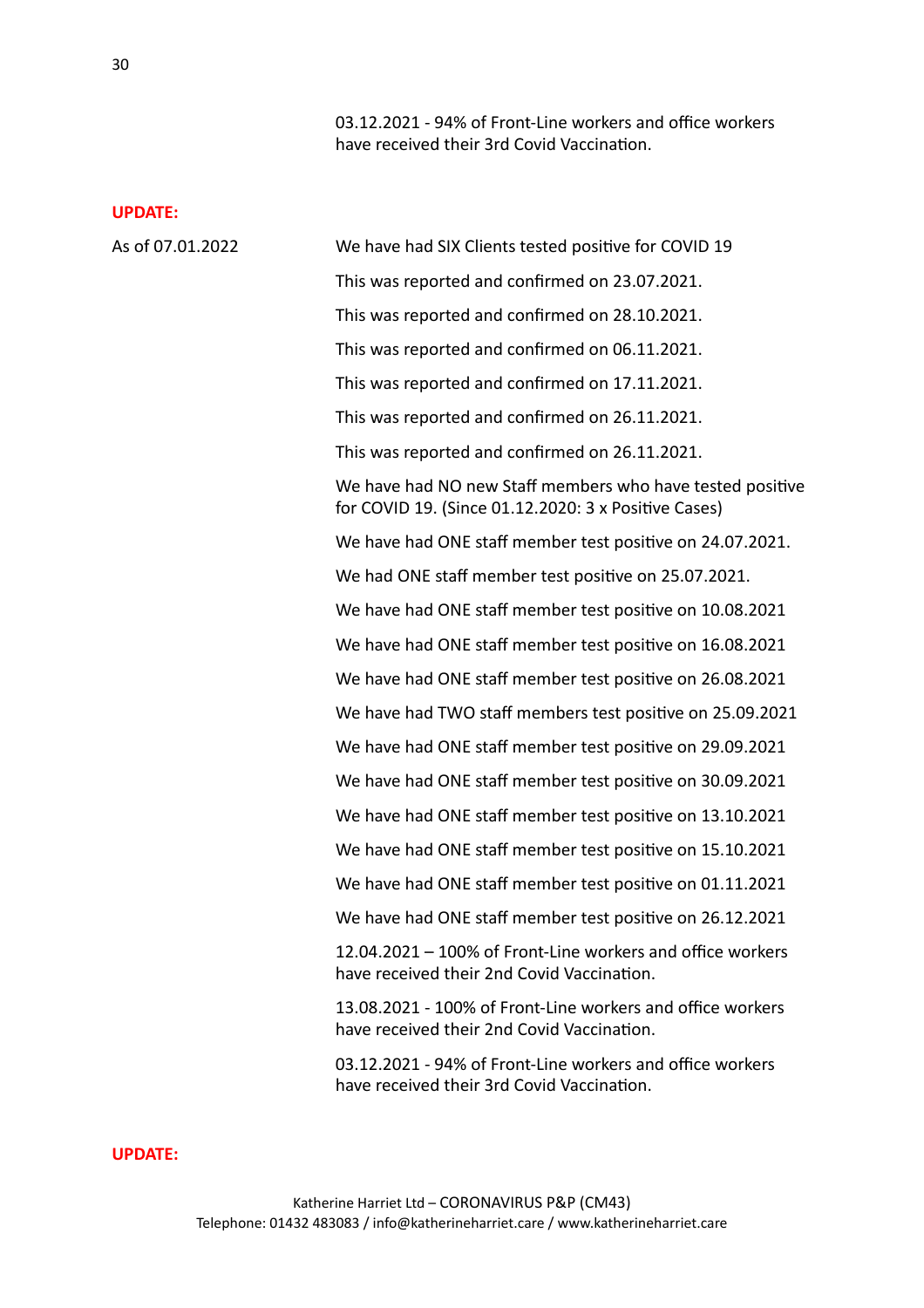As of 14.01.2022 We have had SIX Clients tested positive for COVID 19 This was reported and confirmed on 23.07.2021. This was reported and confirmed on 28.10.2021. This was reported and confirmed on 06.11.2021. This was reported and confirmed on 17.11.2021. This was reported and confirmed on 26.11.2021. This was reported and confirmed on 26.11.2021. We have had NO new Staff members who have tested positive for COVID 19. (Since  $01.12.2020:3x$  Positive Cases) We have had ONE staff member test positive on 24.07.2021. We had ONE staff member test positive on 25.07.2021. We have had ONE staff member test positive on 10.08.2021 We have had ONE staff member test positive on 16.08.2021 We have had ONE staff member test positive on 26.08.2021 We have had TWO staff members test positive on 25.09.2021 We have had ONE staff member test positive on 29.09.2021 We have had ONE staff member test positive on 30.09.2021 We have had ONE staff member test positive on 13.10.2021 We have had ONE staff member test positive on 15.10.2021 We have had ONE staff member test positive on 01.11.2021 We have had ONE staff member test positive on 26.12.2021 We have had ONE staff member test positive on 15.01.2022  $12.04.2021 - 100\%$  of Front-Line workers and office workers have received their 2nd Covid Vaccination. 13.08.2021 - 100% of Front-Line workers and office workers have received their 2nd Covid Vaccination. 03.12.2021 - 100% of Front-Line workers and office workers have received their 3rd Covid Vaccination. **UPDATE:** As of 21.01.2022 We have had SIX Clients tested positive for COVID 19 This was reported and confirmed on 23.07.2021. This was reported and confirmed on 28.10.2021. This was reported and confirmed on 06.11.2021.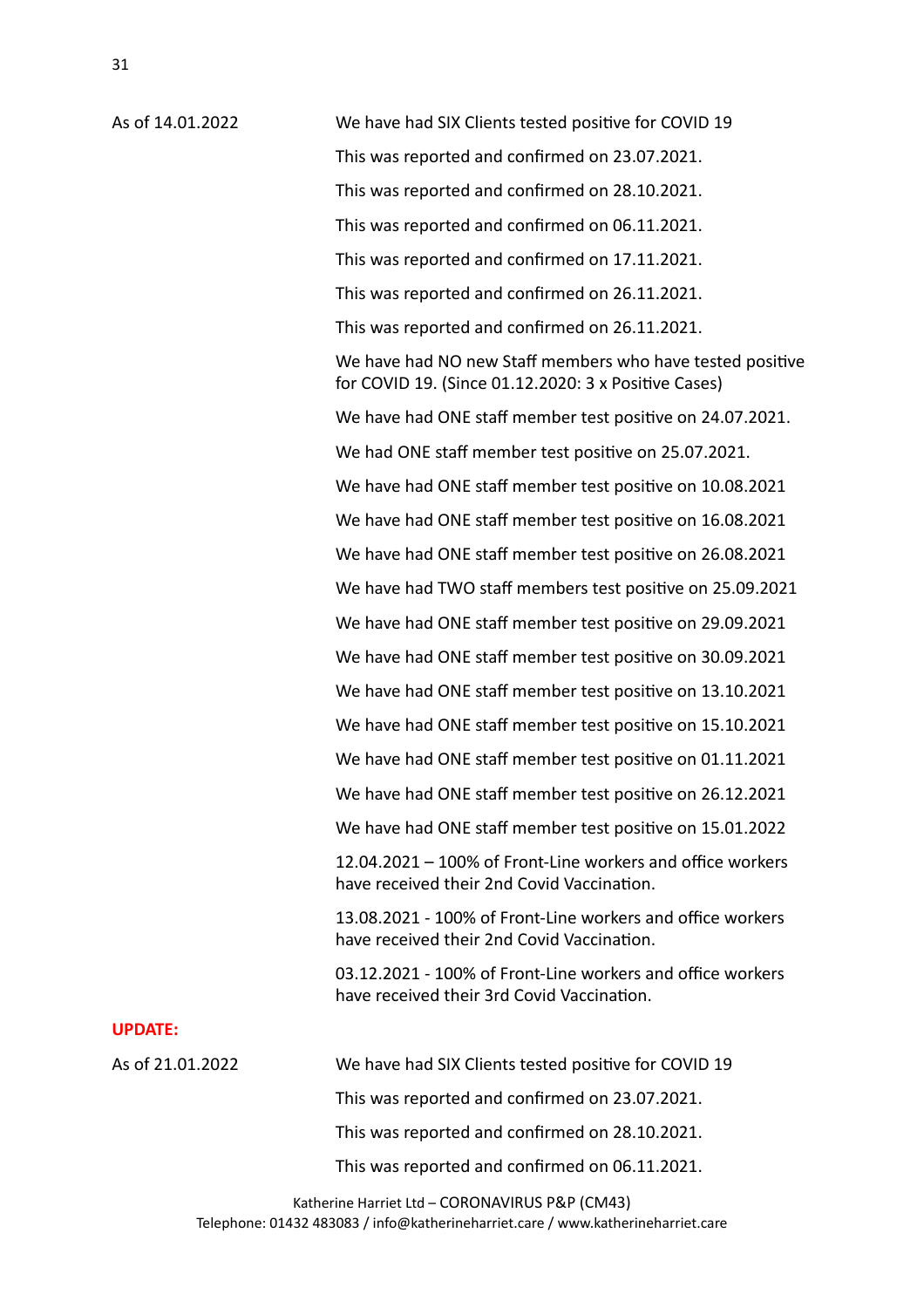This was reported and confirmed on 17.11.2021. This was reported and confirmed on 26.11.2021. This was reported and confirmed on 26.11.2021. We have had NO new Staff members who have tested positive for COVID 19. (Since  $01.12.2020:3x$  Positive Cases) We have had ONE staff member test positive on 24.07.2021. We had ONE staff member test positive on 25.07.2021. We have had ONE staff member test positive on 10.08.2021 We have had ONE staff member test positive on 16.08.2021 We have had ONE staff member test positive on 26.08.2021 We have had TWO staff members test positive on 25.09.2021 We have had ONE staff member test positive on 29.09.2021 We have had ONE staff member test positive on 30.09.2021 We have had ONE staff member test positive on 13.10.2021 We have had ONE staff member test positive on 15.10.2021 We have had ONE staff member test positive on 01.11.2021 We have had ONE staff member test positive on 26.12.2021 We have had ONE staff member test positive on 15.01.2022 We have had ONE staff member test positive on 22.01.2022  $12.04.2021 - 100\%$  of Front-Line workers and office workers have received their 2nd Covid Vaccination. 13.08.2021 - 100% of Front-Line workers and office workers have received their 2nd Covid Vaccination. 03.12.2021 - 94% of Front-Line workers and office workers have received their 3rd Covid Vaccination. 25.01.2022 100% of Front-Line workers and office workers

#### **UPDATE:**

As of 28.01.2022 We have had SIX Clients tested positive for COVID 19 This was reported and confirmed on 23.07.2021. This was reported and confirmed on 28.10.2021. This was reported and confirmed on 06.11.2021. This was reported and confirmed on 17.11.2021.

have received their 3rd Covid Vaccination.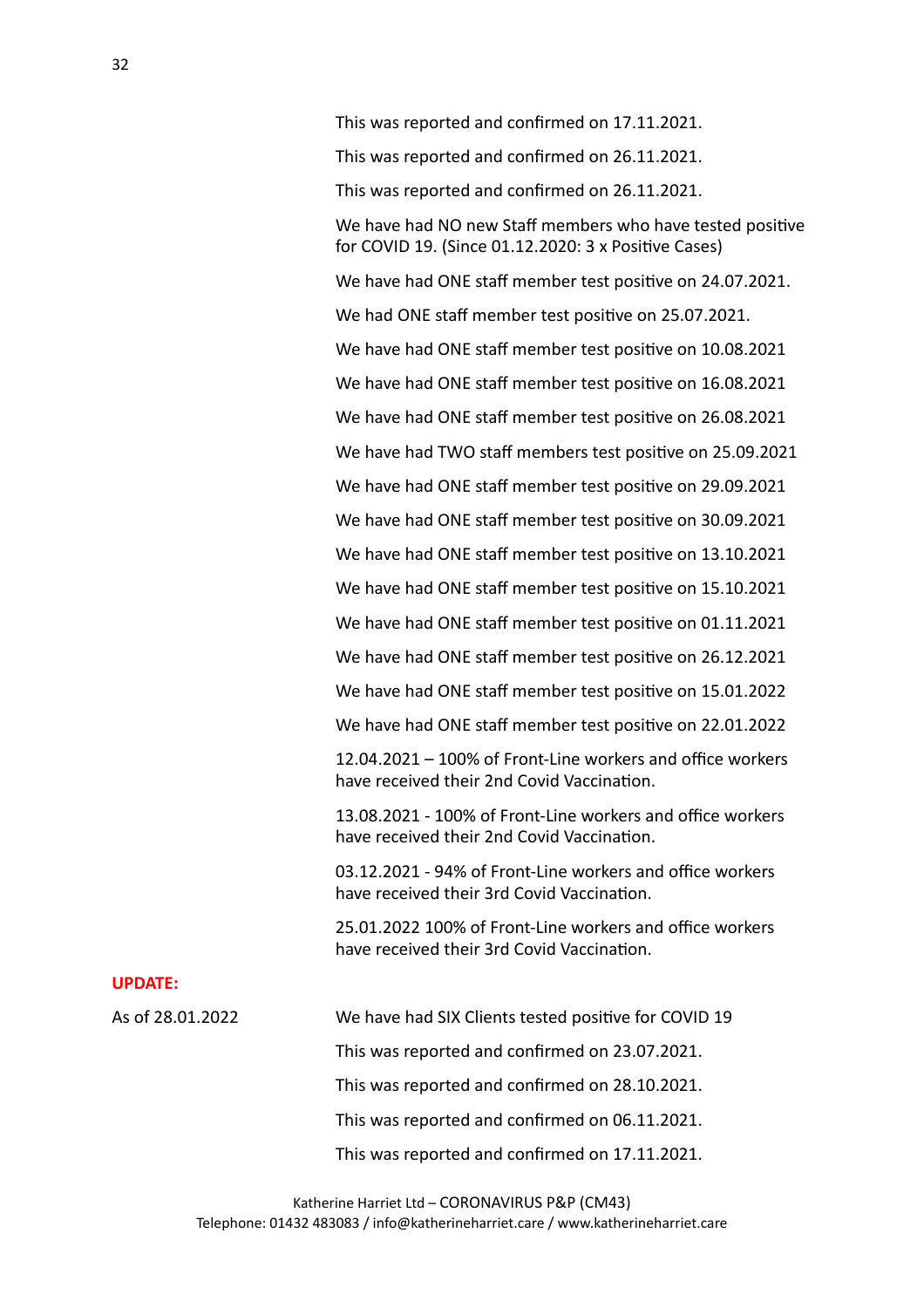This was reported and confirmed on 26.11.2021. This was reported and confirmed on 26.11.2021. We have had NO new Staff members who have tested positive for COVID 19. (Since  $01.12.2020:3x$  Positive Cases) We have had ONE staff member test positive on 24.07.2021. We had ONE staff member test positive on 25.07.2021. We have had ONE staff member test positive on 10.08.2021 We have had ONE staff member test positive on 16.08.2021 We have had ONE staff member test positive on 26.08.2021 We have had TWO staff members test positive on 25.09.2021 We have had ONE staff member test positive on 29.09.2021 We have had ONE staff member test positive on 30.09.2021 We have had ONE staff member test positive on 13.10.2021 We have had ONE staff member test positive on 15.10.2021 We have had ONE staff member test positive on 01.11.2021 We have had ONE staff member test positive on 26.12.2021 We have had ONE staff member test positive on 15.01.2022 We have had ONE staff member test positive on 22.01.2022 We have had ONE staff member test positive on 28.01.2022 We have had ONE staff member test positive on 29.01.2022

 $12.04.2021 - 100\%$  of Front-Line workers and office workers have received their 2nd Covid Vaccination.

13.08.2021 - 100% of Front-Line workers and office workers have received their 2nd Covid Vaccination.

03.12.2021 - 94% of Front-Line workers and office workers have received their 3rd Covid Vaccination.

25.01.2022 100% of Front-Line workers and office workers have received their 3rd Covid Vaccination.

#### **UPDATE:**

As of 04.02.2022 We have had SEVEN Clients tested positive for COVID 19 This was reported and confirmed on 23.07.2021. This was reported and confirmed on 28.10.2021.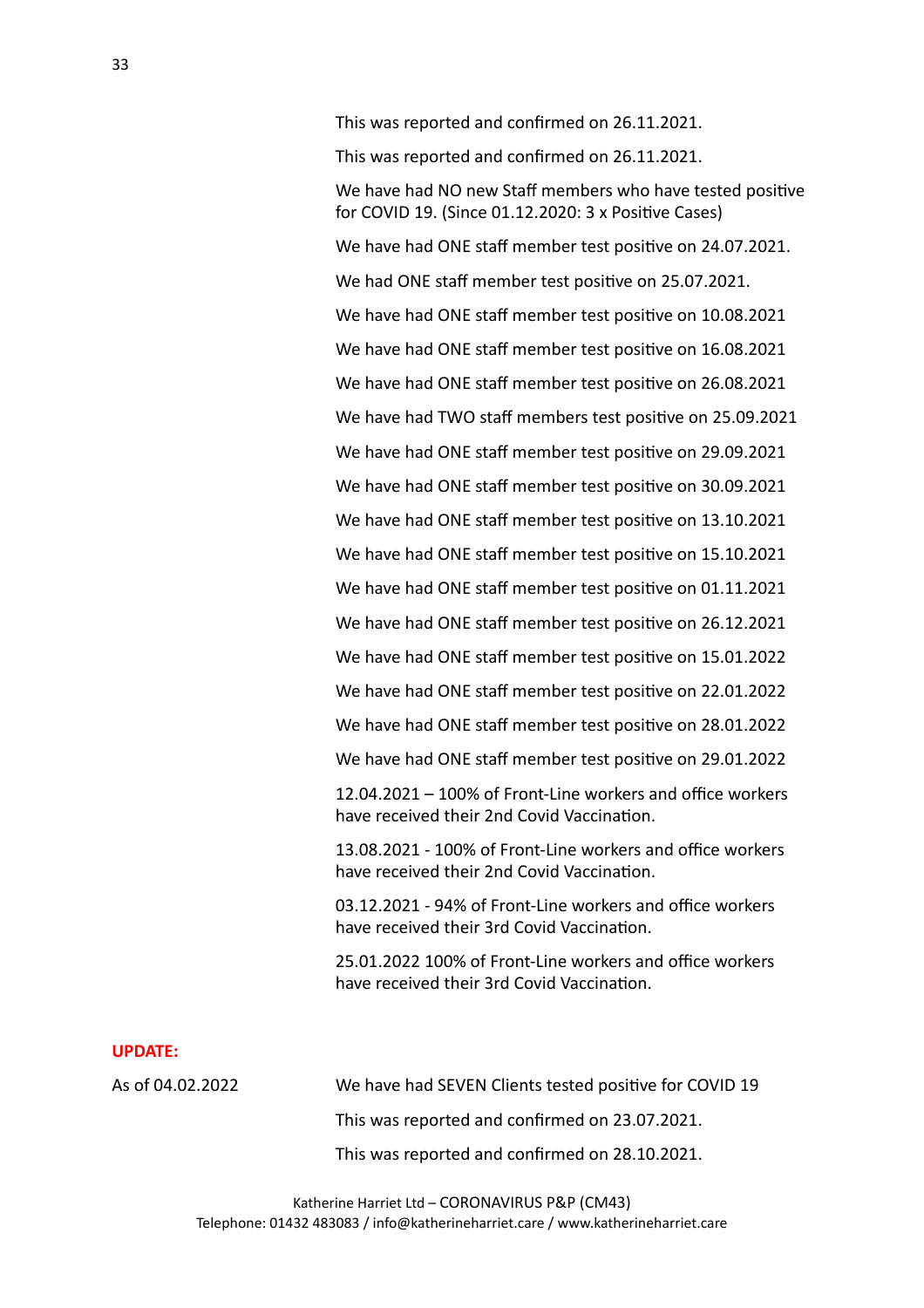This was reported and confirmed on 06.11.2021. This was reported and confirmed on 17.11.2021. This was reported and confirmed on 26.11.2021. This was reported and confirmed on 26.11.2021. This was reported and confirmed on 04.02.2022. We have had NO new Staff members who have tested positive for COVID 19. (Since  $01.12.2020:3x$  Positive Cases) We have had ONE staff member test positive on 24.07.2021. We had ONE staff member test positive on 25.07.2021. We have had ONE staff member test positive on 10.08.2021 We have had ONE staff member test positive on 16.08.2021 We have had ONE staff member test positive on 26.08.2021 We have had TWO staff members test positive on 25.09.2021 We have had ONE staff member test positive on 29.09.2021 We have had ONE staff member test positive on 30.09.2021 We have had ONE staff member test positive on 13.10.2021 We have had ONE staff member test positive on 15.10.2021 We have had ONE staff member test positive on 01.11.2021 We have had ONE staff member test positive on 26.12.2021 We have had ONE staff member test positive on 15.01.2022 We have had ONE staff member test positive on 22.01.2022 We have had ONE staff member test positive on 28.01.2022 We have had ONE staff member test positive on 29.01.2022 We have had ONE staff member test positive on 04.02.2022  $12.04.2021 - 100\%$  of Front-Line workers and office workers have received their 2nd Covid Vaccination.

13.08.2021 - 100% of Front-Line workers and office workers have received their 2nd Covid Vaccination.

03.12.2021 - 94% of Front-Line workers and office workers have received their 3rd Covid Vaccination.

25.01.2022 100% of Front-Line workers and office workers have received their 3rd Covid Vaccination.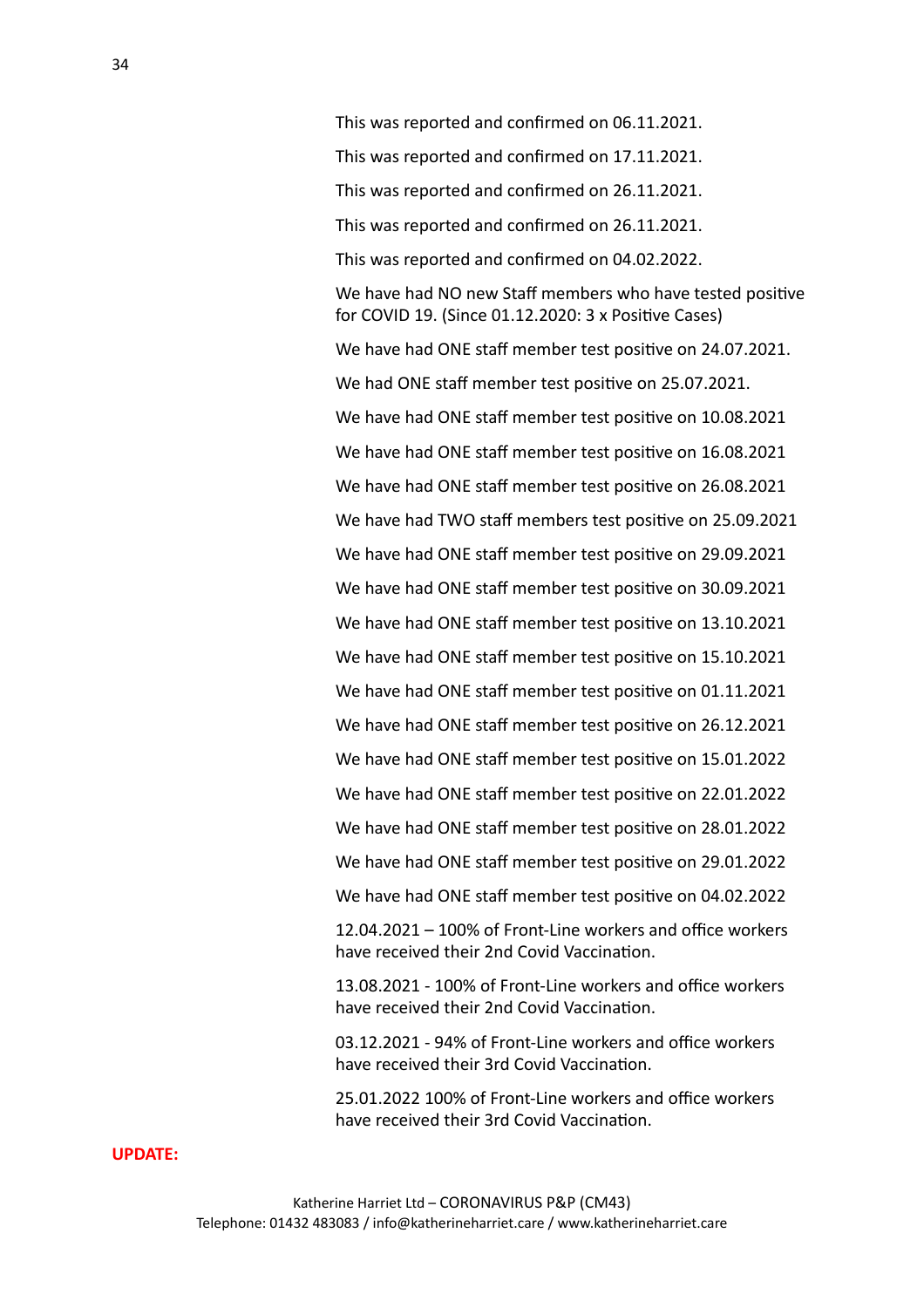As of 11.02.2022 We have had EIGHT Clients tested positive for COVID 19 This was reported and confirmed on 23.07.2021. This was reported and confirmed on 28.10.2021. This was reported and confirmed on 06.11.2021. This was reported and confirmed on 17.11.2021. This was reported and confirmed on 26.11.2021. This was reported and confirmed on 26.11.2021. This was reported and confirmed on 14.02.2022. This was reported and confirmed on 15.02.2022 We have had NO new Staff members who have tested positive for COVID 19. (Since  $01.12.2020:3x$  Positive Cases) We have had ONE staff member test positive on 24.07.2021. We had ONE staff member test positive on 25.07.2021. We have had ONE staff member test positive on 10.08.2021 We have had ONE staff member test positive on 16.08.2021 We have had ONE staff member test positive on 26.08.2021 We have had TWO staff members test positive on 25.09.2021 We have had ONE staff member test positive on 29.09.2021 We have had ONE staff member test positive on 30.09.2021 We have had ONE staff member test positive on 13.10.2021 We have had ONE staff member test positive on 15.10.2021 We have had ONE staff member test positive on 01.11.2021 We have had ONE staff member test positive on 26.12.2021 We have had ONE staff member test positive on 15.01.2022 We have had ONE staff member test positive on 22.01.2022 We have had ONE staff member test positive on 28.01.2022 We have had ONE staff member test positive on 29.01.2022 We have had ONE staff member test positive on 04.02.2022 We have had ONE staff member test positive on 06.02.2022 We have had ONE staff member test positive on 09.02.2022  $12.04.2021 - 100\%$  of Front-Line workers and office workers have received their 2nd Covid Vaccination.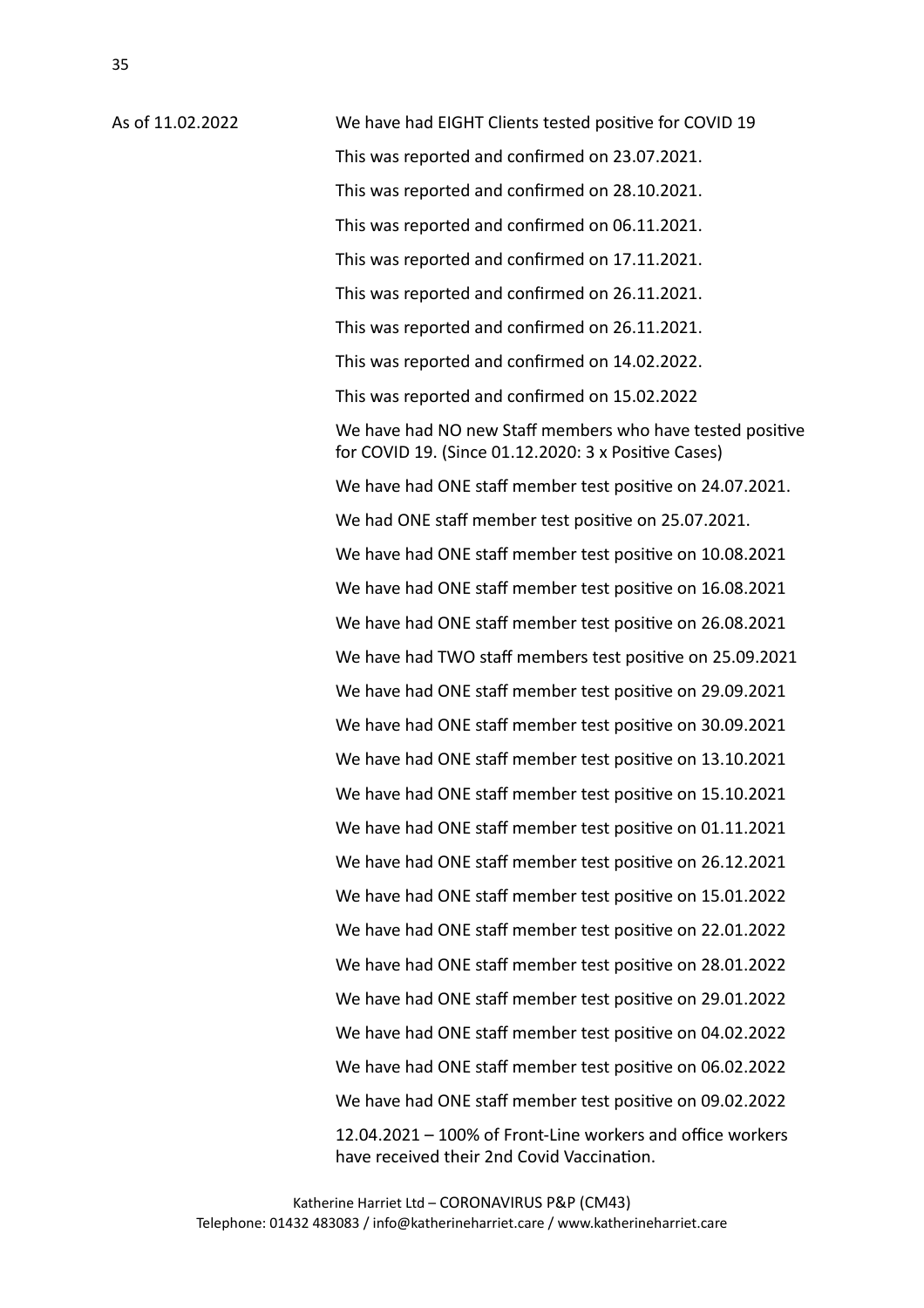13.08.2021 - 100% of Front-Line workers and office workers have received their 2nd Covid Vaccination.

03.12.2021 - 94% of Front-Line workers and office workers have received their 3rd Covid Vaccination.

25.01.2022 100% of Front-Line workers and office workers have received their 3rd Covid Vaccination.

| As of 18.02.2022 | We have had EIGHT Clients tested positive for COVID 19                                                            |
|------------------|-------------------------------------------------------------------------------------------------------------------|
|                  | This was reported and confirmed on 23.07.2021.                                                                    |
|                  | This was reported and confirmed on 28.10.2021.                                                                    |
|                  | This was reported and confirmed on 06.11.2021.                                                                    |
|                  | This was reported and confirmed on 17.11.2021.                                                                    |
|                  | This was reported and confirmed on 26.11.2021.                                                                    |
|                  | This was reported and confirmed on 26.11.2021.                                                                    |
|                  | This was reported and confirmed on 14.02.2022.                                                                    |
|                  | This was reported and confirmed on 15.02.2022                                                                     |
|                  | We have had NO new Staff members who have tested positive<br>for COVID 19. (Since 01.12.2020: 3 x Positive Cases) |
|                  | We have had ONE staff member test positive on 24.07.2021.                                                         |
|                  | We had ONE staff member test positive on 25.07.2021.                                                              |
|                  | We have had ONE staff member test positive on 10.08.2021                                                          |
|                  | We have had ONE staff member test positive on 16.08.2021                                                          |
|                  | We have had ONE staff member test positive on 26.08.2021                                                          |
|                  | We have had TWO staff members test positive on 25.09.2021                                                         |
|                  | We have had ONE staff member test positive on 29.09.2021                                                          |
|                  | We have had ONE staff member test positive on 30.09.2021                                                          |
|                  | We have had ONE staff member test positive on 13.10.2021                                                          |
|                  | We have had ONE staff member test positive on 15.10.2021                                                          |
|                  | We have had ONE staff member test positive on 01.11.2021                                                          |
|                  | We have had ONE staff member test positive on 26.12.2021                                                          |
|                  | We have had ONE staff member test positive on 15.01.2022                                                          |
|                  |                                                                                                                   |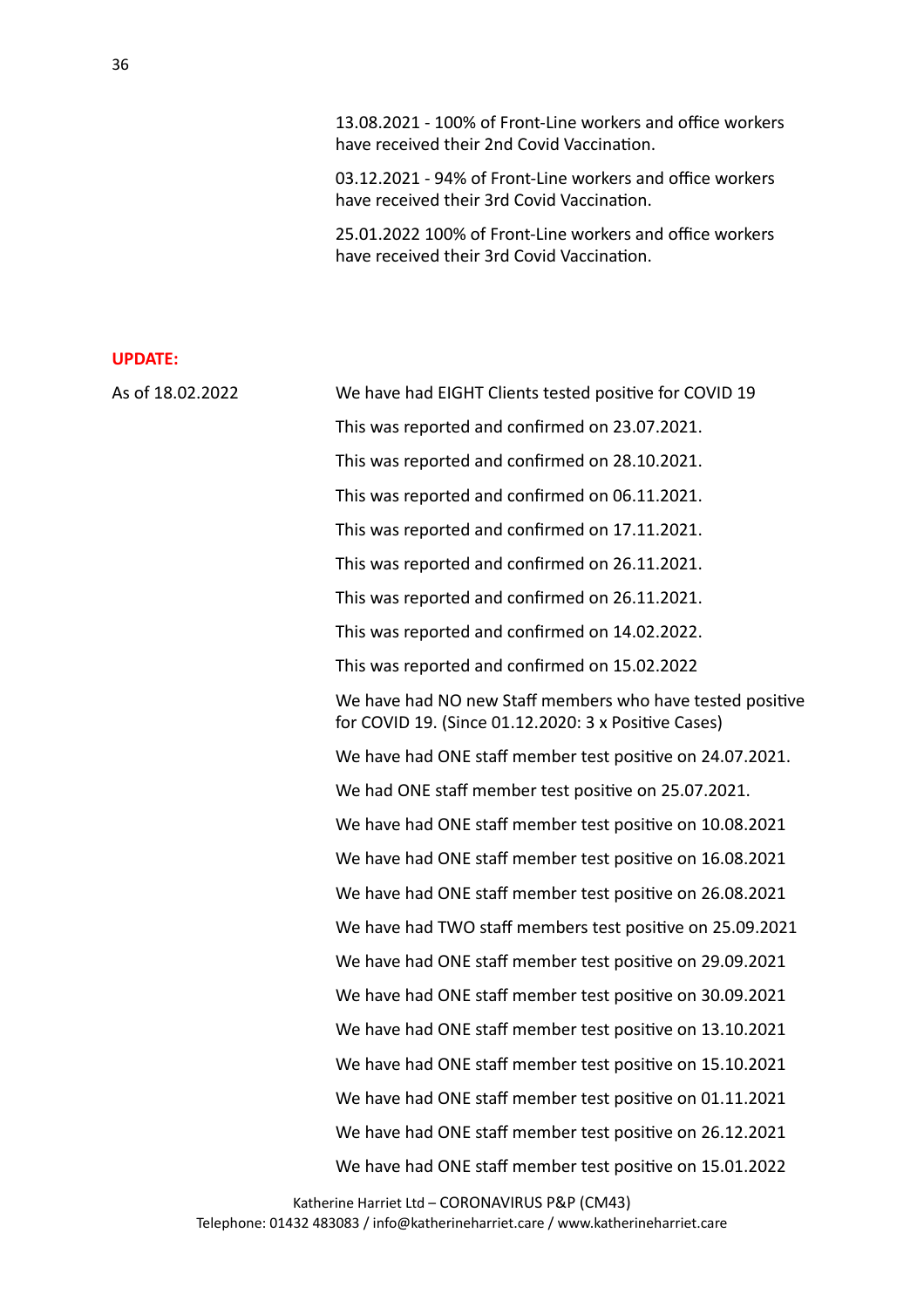We have had ONE staff member test positive on 22.01.2022 We have had ONE staff member test positive on 28.01.2022 We have had ONE staff member test positive on 29.01.2022 We have had ONE staff member test positive on 04.02.2022 We have had ONE staff member test positive on 06.02.2022 We have had ONE staff member test positive on 09.02.2022 We have had ONE staff member test positive on 15.02.2022 We have had TWO staff member test positive on 17.02.2022 We have had ONE staff member test positive on 19.02.2022

 $12.04.2021 - 100\%$  of Front-Line workers and office workers have received their 2nd Covid Vaccination.

13.08.2021 - 100% of Front-Line workers and office workers have received their 2nd Covid Vaccination.

03.12.2021 - 94% of Front-Line workers and office workers have received their 3rd Covid Vaccination.

25.01.2022 100% of Front-Line workers and office workers have received their 3rd Covid Vaccination.

#### **UPDATE:**

As of 25.02.2022 We have had EIGHT Clients tested positive for COVID 19 This was reported and confirmed on 23.07.2021. This was reported and confirmed on 28.10.2021. This was reported and confirmed on 06.11.2021. This was reported and confirmed on 17.11.2021. This was reported and confirmed on 26.11.2021. This was reported and confirmed on 26.11.2021. This was reported and confirmed on 14.02.2022. This was reported and confirmed on 15.02.2022 We have had NO new Staff members who have tested positive for COVID 19. (Since  $01.12.2020:3x$  Positive Cases) We have had ONE staff member test positive on 24.07.2021. We had ONE staff member test positive on 25.07.2021. We have had ONE staff member test positive on 10.08.2021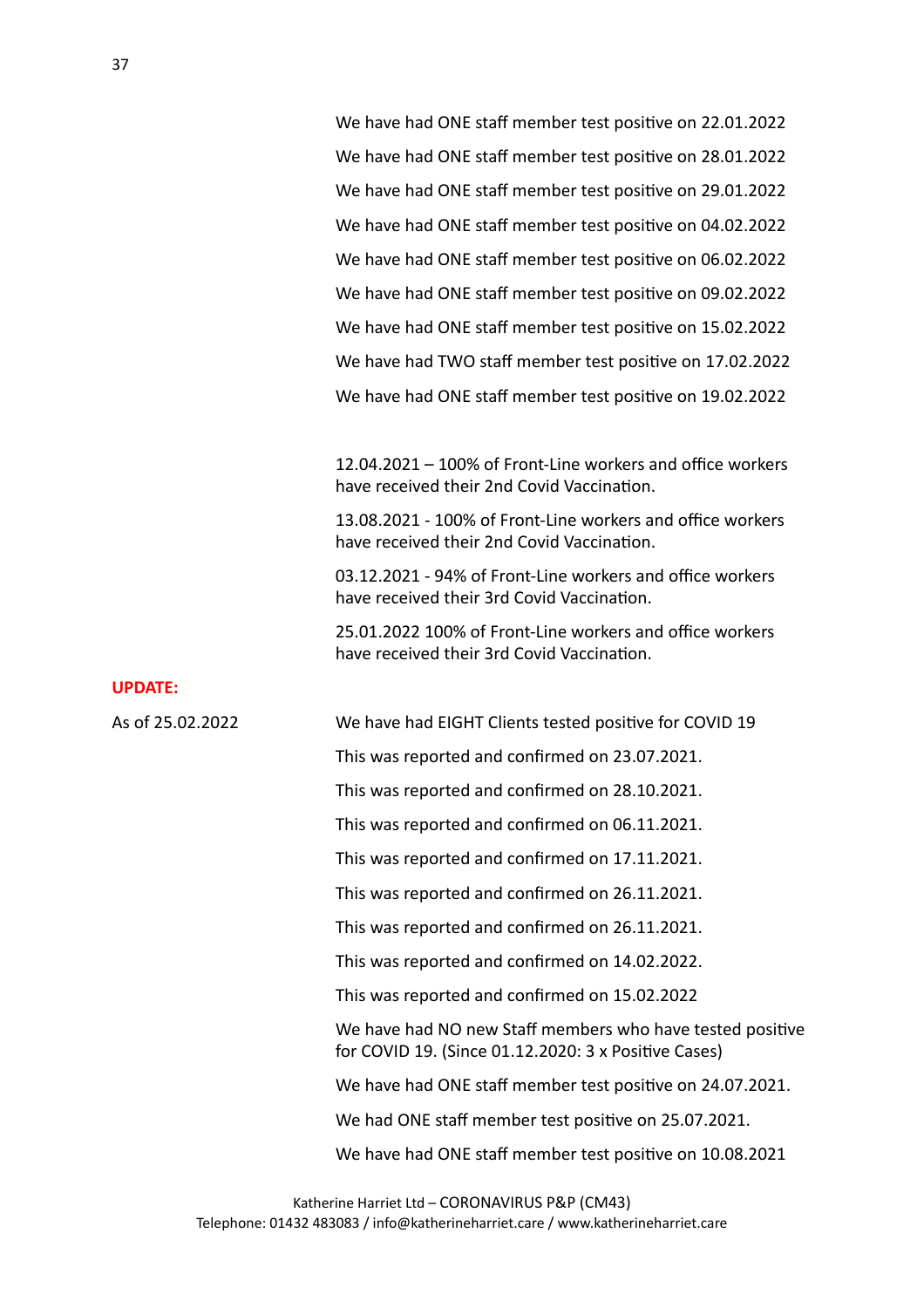We have had ONE staff member test positive on 16.08.2021 We have had ONE staff member test positive on 26.08.2021 We have had TWO staff members test positive on 25.09.2021 We have had ONE staff member test positive on 29.09.2021 We have had ONE staff member test positive on 30.09.2021 We have had ONE staff member test positive on 13.10.2021 We have had ONE staff member test positive on 15.10.2021 We have had ONE staff member test positive on 01.11.2021 We have had ONE staff member test positive on 26.12.2021 We have had ONE staff member test positive on 15.01.2022 We have had ONE staff member test positive on 22.01.2022 We have had ONE staff member test positive on 28.01.2022 We have had ONE staff member test positive on 29.01.2022 We have had ONE staff member test positive on 04.02.2022 We have had ONE staff member test positive on 06.02.2022 We have had ONE staff member test positive on 09.02.2022 We have had ONE staff member test positive on 15.02.2022 We have had TWO staff member test positive on 17.02.2022 We have had ONE staff member test positive on 19.02.2022 We have had ONE staff member test positive on 27.02.2022 We have had ONE staff member test positive on 28.02.2022  $12.04.2021 - 100\%$  of Front-Line workers and office workers

13.08.2021 - 100% of Front-Line workers and office workers have received their 2nd Covid Vaccination.

have received their 2nd Covid Vaccination.

03.12.2021 - 94% of Front-Line workers and office workers have received their 3rd Covid Vaccination.

25.01.2022 100% of Front-Line workers and office workers have received their 3rd Covid Vaccination.

#### **UPDATE:**

As of 04.03.2022 We have had EIGHT Clients tested positive for COVID 19

This was reported and confirmed on 23.07.2021.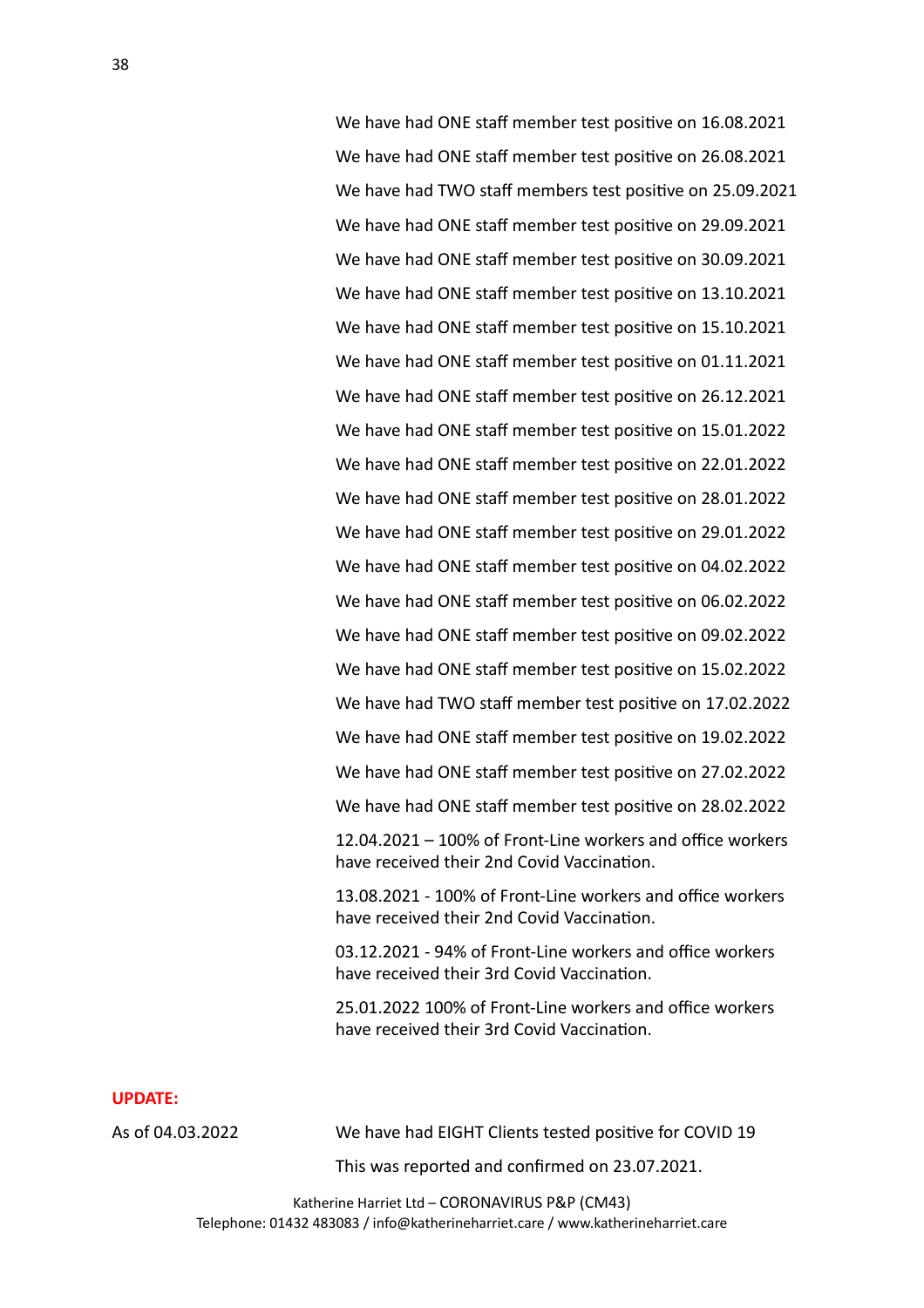This was reported and confirmed on 28.10.2021. This was reported and confirmed on 06.11.2021. This was reported and confirmed on 17.11.2021. This was reported and confirmed on 26.11.2021. This was reported and confirmed on 26.11.2021. This was reported and confirmed on 14.02.2022. This was reported and confirmed on 15.02.2022 We have had NO new Staff members who have tested positive for COVID 19. (Since  $01.12.2020:3x$  Positive Cases) We have had ONE staff member test positive on 24.07.2021. We had ONE staff member test positive on 25.07.2021. We have had ONE staff member test positive on 10.08.2021 We have had ONE staff member test positive on 16.08.2021 We have had ONE staff member test positive on 26.08.2021 We have had TWO staff members test positive on 25.09.2021

We have had ONE staff member test positive on 29.09.2021 We have had ONE staff member test positive on 30.09.2021 We have had ONE staff member test positive on 13.10.2021 We have had ONE staff member test positive on 15.10.2021 We have had ONE staff member test positive on 01.11.2021 We have had ONE staff member test positive on 26.12.2021 We have had ONE staff member test positive on 15.01.2022 We have had ONE staff member test positive on 22.01.2022 We have had ONE staff member test positive on 28.01.2022 We have had ONE staff member test positive on 29.01.2022 We have had ONE staff member test positive on 04.02.2022 We have had ONE staff member test positive on 06.02.2022 We have had ONE staff member test positive on 09.02.2022 We have had ONE staff member test positive on 15.02.2022 We have had TWO staff member test positive on 17.02.2022 We have had ONE staff member test positive on 19.02.2022 We have had ONE staff member test positive on 27.02.2022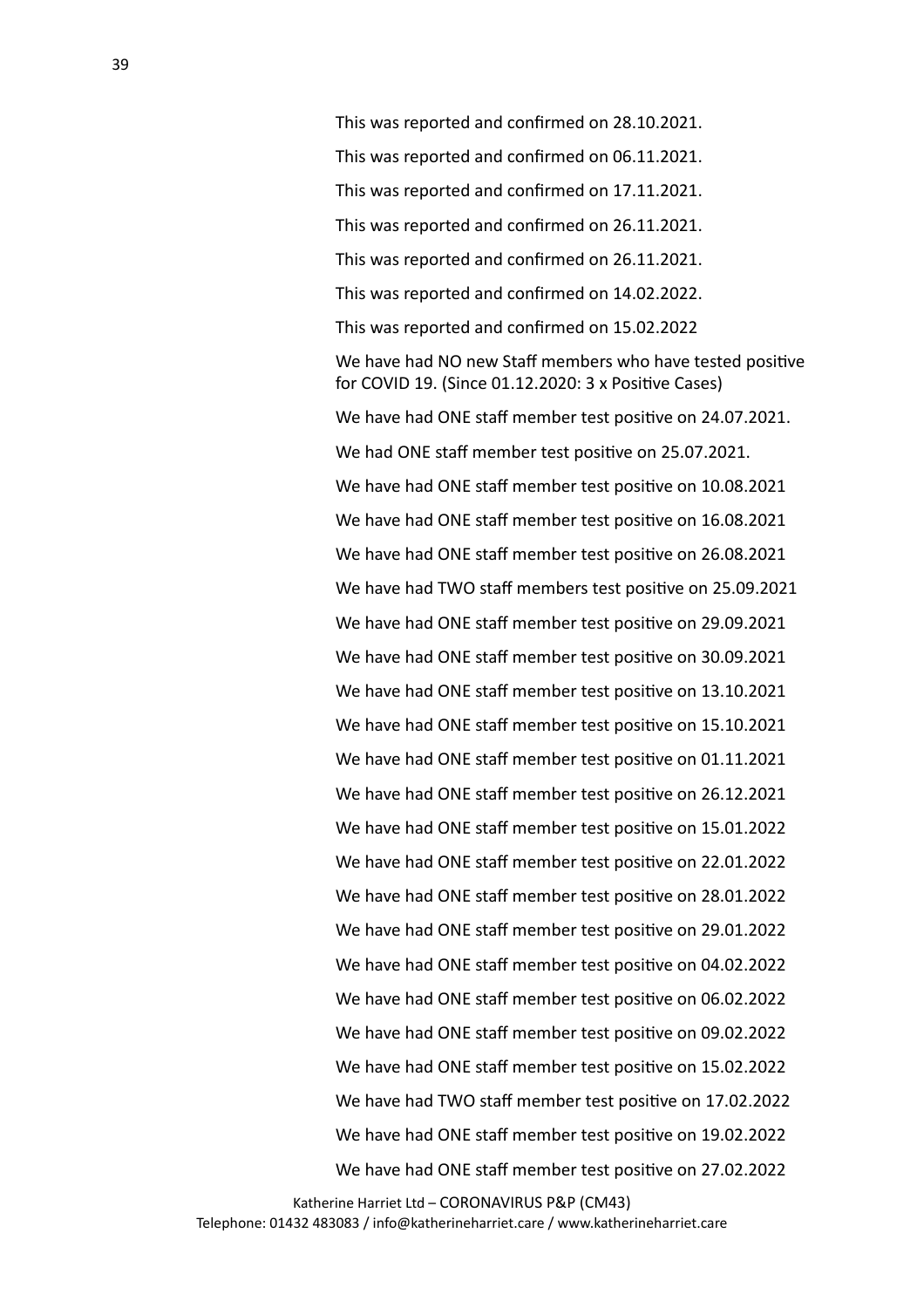We have had ONE staff member test positive on 28.02.2022

We have had ONE staff member test positive on 05.03.2022

 $12.04.2021 - 100\%$  of Front-Line workers and office workers have received their 2nd Covid Vaccination.

13.08.2021 - 100% of Front-Line workers and office workers have received their 2nd Covid Vaccination.

03.12.2021 - 94% of Front-Line workers and office workers have received their 3rd Covid Vaccination.

25.01.2022 100% of Front-Line workers and office workers have received their 3rd Covid Vaccination.

| As of 11.03.2022 | We have had EIGHT Clients tested positive for COVID 19                                                            |
|------------------|-------------------------------------------------------------------------------------------------------------------|
|                  | This was reported and confirmed on 23.07.2021.                                                                    |
|                  | This was reported and confirmed on 28.10.2021.                                                                    |
|                  | This was reported and confirmed on 06.11.2021.                                                                    |
|                  | This was reported and confirmed on 17.11.2021.                                                                    |
|                  | This was reported and confirmed on 26.11.2021.                                                                    |
|                  | This was reported and confirmed on 26.11.2021.                                                                    |
|                  | This was reported and confirmed on 14.02.2022.                                                                    |
|                  | This was reported and confirmed on 15.02.2022                                                                     |
|                  | We have had NO new Staff members who have tested positive<br>for COVID 19. (Since 01.12.2020: 3 x Positive Cases) |
|                  | We have had ONE staff member test positive on 24.07.2021.                                                         |
|                  | We had ONE staff member test positive on 25.07.2021.                                                              |
|                  | We have had ONE staff member test positive on 10.08.2021                                                          |
|                  | We have had ONE staff member test positive on 16.08.2021                                                          |
|                  | We have had ONE staff member test positive on 26.08.2021                                                          |
|                  | We have had TWO staff members test positive on 25.09.2021                                                         |
|                  | We have had ONE staff member test positive on 29.09.2021                                                          |
|                  | We have had ONE staff member test positive on 30.09.2021                                                          |
|                  | We have had ONE staff member test positive on 13.10.2021                                                          |
|                  | We have had ONE staff member test positive on 15.10.2021                                                          |
|                  | We have had ONE staff member test positive on 01.11.2021                                                          |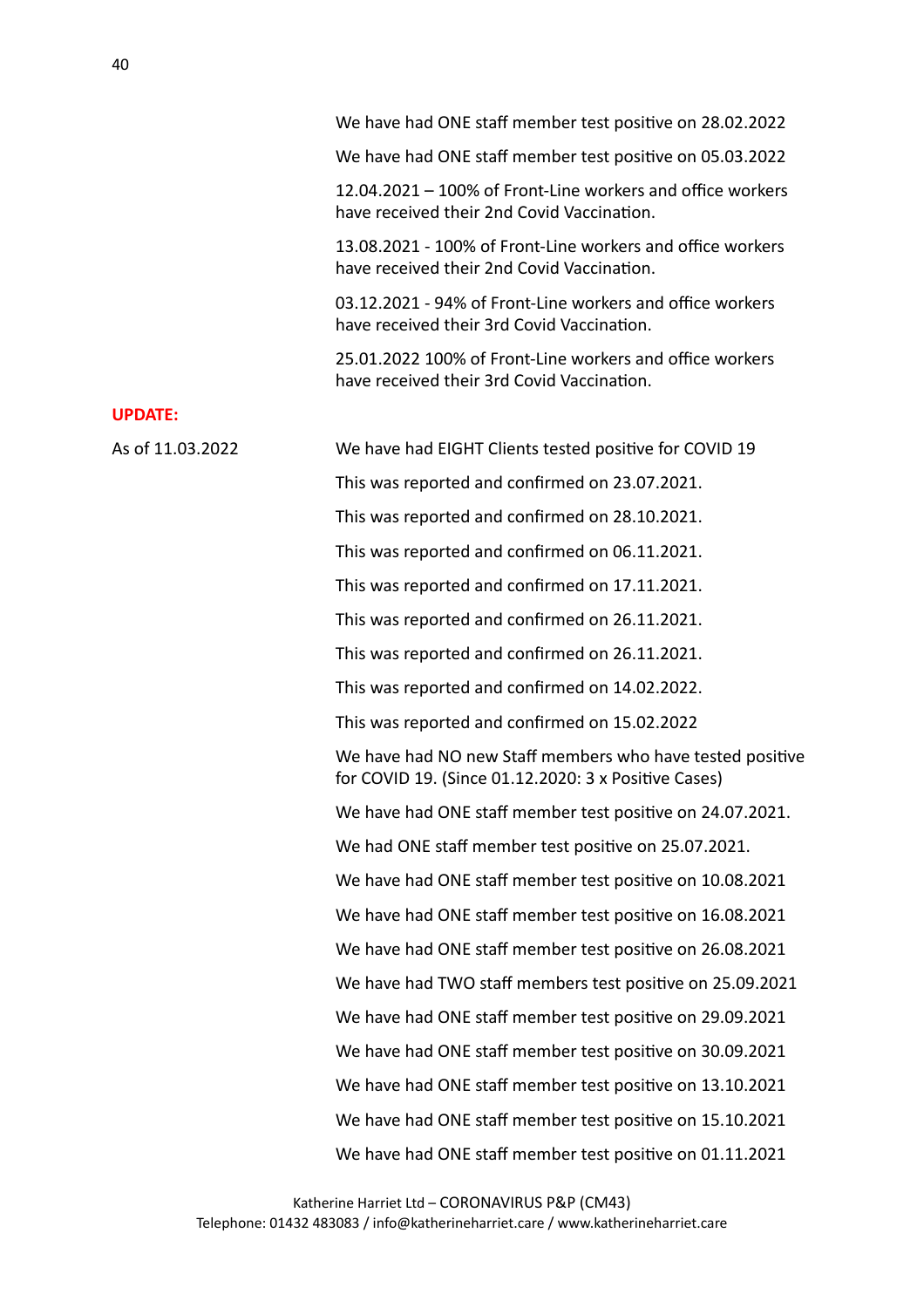We have had ONE staff member test positive on 26.12.2021 We have had ONE staff member test positive on 15.01.2022 We have had ONE staff member test positive on 22.01.2022 We have had ONE staff member test positive on 28.01.2022 We have had ONE staff member test positive on 29.01.2022 We have had ONE staff member test positive on 04.02.2022 We have had ONE staff member test positive on 06.02.2022 We have had ONE staff member test positive on 09.02.2022 We have had ONE staff member test positive on 15.02.2022 We have had TWO staff member test positive on 17.02.2022 We have had ONE staff member test positive on 19.02.2022 We have had ONE staff member test positive on 27.02.2022 We have had ONE staff member test positive on 28.02.2022 We have had ONE staff member test positive on 05.03.2022 We have had ONE staff member test positive on 05.03.2022 We have had TWO staff member test positive on 15.03.2022 We have had ONE staff member test positive on 17.03.2022 We have had ONE staff member test positive on 20.03.2022  $12.04.2021 - 100\%$  of Front-Line workers and office workers have received their 2nd Covid Vaccination.

13.08.2021 - 100% of Front-Line workers and office workers have received their 2nd Covid Vaccination.

03.12.2021 - 94% of Front-Line workers and office workers have received their 3rd Covid Vaccination.

25.01.2022 100% of Front-Line workers and office workers have received their 3rd Covid Vaccination

#### **UPDATE:**

As of 18.03.2022 We have had EIGHT Clients tested positive for COVID 19 This was reported and confirmed on 23.07.2021. This was reported and confirmed on 28.10.2021. This was reported and confirmed on 06.11.2021. This was reported and confirmed on 17.11.2021.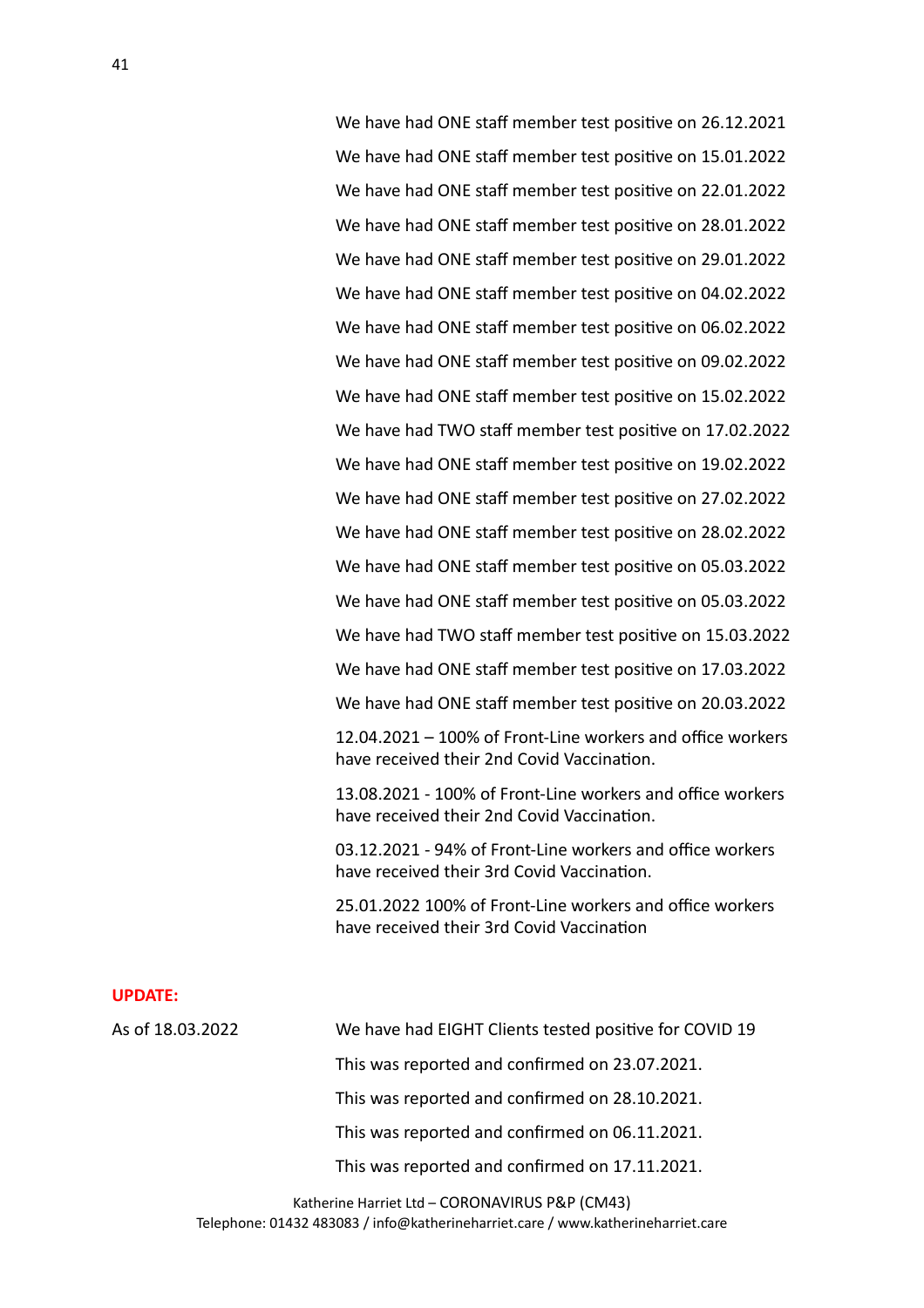This was reported and confirmed on 26.11.2021. This was reported and confirmed on 26.11.2021. This was reported and confirmed on 14.02.2022. This was reported and confirmed on 15.02.2022 We have had NO new Staff members who have tested positive for COVID 19. (Since  $01.12.2020:3x$  Positive Cases) We have had ONE staff member test positive on 24.07.2021. We had ONE staff member test positive on 25.07.2021. We have had ONE staff member test positive on 10.08.2021 We have had ONE staff member test positive on 16.08.2021 We have had ONE staff member test positive on 26.08.2021 We have had TWO staff members test positive on 25.09.2021 We have had ONE staff member test positive on 29.09.2021 We have had ONE staff member test positive on 30.09.2021 We have had ONE staff member test positive on 13.10.2021 We have had ONE staff member test positive on 15.10.2021 We have had ONE staff member test positive on 01.11.2021 We have had ONE staff member test positive on 26.12.2021 We have had ONE staff member test positive on 15.01.2022 We have had ONE staff member test positive on 22.01.2022 We have had ONE staff member test positive on 28.01.2022 We have had ONE staff member test positive on 29.01.2022 We have had ONE staff member test positive on 04.02.2022 We have had ONE staff member test positive on 06.02.2022 We have had ONE staff member test positive on 09.02.2022 We have had ONE staff member test positive on 15.02.2022 We have had TWO staff member test positive on 17.02.2022 We have had ONE staff member test positive on 19.02.2022 We have had ONE staff member test positive on 27.02.2022 We have had ONE staff member test positive on 28.02.2022 We have had ONE staff member test positive on 05.03.2022 We have had ONE staff member test positive on 05.03.2022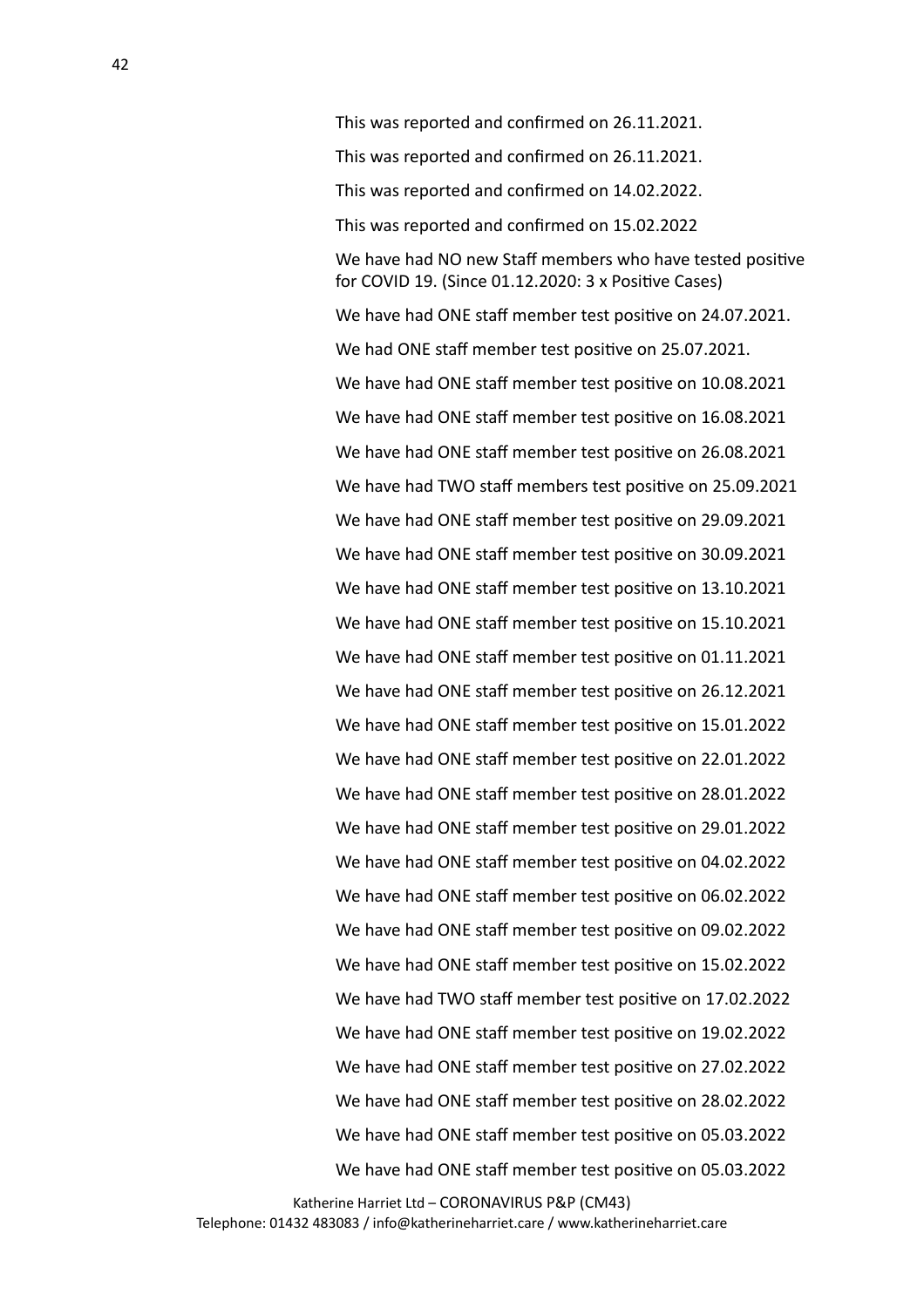We have had TWO staff member test positive on 15.03.2022

We have had ONE staff member test positive on 17.03.2022

We have had ONE staff member test positive on 20.03.2022

 $12.04.2021 - 100\%$  of Front-Line workers and office workers have received their 2nd Covid Vaccination.

13.08.2021 - 100% of Front-Line workers and office workers have received their 2nd Covid Vaccination.

03.12.2021 - 94% of Front-Line workers and office workers have received their 3rd Covid Vaccination.

25.01.2022 100% of Front-Line workers and office workers have received their 3rd Covid Vaccination

| As of 25.03.2022 | We have had NINE Clients tested positive for COVID 19                                                             |
|------------------|-------------------------------------------------------------------------------------------------------------------|
|                  | This was reported and confirmed on 23.07.2021.                                                                    |
|                  | This was reported and confirmed on 28.10.2021.                                                                    |
|                  | This was reported and confirmed on 06.11.2021.                                                                    |
|                  | This was reported and confirmed on 17.11.2021.                                                                    |
|                  | This was reported and confirmed on 26.11.2021.                                                                    |
|                  | This was reported and confirmed on 26.11.2021.                                                                    |
|                  | This was reported and confirmed on 14.02.2022.                                                                    |
|                  | This was reported and confirmed on 15.02.2022                                                                     |
|                  | This was reported and confirmed on 20.02.2022                                                                     |
|                  | We have had NO new Staff members who have tested positive<br>for COVID 19. (Since 01.12.2020: 3 x Positive Cases) |
|                  | We have had ONE staff member test positive on 24.07.2021.                                                         |
|                  | We had ONE staff member test positive on 25.07.2021.                                                              |
|                  | We have had ONE staff member test positive on 10.08.2021                                                          |
|                  | We have had ONE staff member test positive on 16.08.2021                                                          |
|                  | We have had ONE staff member test positive on 26.08.2021                                                          |
|                  | We have had TWO staff members test positive on 25.09.2021                                                         |
|                  | We have had ONE staff member test positive on 29.09.2021                                                          |
|                  | We have had ONE staff member test positive on 30.09.2021                                                          |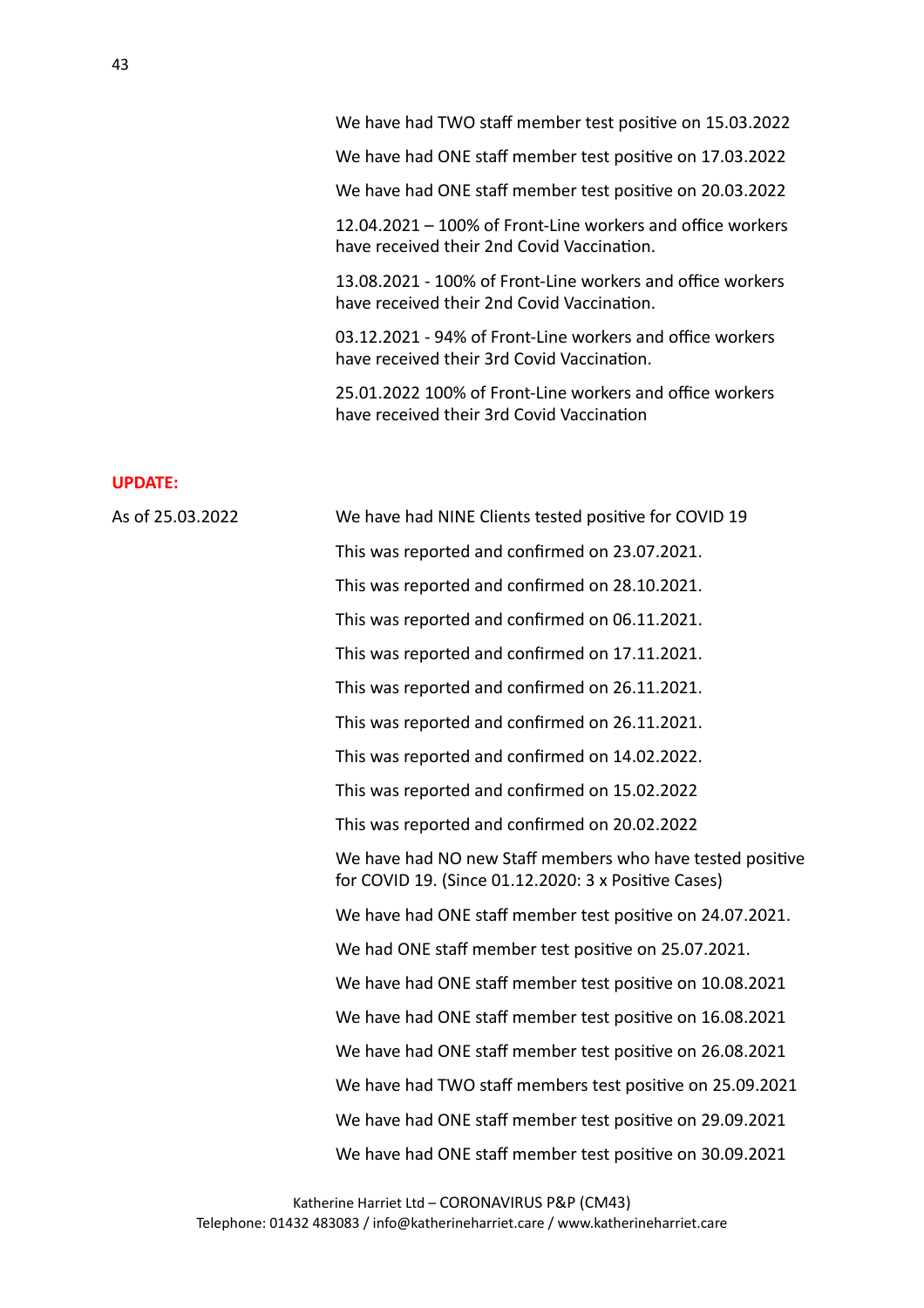We have had ONE staff member test positive on 13.10.2021 We have had ONE staff member test positive on 15.10.2021 We have had ONE staff member test positive on 01.11.2021 We have had ONE staff member test positive on 26.12.2021 We have had ONE staff member test positive on 15.01.2022 We have had ONE staff member test positive on 22.01.2022 We have had ONE staff member test positive on 28.01.2022 We have had ONE staff member test positive on 29.01.2022 We have had ONE staff member test positive on 04.02.2022 We have had ONE staff member test positive on 06.02.2022 We have had ONE staff member test positive on 09.02.2022 We have had ONE staff member test positive on 15.02.2022 We have had TWO staff member test positive on 17.02.2022 We have had ONE staff member test positive on 19.02.2022 We have had ONE staff member test positive on 27.02.2022 We have had ONE staff member test positive on 28.02.2022 We have had ONE staff member test positive on 05.03.2022 We have had ONE staff member test positive on 05.03.2022 We have had TWO staff member test positive on 15.03.2022 We have had ONE staff member test positive on 17.03.2022 We have had ONE staff member test positive on 20.03.2022 We have had ONE staff member test positive on 24.03.2022  $12.04.2021 - 100\%$  of Front-Line workers and office workers have received their 2nd Covid Vaccination.

13.08.2021 - 100% of Front-Line workers and office workers have received their 2nd Covid Vaccination.

03.12.2021 - 94% of Front-Line workers and office workers have received their 3rd Covid Vaccination.

25.01.2022 100% of Front-Line workers and office workers have received their 3rd Covid Vaccination

#### **UPDATE:**

As of 01.04.2022 We have had FIFTEEN Clients tested positive for COVID 19

This was reported and confirmed on 23.07.2021.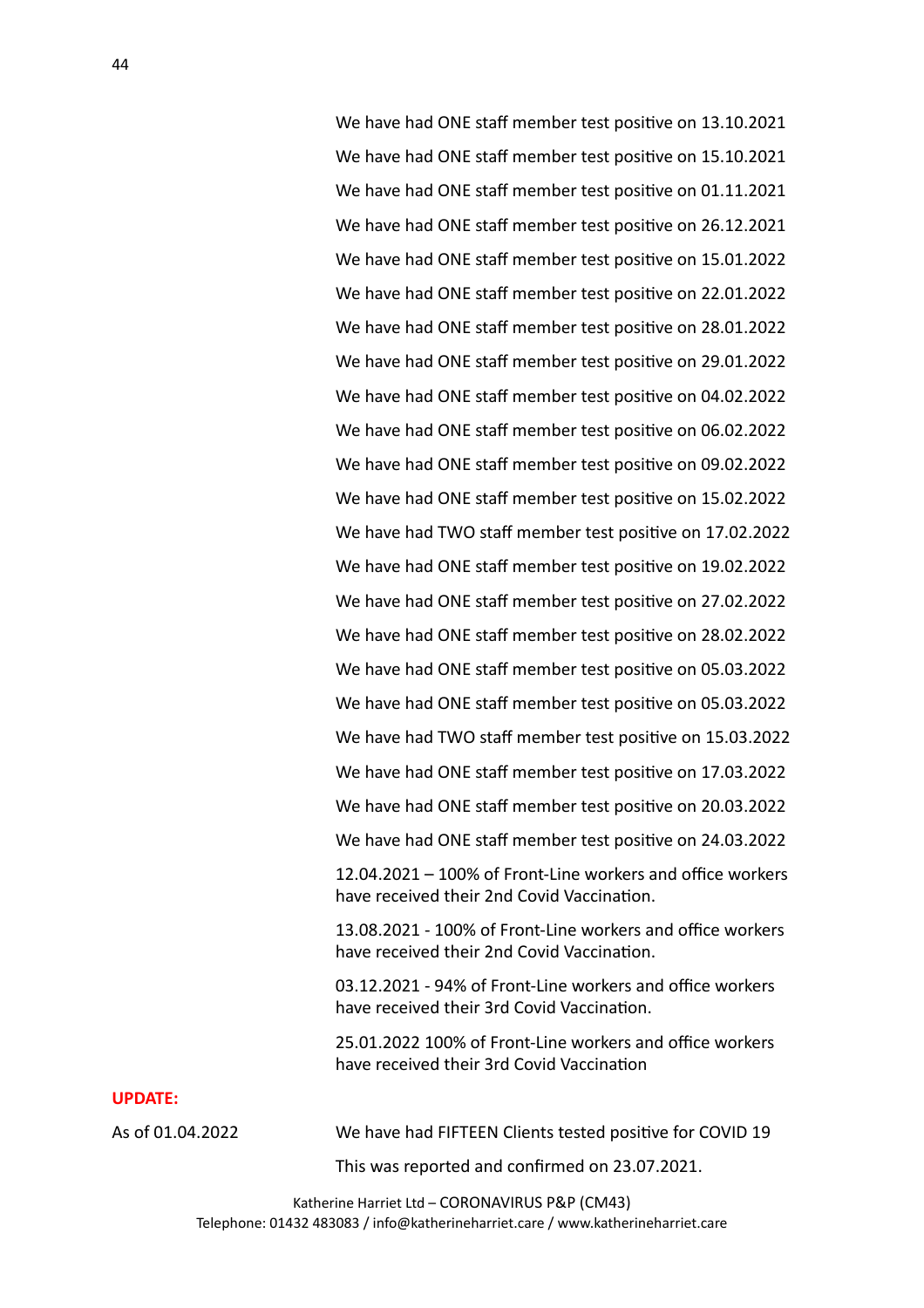This was reported and confirmed on 28.10.2021. This was reported and confirmed on 06.11.2021. This was reported and confirmed on 17.11.2021. This was reported and confirmed on 26.11.2021. This was reported and confirmed on 26.11.2021. This was reported and confirmed on 14.02.2022. This was reported and confirmed on 15.02.2022 This was reported and confirmed on 20.02.2022 This was reported and confirmed on 23.03.2022 This was reported and confirmed on 23.03.2022 This was reported and confirmed on 29.03.2022 This was reported and confirmed on 01.04.2022 This was reported and confirmed on 04.04.2022 This was reported and confirmed on 04.04.2022 We have had NO new Staff members who have tested positive for COVID 19. (Since  $01.12.2020:3x$  Positive Cases) We have had ONE staff member test positive on 24.07.2021. We had ONE staff member test positive on 25.07.2021. We have had ONE staff member test positive on 10.08.2021 We have had ONE staff member test positive on 16.08.2021 We have had ONE staff member test positive on 26.08.2021 We have had TWO staff members test positive on 25.09.2021 We have had ONE staff member test positive on 29.09.2021 We have had ONE staff member test positive on 30.09.2021 We have had ONE staff member test positive on 13.10.2021 We have had ONE staff member test positive on 15.10.2021 We have had ONE staff member test positive on 01.11.2021 We have had ONE staff member test positive on 26.12.2021 We have had ONE staff member test positive on 15.01.2022 We have had ONE staff member test positive on 22.01.2022 We have had ONE staff member test positive on 28.01.2022 We have had ONE staff member test positive on 29.01.2022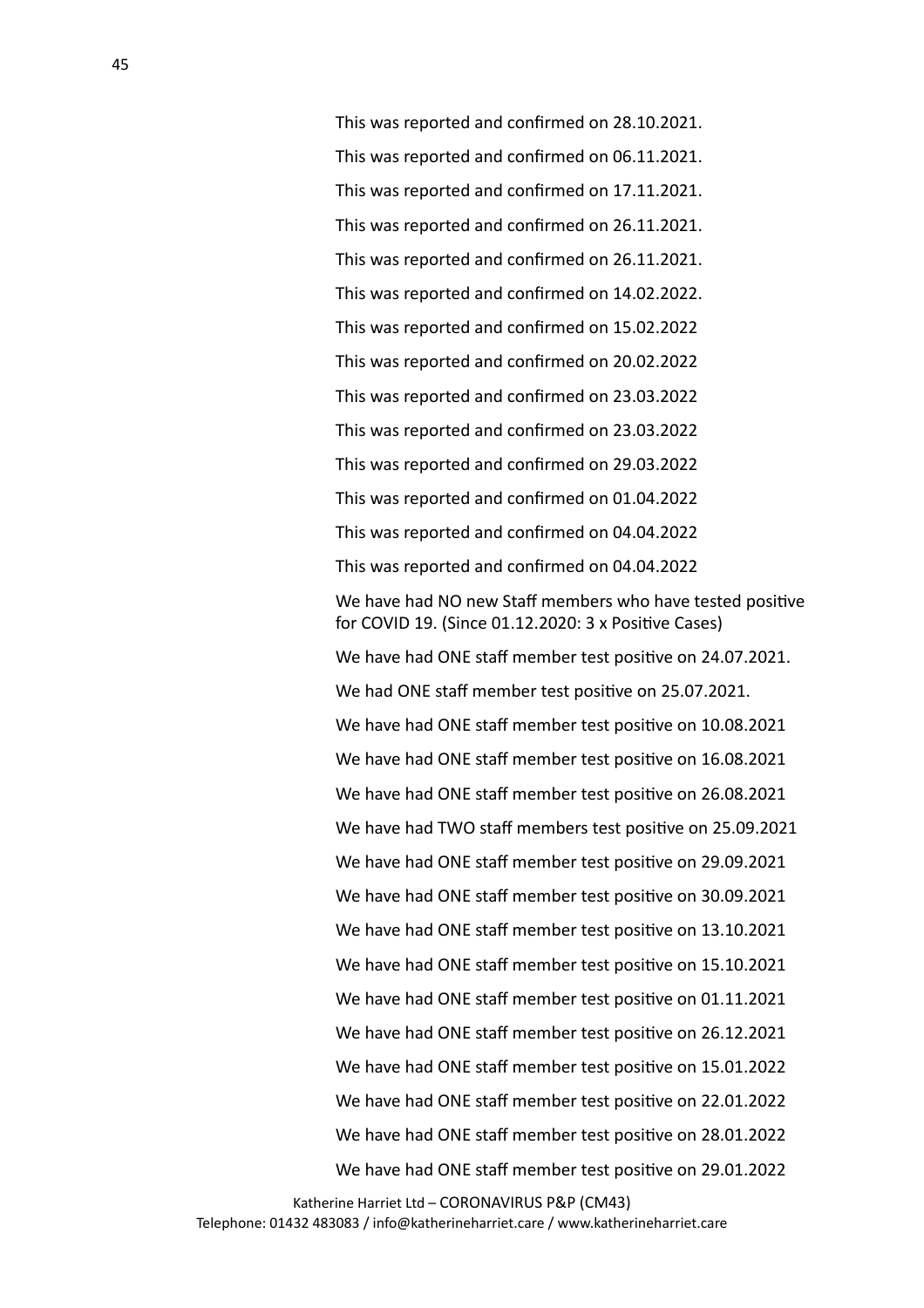We have had ONE staff member test positive on 04.02.2022 We have had ONE staff member test positive on 06.02.2022 We have had ONE staff member test positive on 09.02.2022 We have had ONE staff member test positive on 15.02.2022 We have had TWO staff member test positive on 17.02.2022 We have had ONE staff member test positive on 19.02.2022 We have had ONE staff member test positive on 27.02.2022 We have had ONE staff member test positive on 28.02.2022 We have had ONE staff member test positive on 05.03.2022 We have had ONE staff member test positive on 05.03.2022 We have had TWO staff member test positive on 15.03.2022 We have had ONE staff member test positive on 17.03.2022 We have had ONE staff member test positive on 20.03.2022 We have had ONE staff member test positive on 24.03.2022  $12.04.2021 - 100\%$  of Front-Line workers and office workers have received their 2nd Covid Vaccination. 13.08.2021 - 100% of Front-Line workers and office workers

have received their 2nd Covid Vaccination.

03.12.2021 - 94% of Front-Line workers and office workers have received their 3rd Covid Vaccination.

25.01.2022 100% of Front-Line workers and office workers have received their 3rd Covid Vaccination

#### **UPDATE:**

| As of 07.04.2022 | We have had THIRTEEN Clients tested positive for COVID 19 |
|------------------|-----------------------------------------------------------|
|                  | This was reported and confirmed on 23.07.2021.            |
|                  | This was reported and confirmed on 28.10.2021.            |
|                  | This was reported and confirmed on 06.11.2021.            |
|                  | This was reported and confirmed on 17.11.2021.            |
|                  | This was reported and confirmed on 26.11.2021.            |
|                  | This was reported and confirmed on 26.11.2021.            |
|                  | This was reported and confirmed on 14.02.2022.            |
|                  | This was reported and confirmed on 15.02.2022             |
|                  |                                                           |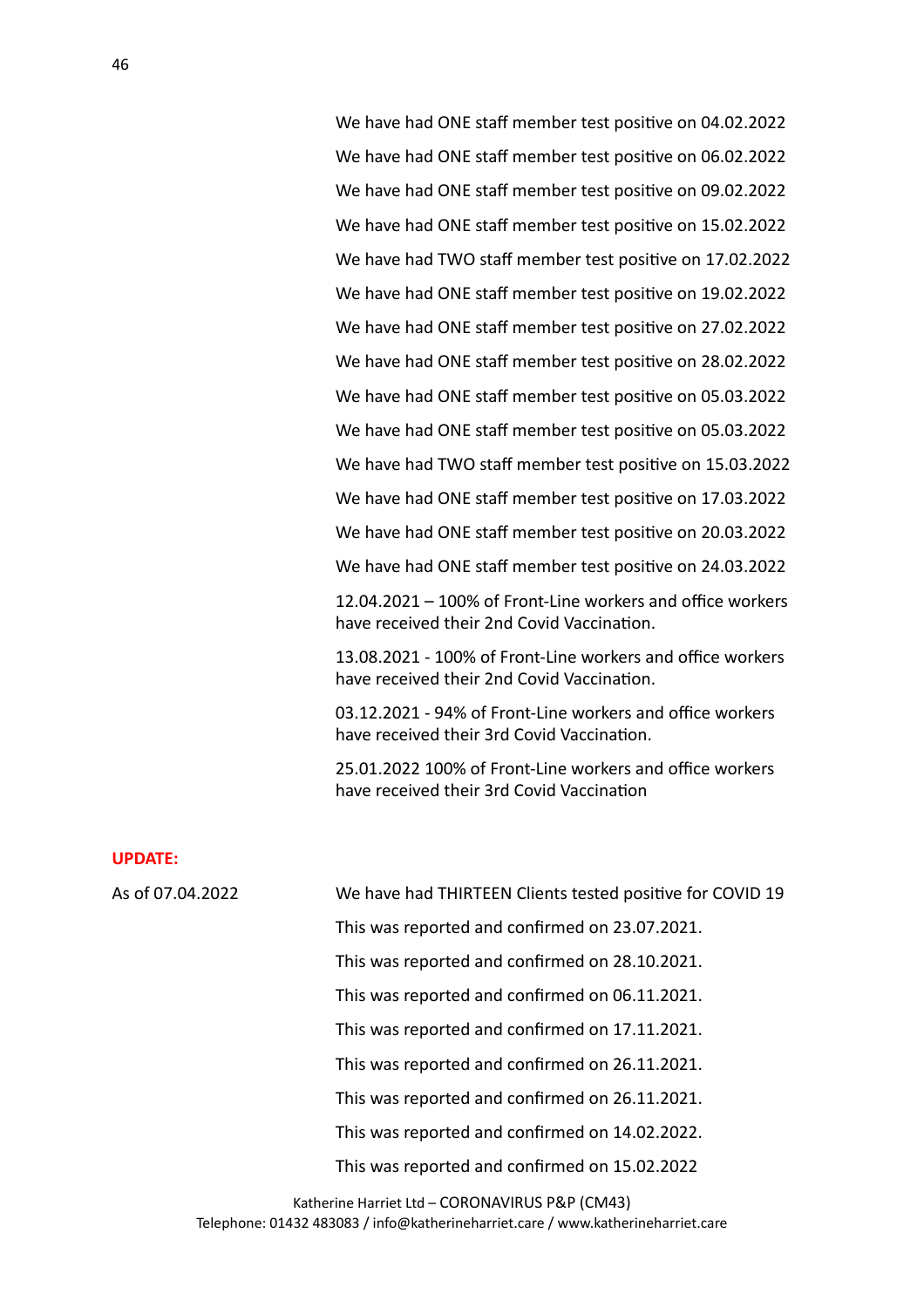This was reported and confirmed on 20.02.2022 This was reported and confirmed on 23.03.2022 This was reported and confirmed on 23.03.2022 This was reported and confirmed on 29.03.2022 This was reported and confirmed on 01.04.2022 We have had NO new Staff members who have tested positive for COVID 19. (Since  $01.12.2020:3x$  Positive Cases) We have had ONE staff member test positive on 24.07.2021. We had ONE staff member test positive on 25.07.2021. We have had ONE staff member test positive on 10.08.2021 We have had ONE staff member test positive on 16.08.2021 We have had ONE staff member test positive on 26.08.2021 We have had TWO staff members test positive on 25.09.2021 We have had ONE staff member test positive on 29.09.2021 We have had ONE staff member test positive on 30.09.2021 We have had ONE staff member test positive on 13.10.2021 We have had ONE staff member test positive on 15.10.2021 We have had ONE staff member test positive on 01.11.2021 We have had ONE staff member test positive on 26.12.2021 We have had ONE staff member test positive on 15.01.2022 We have had ONE staff member test positive on 22.01.2022 We have had ONE staff member test positive on 28.01.2022 We have had ONE staff member test positive on 29.01.2022 We have had ONE staff member test positive on 04.02.2022 We have had ONE staff member test positive on 06.02.2022 We have had ONE staff member test positive on 09.02.2022 We have had ONE staff member test positive on 15.02.2022 We have had TWO staff member test positive on 17.02.2022 We have had ONE staff member test positive on 19.02.2022 We have had ONE staff member test positive on 27.02.2022 We have had ONE staff member test positive on 28.02.2022 We have had ONE staff member test positive on 05.03.2022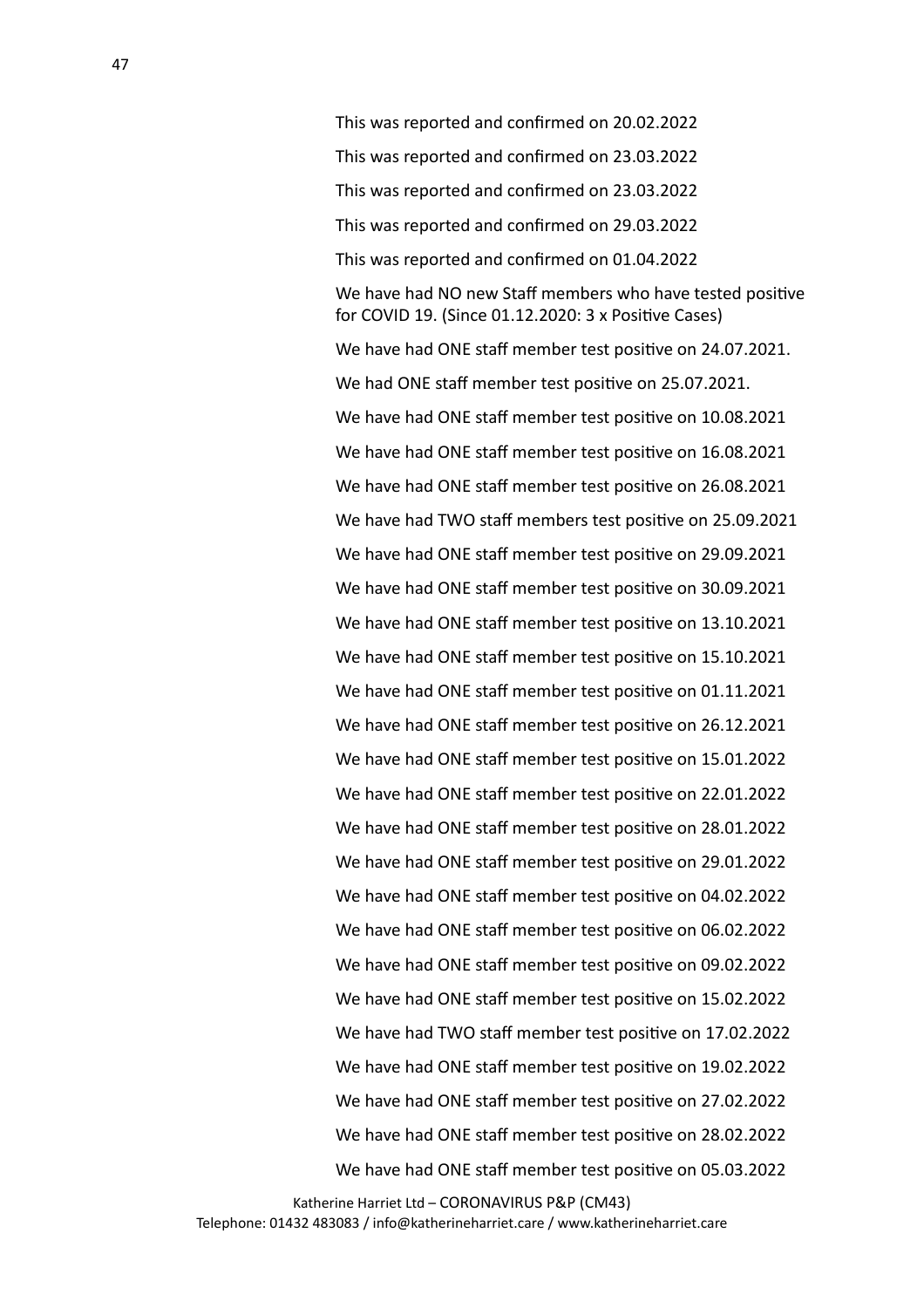We have had ONE staff member test positive on 05.03.2022 We have had TWO staff member test positive on 15.03.2022 We have had ONE staff member test positive on 17.03.2022 We have had ONE staff member test positive on 20.03.2022 We have had ONE staff member test positive on 24.03.2022 We have had ONE staff member test positive on 01.04.2022 We have had ONE staff member test positive on 02.04.2022 We have had ONE staff member test positive on 04.04.2022 We have had ONE staff member test positive on 06.04.2022 We have had ONE staff member test positive on 07.04.2022  $12.04.2021 - 100\%$  of Front-Line workers and office workers

have received their 2nd Covid Vaccination.

13.08.2021 - 100% of Front-Line workers and office workers have received their 2nd Covid Vaccination.

03.12.2021 - 94% of Front-Line workers and office workers have received their 3rd Covid Vaccination.

25.01.2022 100% of Front-Line workers and office workers have received their 3rd Covid Vaccination

#### **UPDATE:**

As of 14.04.2022 We have had THIRTEEN Clients tested positive for COVID 19 This was reported and confirmed on 23.07.2021. This was reported and confirmed on 28.10.2021. This was reported and confirmed on 06.11.2021. This was reported and confirmed on 17.11.2021. This was reported and confirmed on 26.11.2021. This was reported and confirmed on 26.11.2021. This was reported and confirmed on 14.02.2022. This was reported and confirmed on 15.02.2022 This was reported and confirmed on 20.02.2022 This was reported and confirmed on 23.03.2022 This was reported and confirmed on 23.03.2022 This was reported and confirmed on 29.03.2022 This was reported and confirmed on 01.04.2022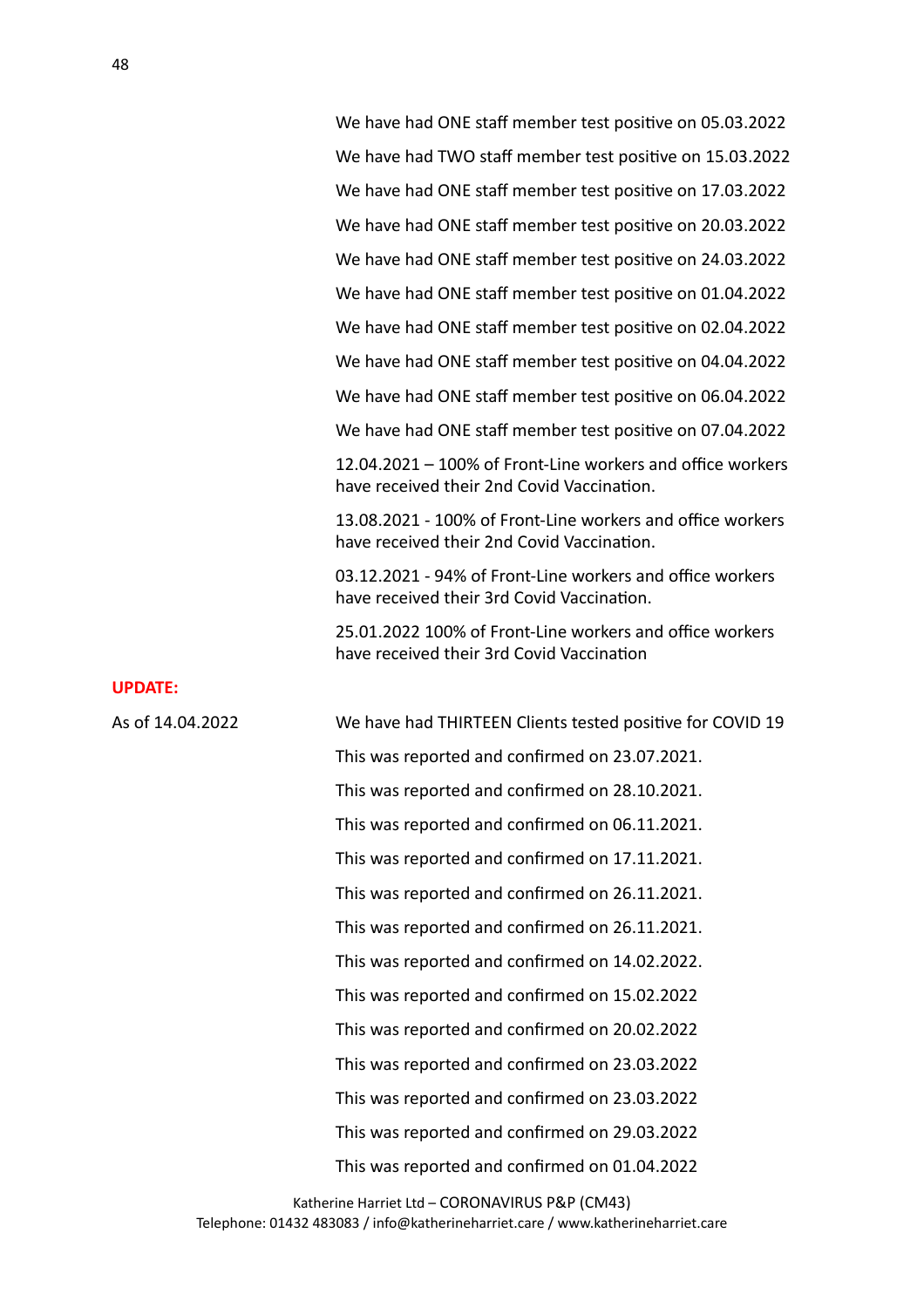We have had NO new Staff members who have tested positive for COVID 19. (Since  $01.12.2020:3x$  Positive Cases) We have had ONE staff member test positive on 24.07.2021. We had ONE staff member test positive on 25.07.2021. We have had ONE staff member test positive on 10.08.2021 We have had ONE staff member test positive on 16.08.2021 We have had ONE staff member test positive on 26.08.2021 We have had TWO staff members test positive on 25.09.2021 We have had ONE staff member test positive on 29.09.2021 We have had ONE staff member test positive on 30.09.2021 We have had ONE staff member test positive on 13.10.2021 We have had ONE staff member test positive on 15.10.2021 We have had ONE staff member test positive on 01.11.2021 We have had ONE staff member test positive on 26.12.2021 We have had ONE staff member test positive on 15.01.2022 We have had ONE staff member test positive on 22.01.2022 We have had ONE staff member test positive on 28.01.2022 We have had ONE staff member test positive on 29.01.2022 We have had ONE staff member test positive on 04.02.2022 We have had ONE staff member test positive on 06.02.2022 We have had ONE staff member test positive on 09.02.2022 We have had ONE staff member test positive on 15.02.2022 We have had TWO staff member test positive on 17.02.2022 We have had ONE staff member test positive on 19.02.2022 We have had ONE staff member test positive on 27.02.2022 We have had ONE staff member test positive on 28.02.2022 We have had ONE staff member test positive on 05.03.2022 We have had ONE staff member test positive on 05.03.2022 We have had TWO staff member test positive on 15.03.2022 We have had ONE staff member test positive on 17.03.2022 We have had ONE staff member test positive on 20.03.2022 We have had ONE staff member test positive on 24.03.2022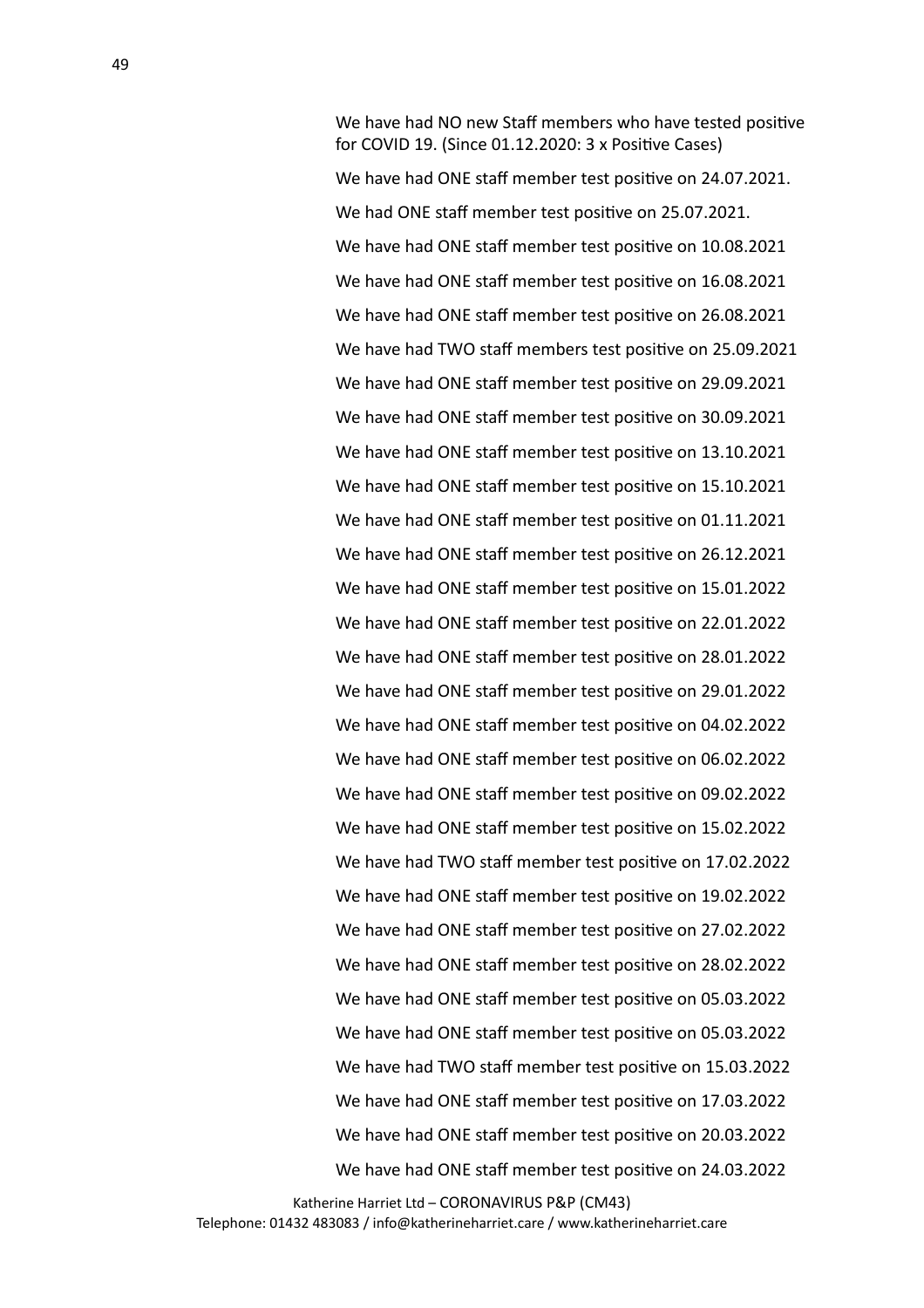We have had ONE staff member test positive on 01.04.2022 We have had ONE staff member test positive on 02.04.2022 We have had ONE staff member test positive on 04.04.2022 We have had ONE staff member test positive on 06.04.2022 We have had ONE staff member test positive on 07.04.2022 We have had ONE staff member test positive on 12.04.2022 We have had ONE staff member test positive on 14.04.2022  $12.04.2021 - 100\%$  of Front-Line workers and office workers have received their 2nd Covid Vaccination. 13.08.2021 - 100% of Front-Line workers and office workers have received their 2nd Covid Vaccination. 03.12.2021 - 94% of Front-Line workers and office workers have received their 3rd Covid Vaccination. 25.01.2022 100% of Front-Line workers and office workers have received their 3rd Covid Vaccination

have received their 3rd Covid Vaccination

| As of 22.04.2022 | We have had THIRTEEN Clients tested positive for COVID 19                                                         |
|------------------|-------------------------------------------------------------------------------------------------------------------|
|                  | This was reported and confirmed on 23.07.2021.                                                                    |
|                  | This was reported and confirmed on 28.10.2021.                                                                    |
|                  | This was reported and confirmed on 06.11.2021.                                                                    |
|                  | This was reported and confirmed on 17.11.2021.                                                                    |
|                  | This was reported and confirmed on 26.11.2021.                                                                    |
|                  | This was reported and confirmed on 26.11.2021.                                                                    |
|                  | This was reported and confirmed on 14.02.2022.                                                                    |
|                  | This was reported and confirmed on 15.02.2022                                                                     |
|                  | This was reported and confirmed on 20.02.2022                                                                     |
|                  | This was reported and confirmed on 23.03.2022                                                                     |
|                  | This was reported and confirmed on 23.03.2022                                                                     |
|                  | This was reported and confirmed on 29.03.2022                                                                     |
|                  | This was reported and confirmed on 01.04.2022                                                                     |
|                  | We have had NO new Staff members who have tested positive<br>for COVID 19. (Since 01.12.2020: 3 x Positive Cases) |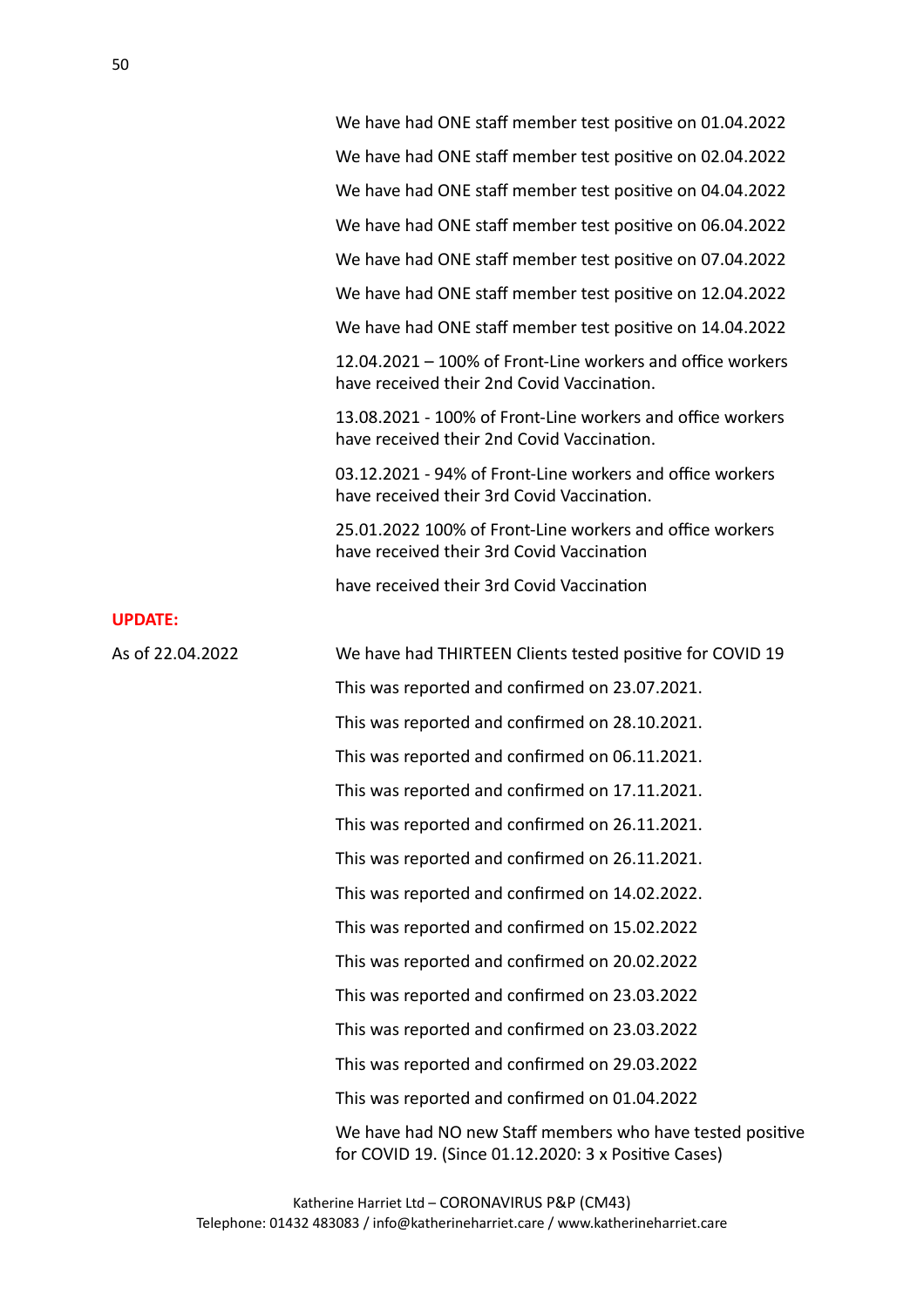We have had ONE staff member test positive on 24.07.2021. We had ONE staff member test positive on 25.07.2021. We have had ONE staff member test positive on 10.08.2021 We have had ONE staff member test positive on 16.08.2021 We have had ONE staff member test positive on 26.08.2021 We have had TWO staff members test positive on 25.09.2021 We have had ONE staff member test positive on 29.09.2021 We have had ONE staff member test positive on 30.09.2021 We have had ONE staff member test positive on 13.10.2021 We have had ONE staff member test positive on 15.10.2021 We have had ONE staff member test positive on 01.11.2021 We have had ONE staff member test positive on 26.12.2021 We have had ONE staff member test positive on 15.01.2022 We have had ONE staff member test positive on 22.01.2022 We have had ONE staff member test positive on 28.01.2022 We have had ONE staff member test positive on 29.01.2022 We have had ONE staff member test positive on 04.02.2022 We have had ONE staff member test positive on 06.02.2022 We have had ONE staff member test positive on 09.02.2022 We have had ONE staff member test positive on 15.02.2022 We have had TWO staff member test positive on 17.02.2022 We have had ONE staff member test positive on 19.02.2022 We have had ONE staff member test positive on 27.02.2022 We have had ONE staff member test positive on 28.02.2022 We have had ONE staff member test positive on 05.03.2022 We have had ONE staff member test positive on 05.03.2022 We have had TWO staff member test positive on 15.03.2022 We have had ONE staff member test positive on 17.03.2022 We have had ONE staff member test positive on 20.03.2022 We have had ONE staff member test positive on 24.03.2022 We have had ONE staff member test positive on 01.04.2022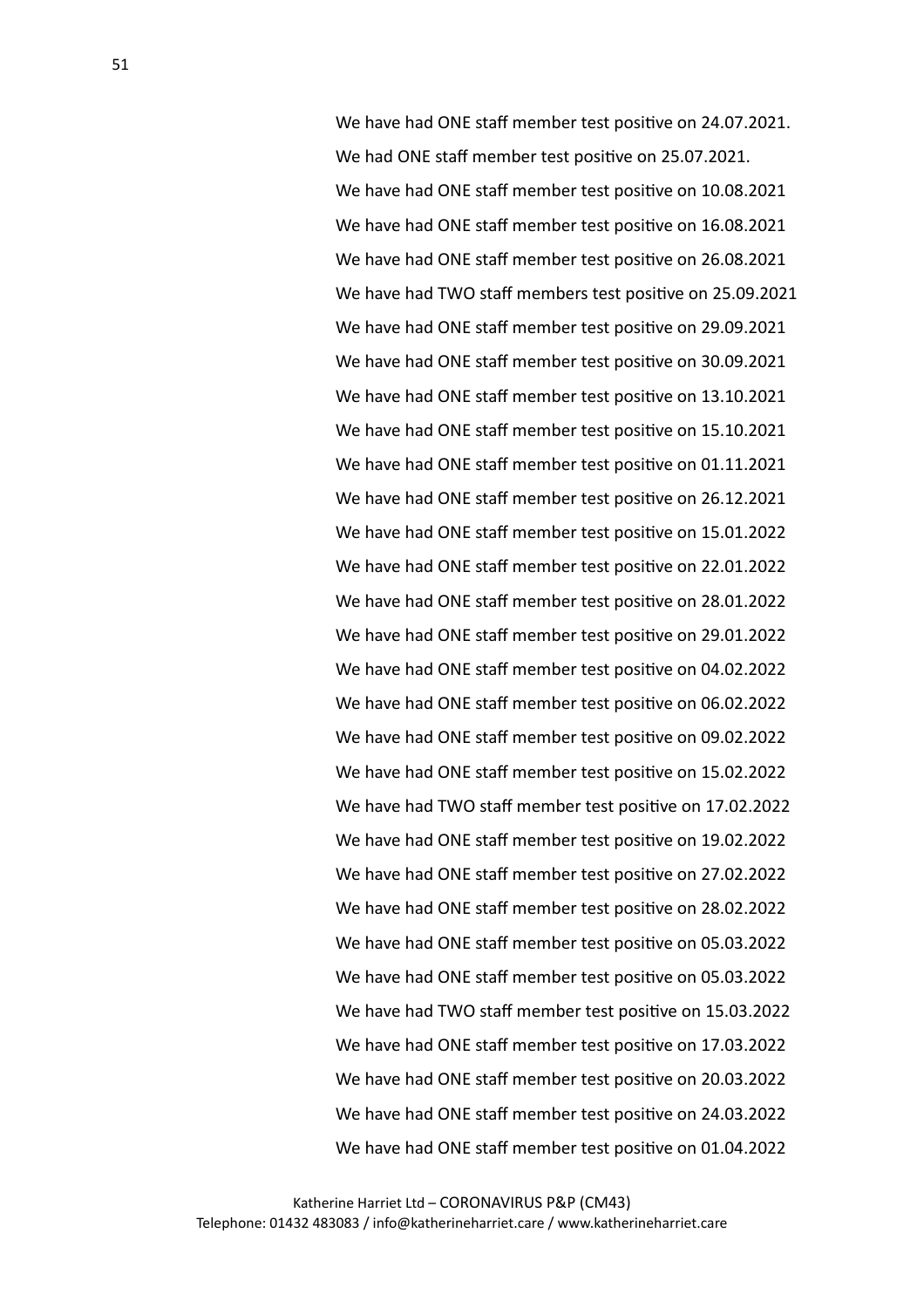We have had ONE staff member test positive on 02.04.2022 We have had ONE staff member test positive on 04.04.2022 We have had ONE staff member test positive on 06.04.2022 We have had ONE staff member test positive on 07.04.2022 We have had ONE staff member test positive on 12.04.2022 We have had ONE staff member test positive on 14.04.2022 We have had NO staff member test positive as of 22.04.2022  $12.04.2021 - 100\%$  of Front-Line workers and office workers have received their 2nd Covid Vaccination. 13.08.2021 - 100% of Front-Line workers and office workers have received their 2nd Covid Vaccination. 03.12.2021 - 94% of Front-Line workers and office workers have received their 3rd Covid Vaccination. **UPDATE:** As of 29.04.2022 We have had THIRTEEN Clients tested positive for COVID 19 This was reported and confirmed on 23.07.2021. This was reported and confirmed on 28.10.2021. This was reported and confirmed on 06.11.2021. This was reported and confirmed on 17.11.2021. This was reported and confirmed on 26.11.2021. This was reported and confirmed on 26.11.2021. This was reported and confirmed on 14.02.2022. This was reported and confirmed on 15.02.2022 This was reported and confirmed on 20.02.2022 This was reported and confirmed on 23.03.2022 This was reported and confirmed on 23.03.2022 This was reported and confirmed on 29.03.2022 This was reported and confirmed on 01.04.2022 We have had NO new Staff members who have tested positive for COVID 19. (Since  $01.12.2020:3x$  Positive Cases) We have had ONE staff member test positive on 24.07.2021. We had ONE staff member test positive on 25.07.2021. We have had ONE staff member test positive on 10.08.2021 Katherine Harriet Ltd - CORONAVIRUS P&P (CM43)

Telephone: 01432 483083 / info@katherineharriet.care / www.katherineharriet.care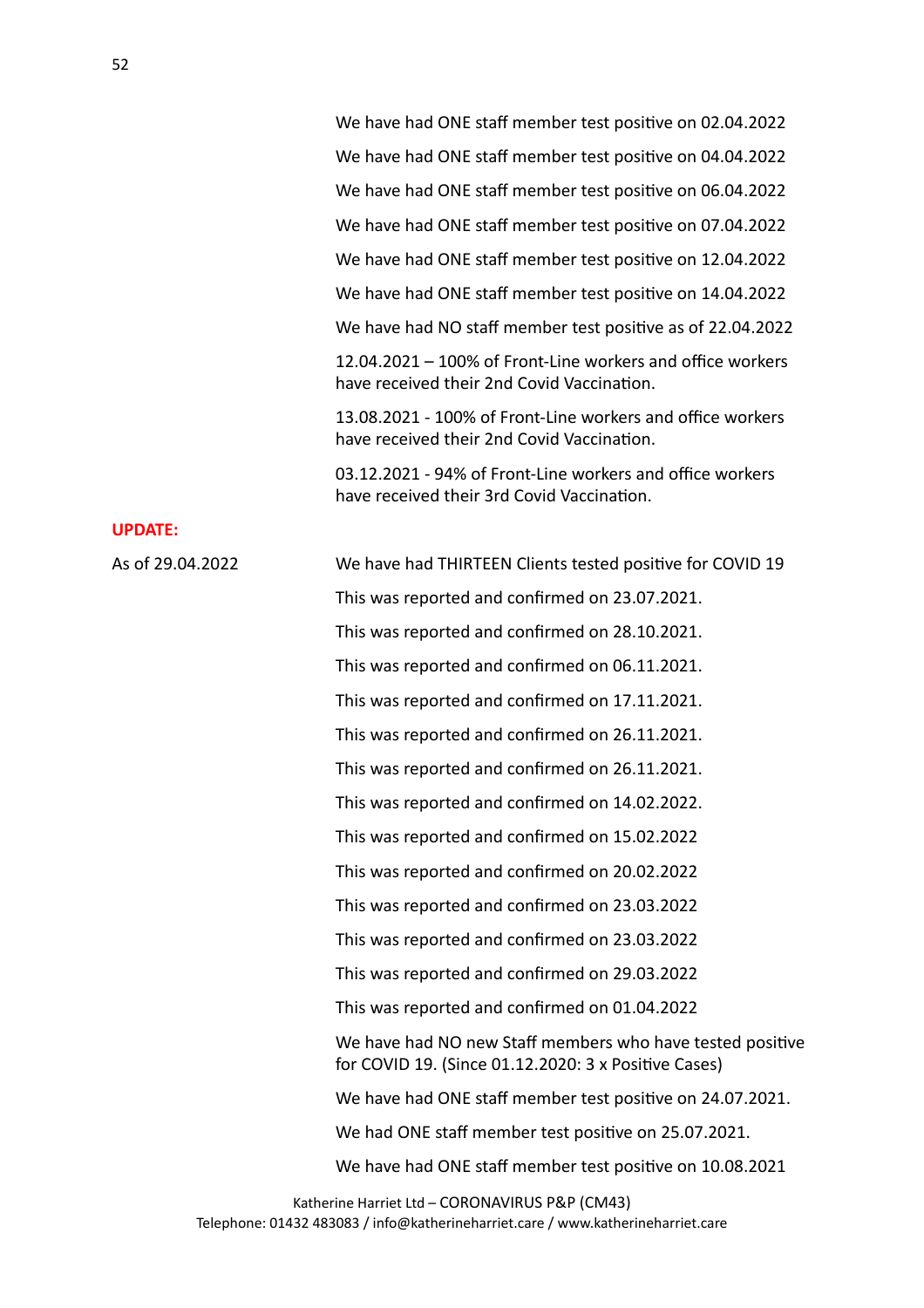We have had ONE staff member test positive on 16.08.2021 We have had ONE staff member test positive on 26.08.2021 We have had TWO staff members test positive on 25.09.2021 We have had ONE staff member test positive on 29.09.2021 We have had ONE staff member test positive on 30.09.2021 We have had ONE staff member test positive on 13.10.2021 We have had ONE staff member test positive on 15.10.2021 We have had ONE staff member test positive on 01.11.2021 We have had ONE staff member test positive on 26.12.2021 We have had ONE staff member test positive on 15.01.2022 We have had ONE staff member test positive on 22.01.2022 We have had ONE staff member test positive on 28.01.2022 We have had ONE staff member test positive on 29.01.2022 We have had ONE staff member test positive on 04.02.2022 We have had ONE staff member test positive on 06.02.2022 We have had ONE staff member test positive on 09.02.2022 We have had ONE staff member test positive on 15.02.2022 We have had TWO staff member test positive on 17.02.2022 We have had ONE staff member test positive on 19.02.2022 We have had ONE staff member test positive on 27.02.2022 We have had ONE staff member test positive on 28.02.2022 We have had ONE staff member test positive on 05.03.2022 We have had ONE staff member test positive on 05.03.2022 We have had TWO staff member test positive on 15.03.2022 We have had ONE staff member test positive on 17.03.2022 We have had ONE staff member test positive on 20.03.2022 We have had ONE staff member test positive on 24.03.2022 We have had ONE staff member test positive on 01.04.2022 We have had ONE staff member test positive on 02.04.2022 We have had ONE staff member test positive on 04.04.2022 We have had ONE staff member test positive on 06.04.2022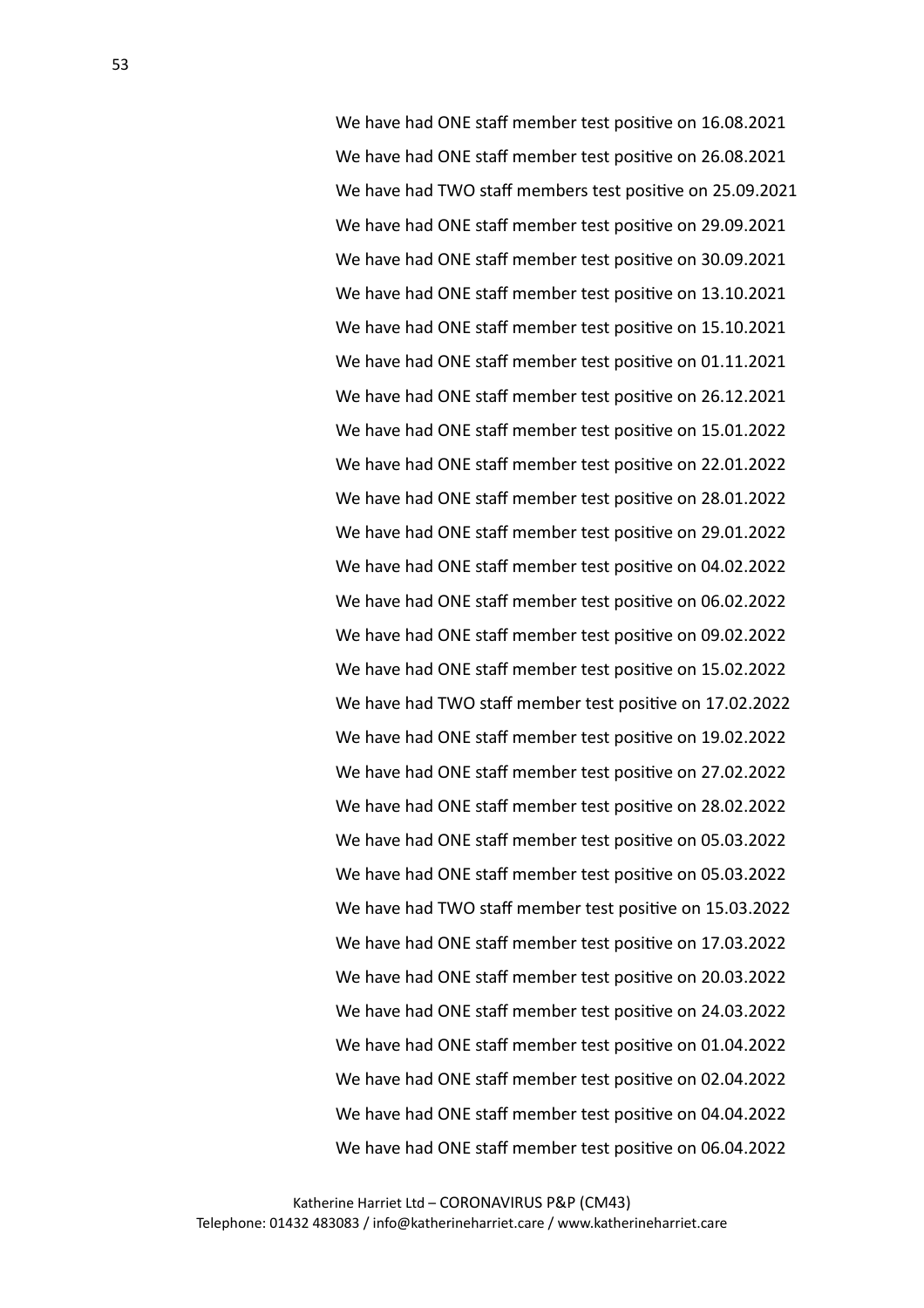We have had ONE staff member test positive on 12.04.2022

We have had ONE staff member test positive on 14.04.2022

We have had NO staff member test positive as of 22.04.2022

We have had NO staff member test positive as of 29.04.2022

 $12.04.2021 - 100\%$  of Front-Line workers and office workers have received their 2nd Covid Vaccination.

13.08.2021 - 100% of Front-Line workers and office workers have received their 2nd Covid Vaccination.

04.05.2022 - 100% of Front-Line workers and office workers have received their 3rd Covid Vaccination.

### **UPDATE:**

| As of 04.05.2022 | We have had THIRTEEN Clients tested positive for COVID 19                                                         |
|------------------|-------------------------------------------------------------------------------------------------------------------|
|                  | This was reported and confirmed on 23.07.2021.                                                                    |
|                  | This was reported and confirmed on 28.10.2021.                                                                    |
|                  | This was reported and confirmed on 06.11.2021.                                                                    |
|                  | This was reported and confirmed on 17.11.2021.                                                                    |
|                  | This was reported and confirmed on 26.11.2021.                                                                    |
|                  | This was reported and confirmed on 26.11.2021.                                                                    |
|                  | This was reported and confirmed on 14.02.2022.                                                                    |
|                  | This was reported and confirmed on 15.02.2022                                                                     |
|                  | This was reported and confirmed on 20.02.2022                                                                     |
|                  | This was reported and confirmed on 23.03.2022                                                                     |
|                  | This was reported and confirmed on 23.03.2022                                                                     |
|                  | This was reported and confirmed on 29.03.2022                                                                     |
|                  | This was reported and confirmed on 01.04.2022                                                                     |
|                  | We have had NO new Staff members who have tested positive<br>for COVID 19. (Since 01.12.2020: 3 x Positive Cases) |
|                  | We have had ONE staff member test positive on 24.07.2021.                                                         |
|                  | We had ONE staff member test positive on 25.07.2021.                                                              |
|                  | We have had ONE staff member test positive on 10.08.2021                                                          |
|                  | We have had ONE staff member test positive on 16.08.2021                                                          |
|                  |                                                                                                                   |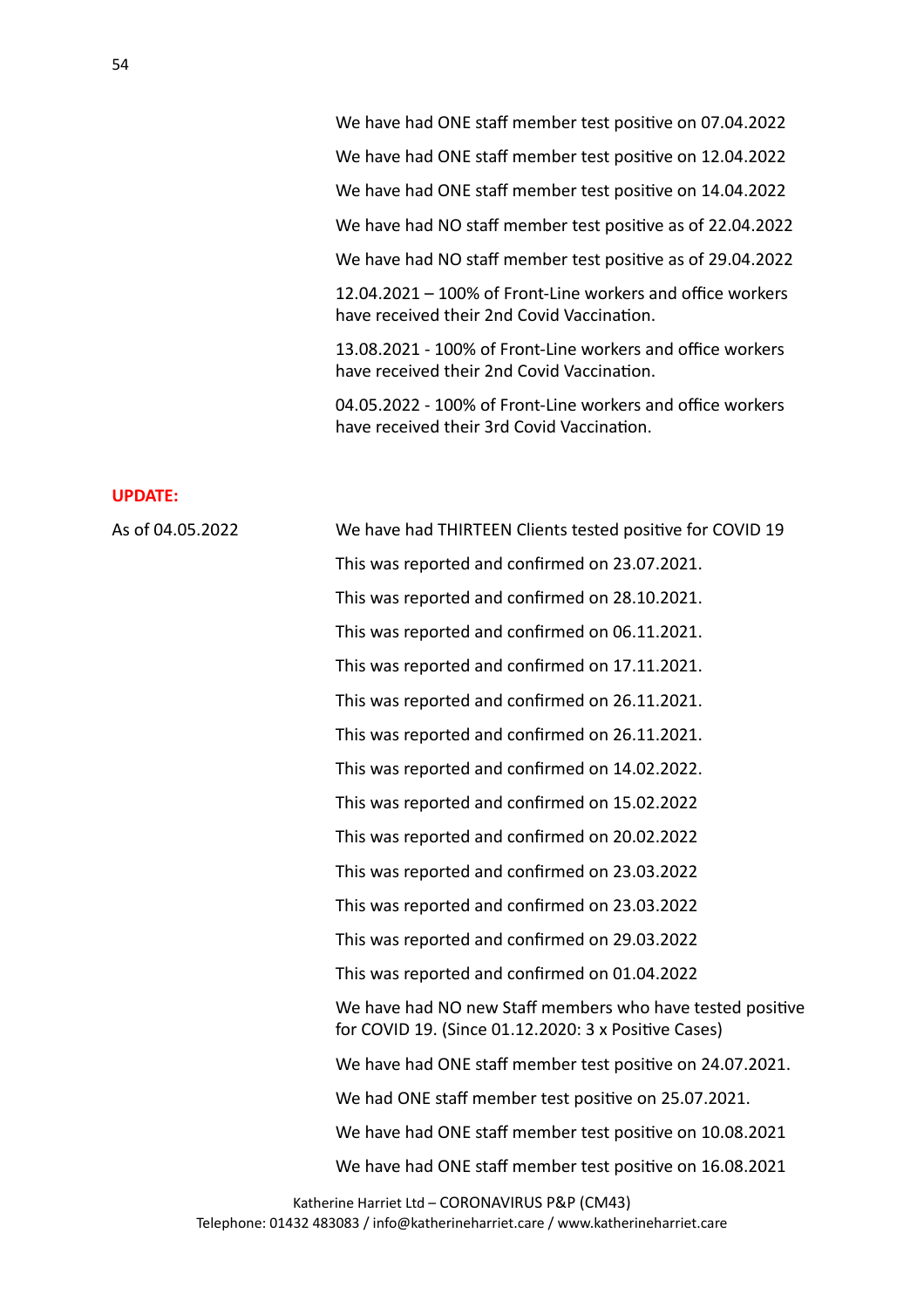We have had ONE staff member test positive on 26.08.2021 We have had TWO staff members test positive on 25.09.2021 We have had ONE staff member test positive on 29.09.2021 We have had ONE staff member test positive on 30.09.2021 We have had ONE staff member test positive on 13.10.2021 We have had ONE staff member test positive on 15.10.2021 We have had ONE staff member test positive on 01.11.2021 We have had ONE staff member test positive on 26.12.2021 We have had ONE staff member test positive on 15.01.2022 We have had ONE staff member test positive on 22.01.2022 We have had ONE staff member test positive on 28.01.2022 We have had ONE staff member test positive on 29.01.2022 We have had ONE staff member test positive on 04.02.2022 We have had ONE staff member test positive on 06.02.2022 We have had ONE staff member test positive on 09.02.2022 We have had ONE staff member test positive on 15.02.2022 We have had TWO staff member test positive on 17.02.2022 We have had ONE staff member test positive on 19.02.2022 We have had ONE staff member test positive on 27.02.2022 We have had ONE staff member test positive on 28.02.2022 We have had ONE staff member test positive on 05.03.2022 We have had ONE staff member test positive on 05.03.2022 We have had TWO staff member test positive on 15.03.2022 We have had ONE staff member test positive on 17.03.2022 We have had ONE staff member test positive on 20.03.2022 We have had ONE staff member test positive on 24.03.2022 We have had ONE staff member test positive on 01.04.2022 We have had ONE staff member test positive on 02.04.2022 We have had ONE staff member test positive on 04.04.2022 We have had ONE staff member test positive on 06.04.2022 We have had ONE staff member test positive on 07.04.2022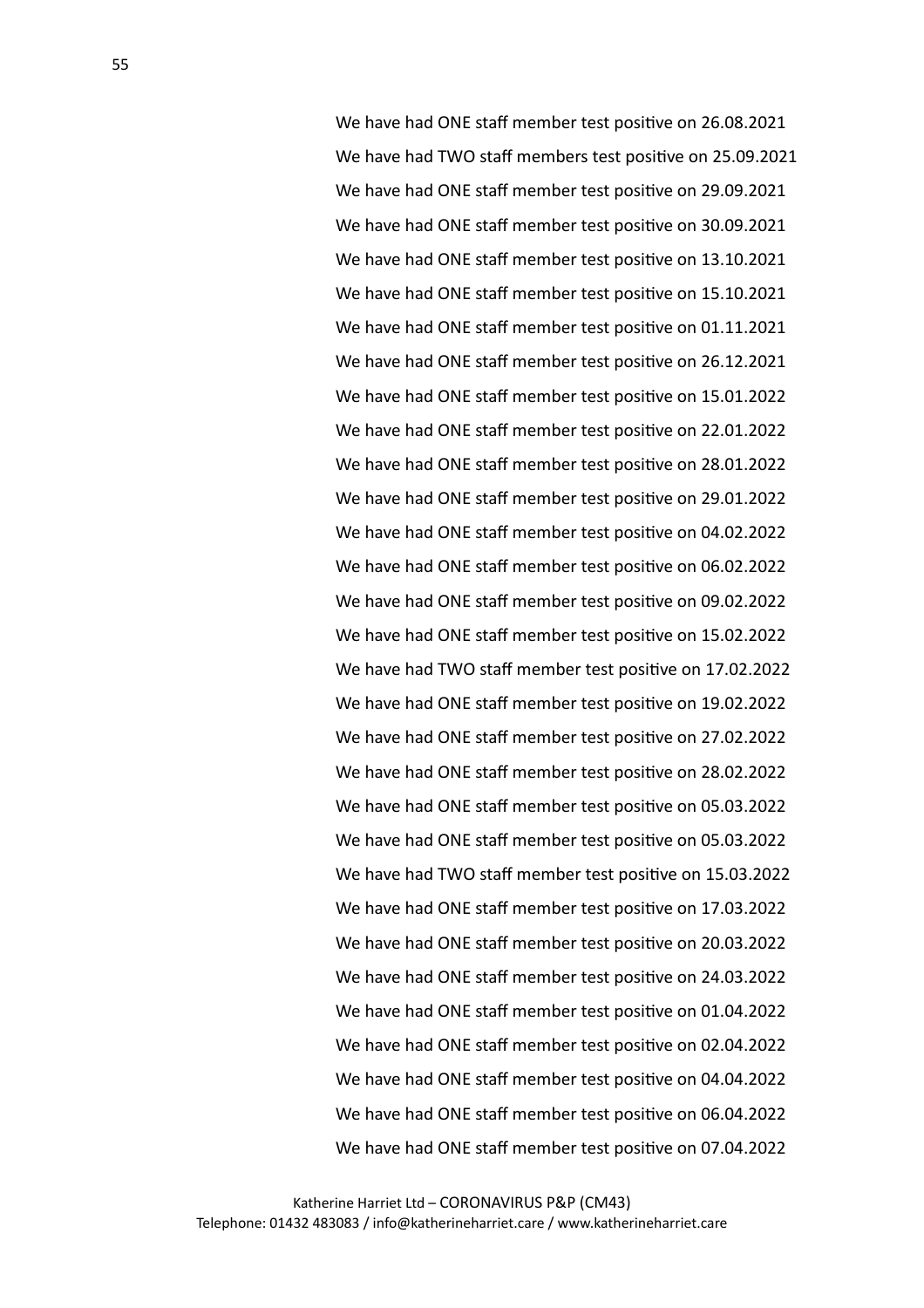We have had ONE staff member test positive on 12.04.2022 We have had ONE staff member test positive on 14.04.2022 We have had NO staff member test positive as of 22.04.2022 We have had NO staff member test positive as of 29.04.2022 We have had NO staff member test positive as of 04.05.2022

 $12.04.2021 - 100\%$  of Front-Line workers and office workers have received their 2nd Covid Vaccination.

13.08.2021 - 100% of Front-Line workers and office workers have received their 2nd Covid Vaccination.

04.05.2022 - 100% of Front-Line workers and office workers have received their 3rd Covid Vaccination.

# Updated 13/05/2022

Katherine Harriet has now updated their policy to reflect previous positive cases in both Clients and Staff since the beginning of this policy. The table will reflect an over all amount of positive cases and will be updated every week.

| Covid-19 Positive Cases |                                                  |                                                                              |
|-------------------------|--------------------------------------------------|------------------------------------------------------------------------------|
| Staff                   | Thirteen staff tested positive for<br>Covid-19   | Updated $02/06/2022$ – We have had NO new<br>positive cases since 30/05/2022 |
| Client                  | Thirteen clients tested positive for<br>Covid-19 | Updated $02/06/2022$ – We have had NO new<br>positive cases since 30/05/2022 |

| Vaccinations |                                                                                                          |
|--------------|----------------------------------------------------------------------------------------------------------|
| <b>Staff</b> | 12.04.2021 – 100% of Front-Line workers and office workers have received their<br>2nd Covid Vaccination. |
|              | 13.08.2021 - 100% of Front-Line workers and office workers have received their<br>2nd Covid Vaccination. |